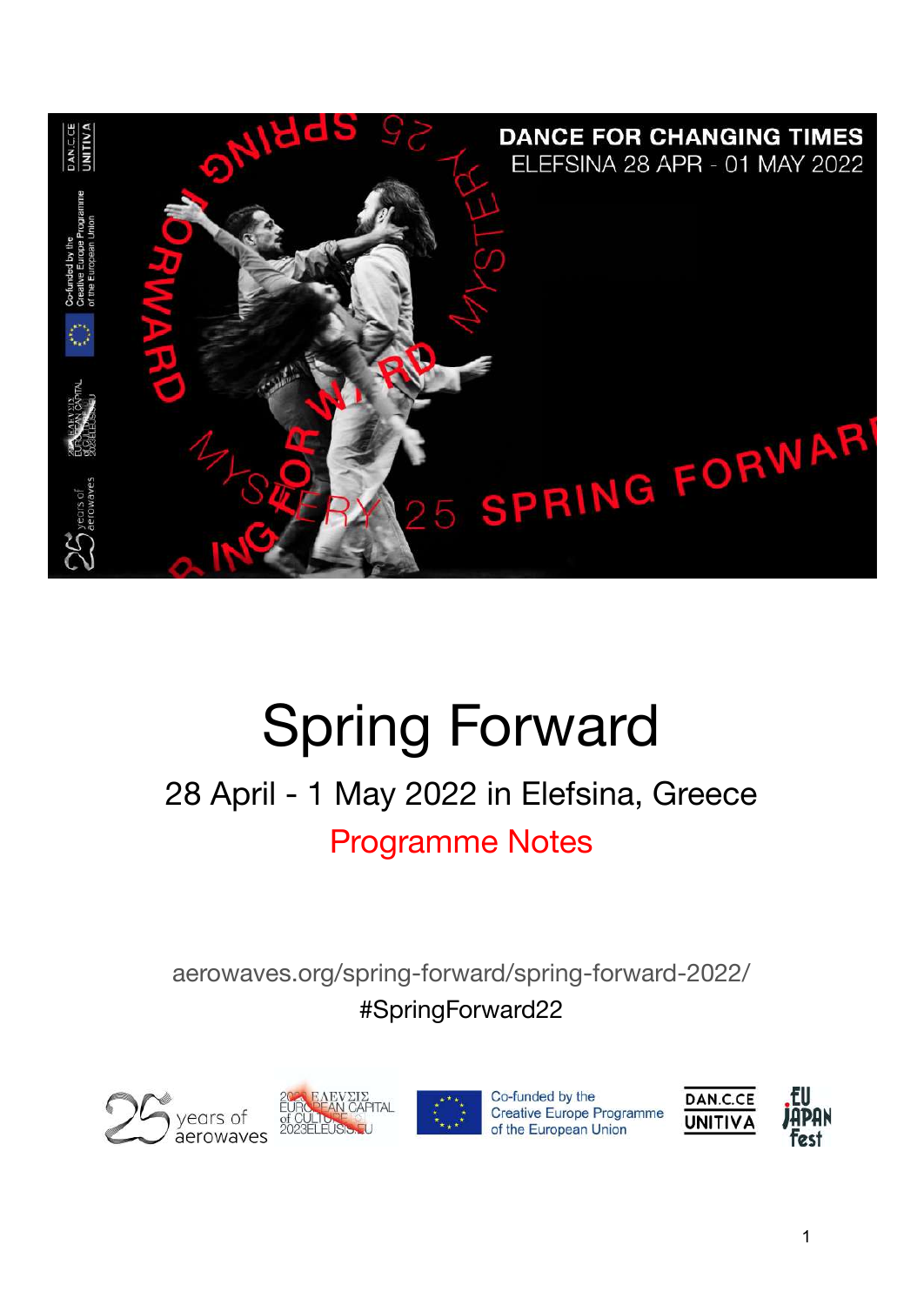



### **Schedule of events**

#### **Thursday 28 April**

- **School** 'Suiyoubaion' by **Ayano Yokoyama** (Japan) 17.00 17.20 p. 6 7
- **Gymnasium** 'CHOREOMANIACS' by Simona Deaconescu (Romania) 18.00 18.40 p. 8 - 9
- **Foyer** 'Some choreographies' by Jacopo Jenna (Italy) 19.00 19.40 p. 10 -11
- **Foyer** 'Soirée d'études' by Cassiel Gaube (Belgium) 21.45 22.25 p. 12 13

#### **Friday 29 April**

- **Gymnasium –** 'Call Alice' by Temporary Collective/Tereza Ondrová (Czech Republic) 11.00 – 11.40 p. 14 - 15
- **Gymnasium –** 'Open Drift' by Philippe Kratz (Italy) 11.50 12.05 p. 16 -17
- **School / Event Hall** 'Plastic Bag' by Yulia Arsen (Russia) 12.20-13.00 (withdrawn as a consequence of war in Ukraine) p. 18
- **Amphitheatre –** 'Treatment of Remembering' by Sabina Bočková, Johana Pocková, Inga Zotova-Mikshina /POCKETART collective (Czech Republic) 15.00 – 15.40 p. 19 - 22
- **School/ Event Hall** Artists Talk: Choreography is a Greek word 16:00 17:30 p. 4
- **School/ Event Hall –** '1℃' by Q dance company (South Korea) 18.00 18.40 p. 23 24
- **Foyer –** 'The Very Last Northern White Rhino' by Gaston Core (Spain) 19.00 19.35 p. 25 - 26
- **Foyer –** 'Warping Soul' by Andreas Hannes (Netherlands) 21.45 22.05 p. 27 28

#### **Saturday 30 April**

- **Gymnasium –** 'Me, My non-Self and I' by Rima Pipoyan (Armenia) 11.00-11.30 p. 29 - 30
- **Gymnasium –** 'Beings' by WANG Yeu-kwn/Shimmering Productions (Taiwan) 11.35-12.05 p. 31 - 32
- **School –** 'Never Twenty One' by Compagnie Vivons/Smail Kanouté (France) 12. 30-13.05 p. 33 - 34
- **Coastal Front –** Movers Platform #3 curated by Hiroki Umeda (Japan/Korea/Greece) 15.00 – 15.30 p. 35 - 36
- **School/Event Hall** Partners Talk: The Legacy and the future 16:00 17:30 p. 4
- **Foyer –** 'Cold Hawaii' by Sigrid Stigsdatter Mathiassen (Netherlands) 18.00 18.30 p. 37 - 38
- **Gymnasium –** 'Pas de deux' by Cie AMA/Anna-Marija Adomaityte (Lithuania/Switzerland) 19.00 - 19.40 p. 39 - 40
- **Foyer –** 'Esercizi per un manifesto poetico' by Collettivo Mine (Italy) 21.45 22.25 p. 41 - 42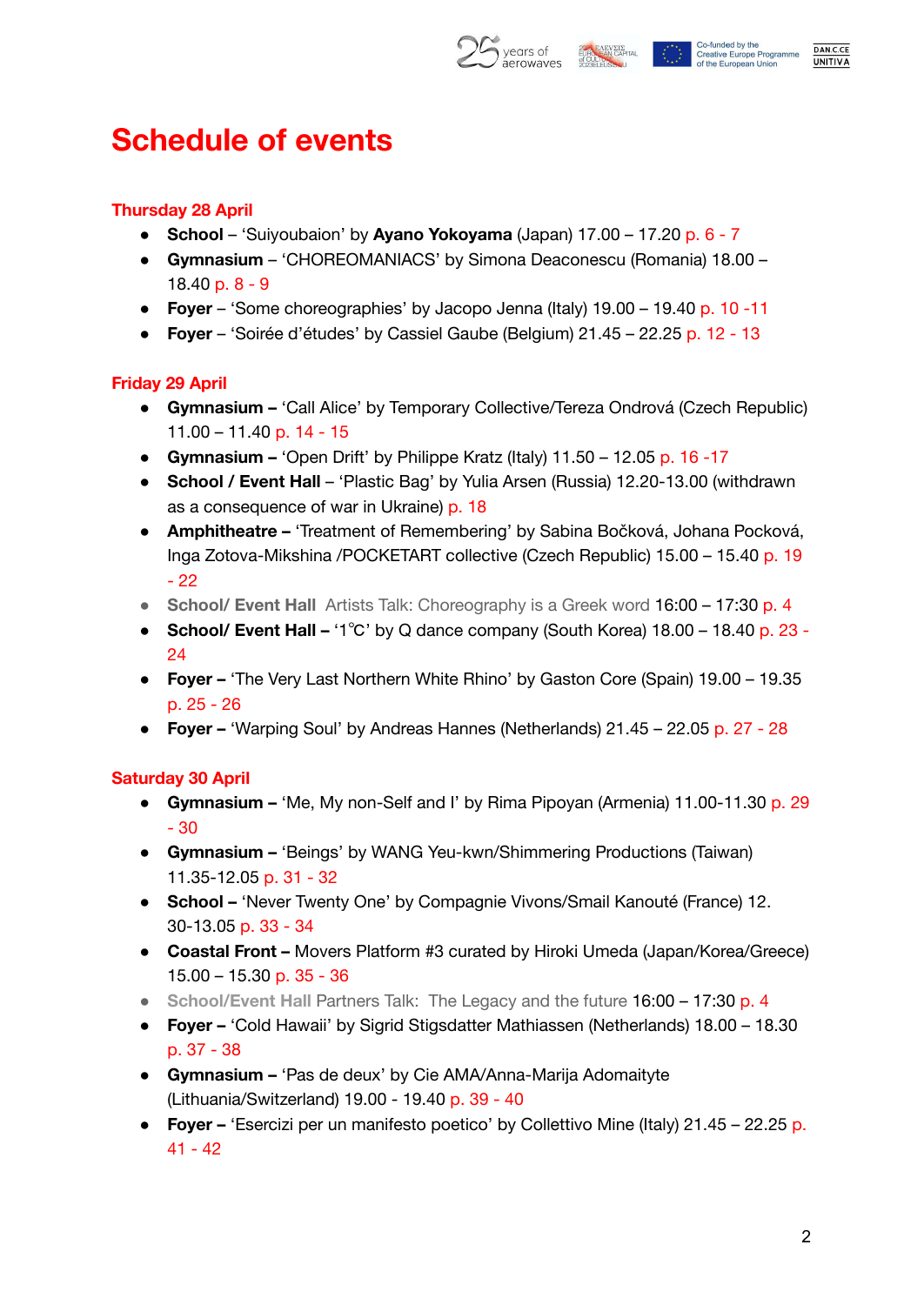

DAN.C.CE

**UNITIVA** 

#### **Sunday 1 May**

- **School –** 'the pleasure of stepping off a horse when it's moving at full speed' by Courtney May Robertson (Netherlands) 11.00 – 11.15 p. 43 - 44
- **School –** 'Comme un symbole (forme courte)' by Cie Al-Fa/Alexandre Fandard (France) 11.25 – 11.40 p. 45 - 46
- **Gymnasium –** 'Vanishing Point' by Dafin Antoniadou, Constantine Skourlis, Alexandros Vardaxoglou (Greece) 12.00 - 12.25 p. 47 - 49
- **Amphitheatre –** 'Study 4, Fandango and Other Cadences' by Aina Alegre (Spain/France) 15.00 – 15.35 p. 50 - 51
- **School/Event Hall** Writers Talk: Springback speaks out 16:00 17:30 p. 4
- **School/Event Hall –** 'Deep Fake' by Gergő D. Farkas (Hungary) 18.00 18.40 p. 52 - 53
- **Foyer –** 'HOLE IN SPACE' by Diego Tortelli & Miria Wurm (Germany) 18.45 19.10 p. 53 - 54
- **Foyer –** Screening of the film 'Aerowaves at 25' by Enya Belak 19:20 20.15 p. 5
- **Amphitheatre –** 'Gran Bolero' Jesús Rubio Gamo (Spain) 21.45 22.25 p. 56 57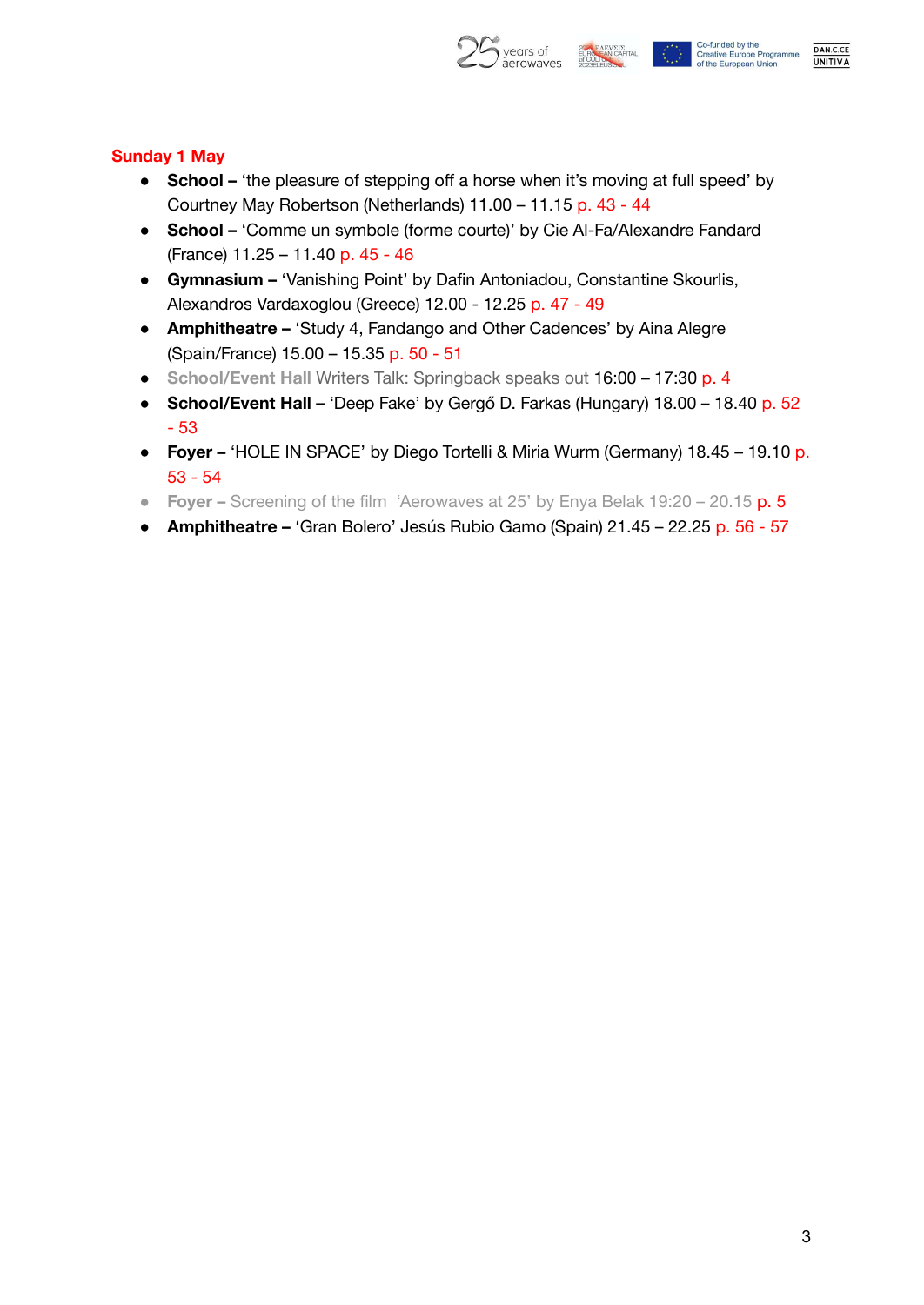

## **Beyond the performances**

At Spring Forward we will also make time for a series of talks called 'Across Europe: dance back, dance forward'. We will discuss choreography, dance past and future and dive into the themes and forms of the pieces presented during the four days. In addition, alongside the performances, we will run Springback Academy (a programme for burgeoning dance writers) and for the first time we have invited a group of emerging dance presenters who will kick off Startup Forum.

### **Join us for the talks 'Across Europe: dance back, dance forward?**

Friday 29 April – Sunday 1 May 16:00 – 17:30 h at School / Event Hall

#### **Friday 29 April – Artists Talk Choreography is a Greek word**

Aerowaves choreographers from Greece spanning the last 25 years in conversation with Springback writer Jordi Ribot Thunnissen about the next 25 years. They will include Anastasia Valsamaki, Dafin Antoniadou, Constantine Skourlis, Alexandros Vardaxoglou, Sofia Mavragani, Euripides Laskaridis, Iris Karayan, Christos Papadopoulos, Aris Papadopoulos, Martha Pasakopoulou, Linda Kapetanea, Apostolia Papadamaki, Zoi Dimitriou, Alexandros Stavropoulos, Ioanna Portolou, Andonis Foniadakis, Patricia Apergi and Andreas Hannes.

### **Saturday 30 April – Partners Talk**

#### **The legacy and the future**

Legacy: 25 minutes for founder Director John Ashford to reminisce with 'survivors' from the very first Aerowaves meeting in London 1996 including Yvona Kreuzmannová, Laura Kumin, Marianna Kajantie and Victoria Marangopoulou.

Future: 25 minutes for the next generation to address the future, with a panel drawn from Aerowaves Partners, Startup Forum and Spring Forward guests.

#### **Sunday 1 May – Writers Talk Springback speaks out**

Springback Magazine is propelled by ten new dance writers each year selected following a Europe-wide search. What did they see? Is that what we saw? Where will dance lead us next?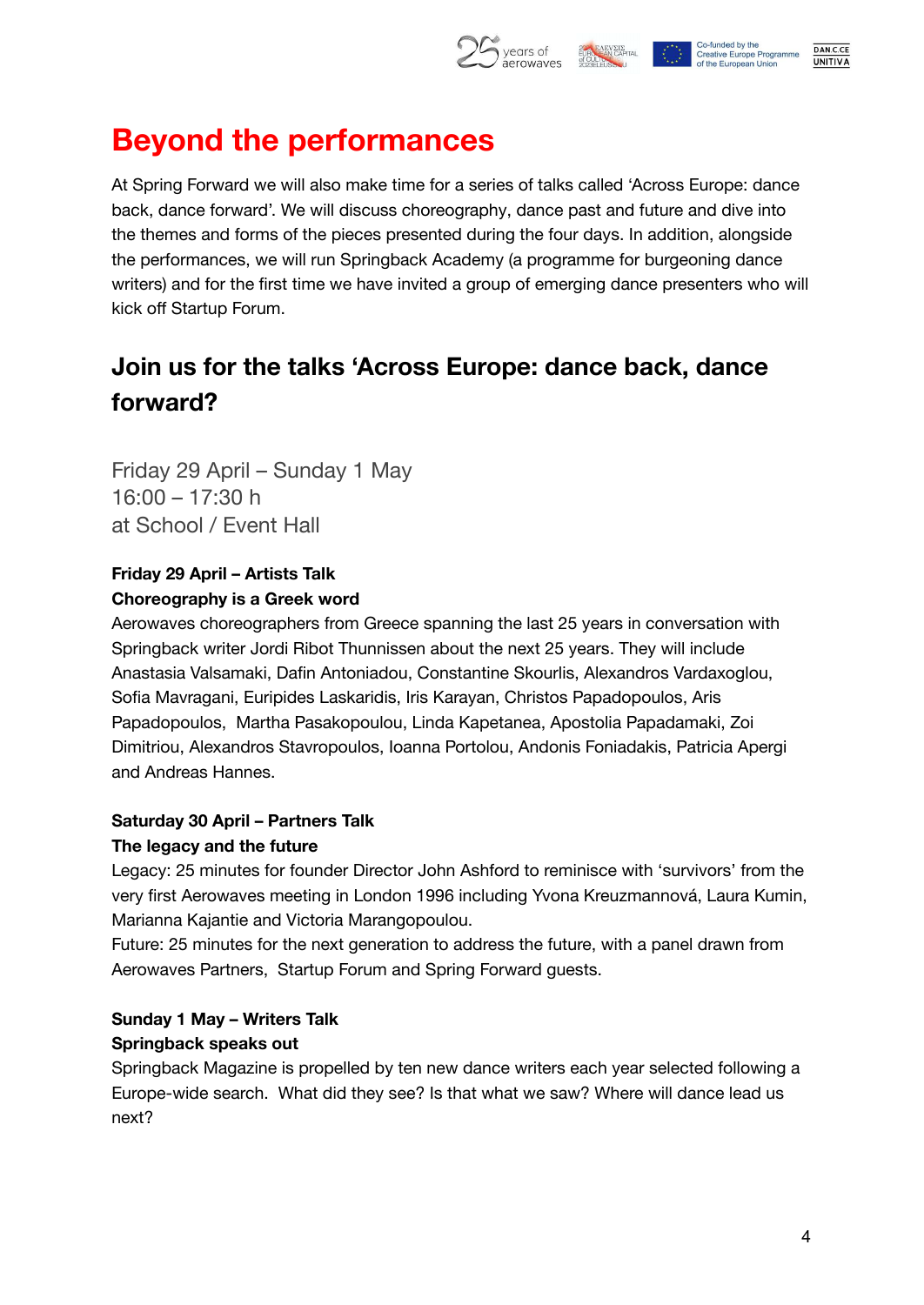

### **Meet the Springback Academy 2022 class**

Our new writers will be mentored by the dream team of dance critics Donald Hutera (The Times), Sanjoy Roy (The Guardian), Kelly Apter (The Scotsman) and Laura Cappelle (New York Times). Under the coordination of Oonagh Duckworth and the guidance of these four experienced dance writers, they will have the chance to write reviews about the festival performances and to develop their critical writing skills for a number of different formats. We are delighted to welcome 10 new writers on board: Inês Carvalho (PT), Ariadne Mikou (It/GR), Bas Blaasse (BE), Berit Einemo Frøysland (NO), Georgia Howlett (UK/IT), Karina Buckley (IE), Lea Pischke (DE), Plamen Harmandjiev (BG/AT), Sedera Ranaivoarinosy (FR) and Hang Huang (FR).

### **The First Startup Forum**

For the first time, a group of emerging dance presenters will be guided through the festival by four Aerowaves Partners, addressing current programming issues by example. Awards will be offered to three of them to plan presentations of Aerowaves artists when they return home. Aerowaves board member and former director of Dance Umbrella Betsy Gregory will lead the initiative. Meet the participants: Nicolas Vamvouklis (GR), Eva Posedel (SI), Pétur Armannsson (IS), Chiara Bersani (IT), Tendai Malvine, Makurumbandi (NO), Fatima Ndoye (FR), Guillaume Guilherme (CH), Maria Manoukian (GR), Jenna Jalonen (HU), Thjerza Balaj (DK) and Aleksandra Lytvyn (UKR).

### **Aerowaves at 25 – Film**

Sunday 1 May, 19:00 at the Foyer

To celebrate this very special anniversary we are screening the premiere of the documentary directed by Enya Belak which tackles the past, present and future of our platform.

### **Aerowaves at 25 – Exhibition**

Every day, 10.00 - 23.00 at the Foyer

Aerowaves was born of a changing Europe, a burgeoning dance scene, cross-country connections, a few hunches – and many VHS cassettes. How has the network grown up?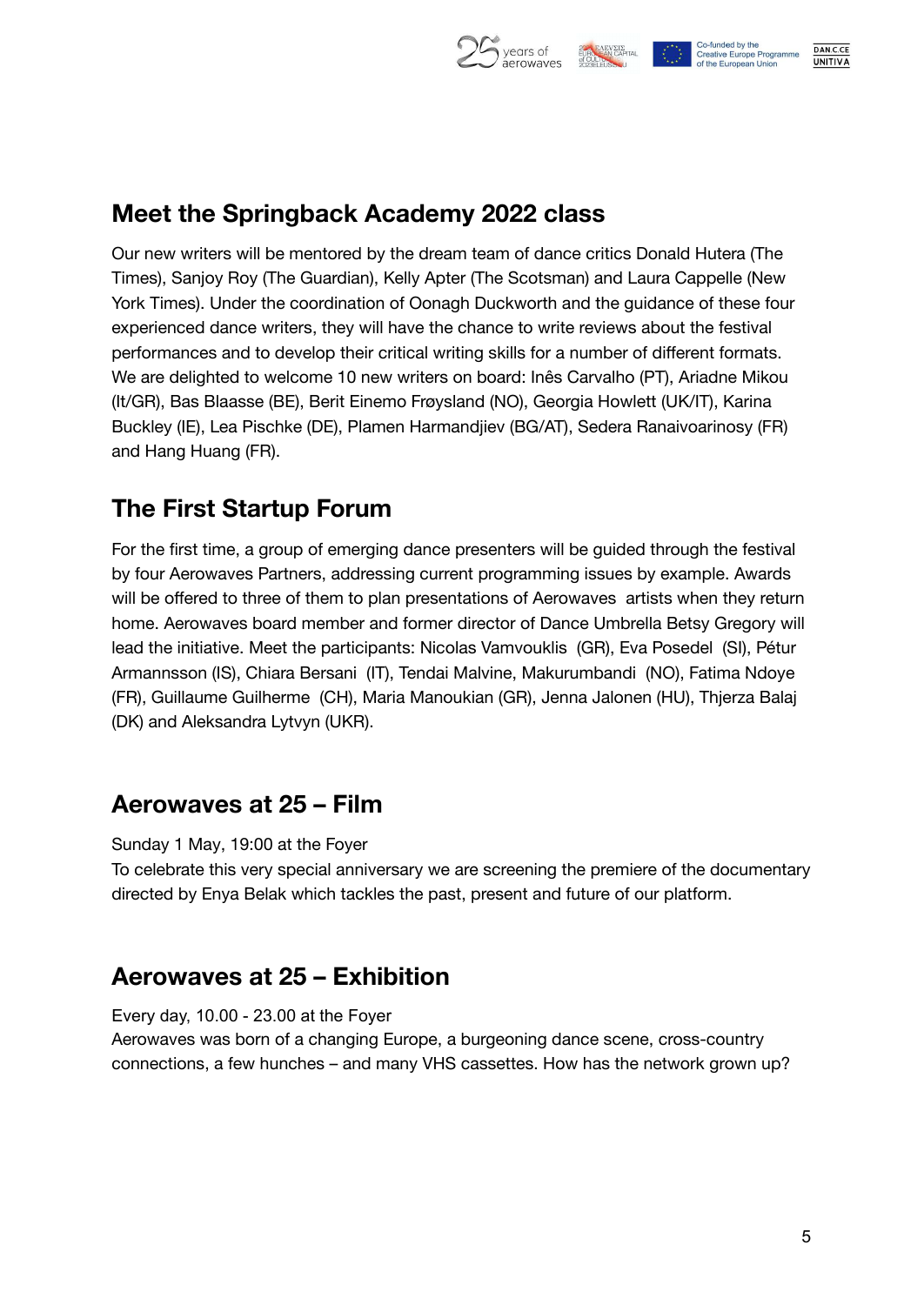

## **'Suiyoubaion' by Ayano Yokoyama (Japan)**

Thursday 28 April, 17.00 – 17.20 at the School

While information on faraway places is now readily available, how well are we really able to see the truth of it all? The horizon is visible from so many different seas, yet too far away to imagine what lies beyond it. In the muddy stream of information, we are swallowed by the next wave without grasping what is hidden and invisible. The truth is we know absolutely nothing at all. Still, in these ever-changing uncertainties, we can let our imaginations flow.

'Suiyoubaion' is a shorter version of the piece 'Sea'

#### **Credits**

Choreography & Performance : Ayano Yokoyama Music & Edit : Ayano Yokoyama, PENNENNENNENNEN · NENEMS Lighting Design : Kaori Minami(LICKT-ER) Manager : Marie Takimoto Supported by The Saison Foundation and ARTS COUNCIL TOKYO.



### **Ayano Yokoyama**



©Ayako Takamatsu

Having trained in contemporary dance and Hip Hop, performer and choreographer Ayano Yokoyama founded an all-women dance company〈lal banshees) in 2016. With her first piece for the company she became a finalist of the Toyota Choreography Award and with the group's second work they performed at the distinguished venue Theater Tram. Since then, Yokoyama has developed a unique choreographic style based on Hip-Hop and contemporary dance techniques, featuring neutral expressions and a deep relationship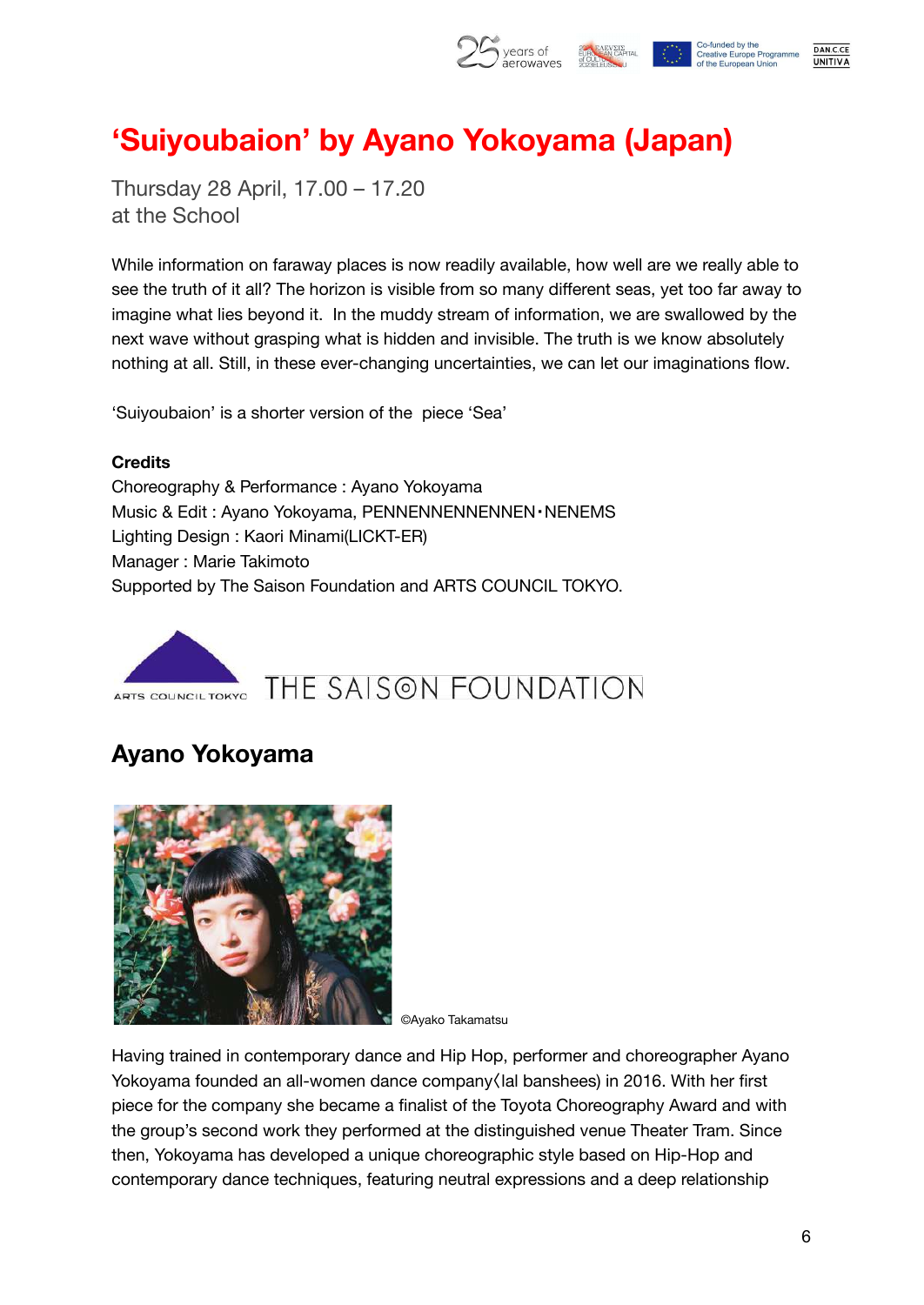

DAN.C.CE<br>UNITIVA

between sound and movement. Yokoyama draws on her aesthetic sensitivity for her work, creating her own music and set design. She embodies a music-focused dance that fancifully isolates mundane moments and brings them back to reality. She has won the YOKOHAMA DANCE COLLECTION 2020 Grand Prix Jury Prize, the Polosas Endowment Fund Camping Prize, the KYOTO CHOREOGRAPHY AWARD 2020 2nd Prize "Incentive Prize'' and the 2021 Saison Foundation.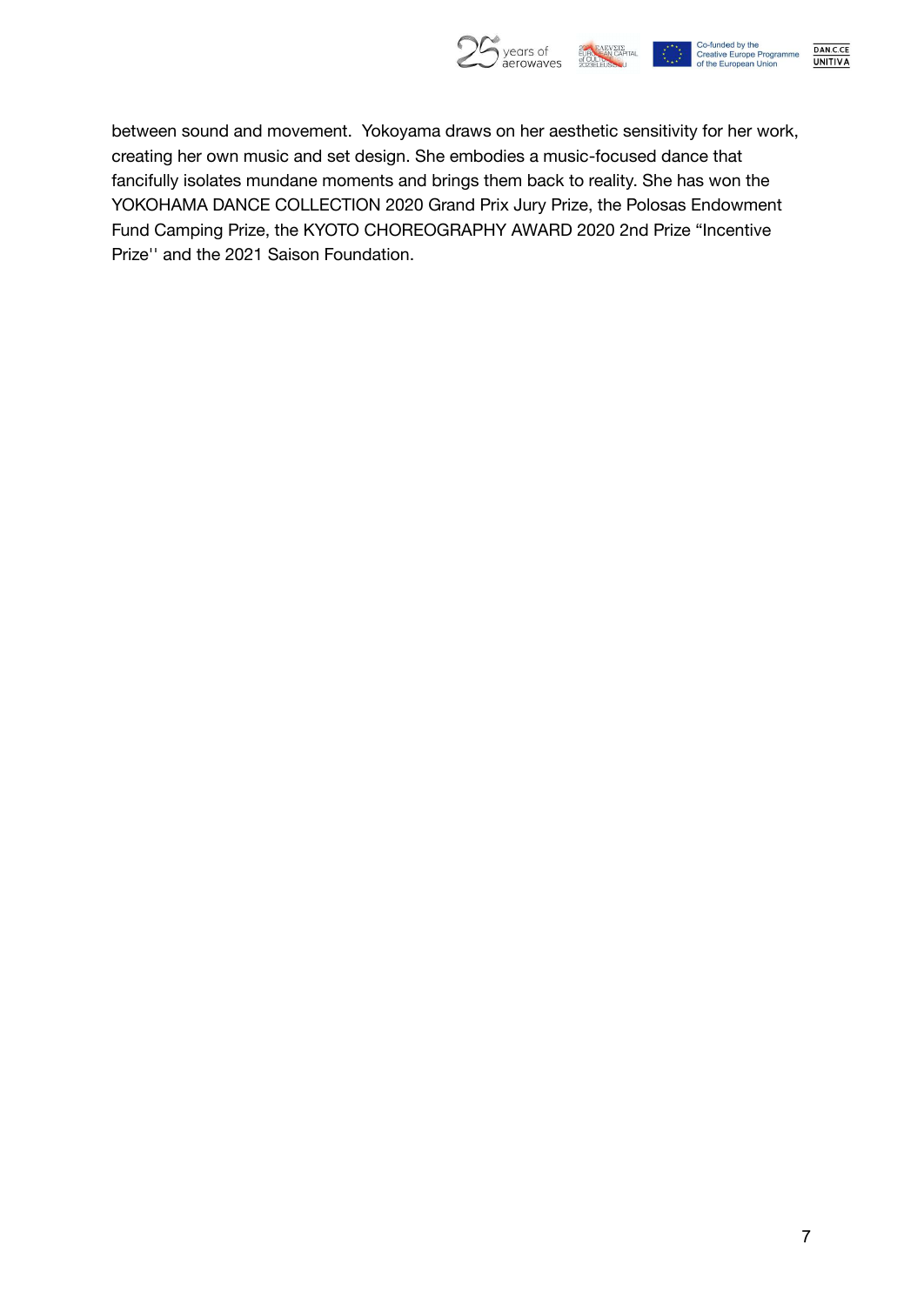

## **'CHOREOMANIACS' by Simona Deaconescu (Romania)**

Thursday 28 April, 18.00 – 18.40 at the Gymnasium

1518. The city of Strasbourg is on high alert. A dance epidemic breaks out in the central square of the town. Rumours arise around this bizarre manifestation. A crazy mixture of humorous medicine, supernatural phenomena, a little mycology, and some mythology. For those who dare to go beyond the internet buzz, the dance epidemic is strongly infused with ideas of the Middle Ages Christian Church, still popular today.

Choreomaniacs is a performative docu-fiction tracing chronologically the events that marked the mass dystopian manifestation of 1518 in Strasbourg, a dance craze that infected several hundred people. The performance humorously questions how we look at dance, starting from a series of baffling testimonies and events carefully extracted from historical journals. If you think that pseudo-science and fake news are a thing of the present, "Choreomaniacs" dares to challenge your belief from a mediaeval science-fiction eclectic perspective.

#### **Credits**

Choreography & dramaturgy: Simona Deaconescu Performers: Georgia Maciuceanu, Adrian Popita, Robert Popa, Diana Dragu, Laura Murariu Music: Vlaicu Golcea Light design: Alexandros Raptis Pictures: Teodora Simova Produced by: The National Centre for Dance in Bucharest Co-financed by : The Administration of the National Cultural Fund, as part of the project "Redance - Residences for Dancers 2020"

### **Simona Deaconescu**



© Cristian Pascariu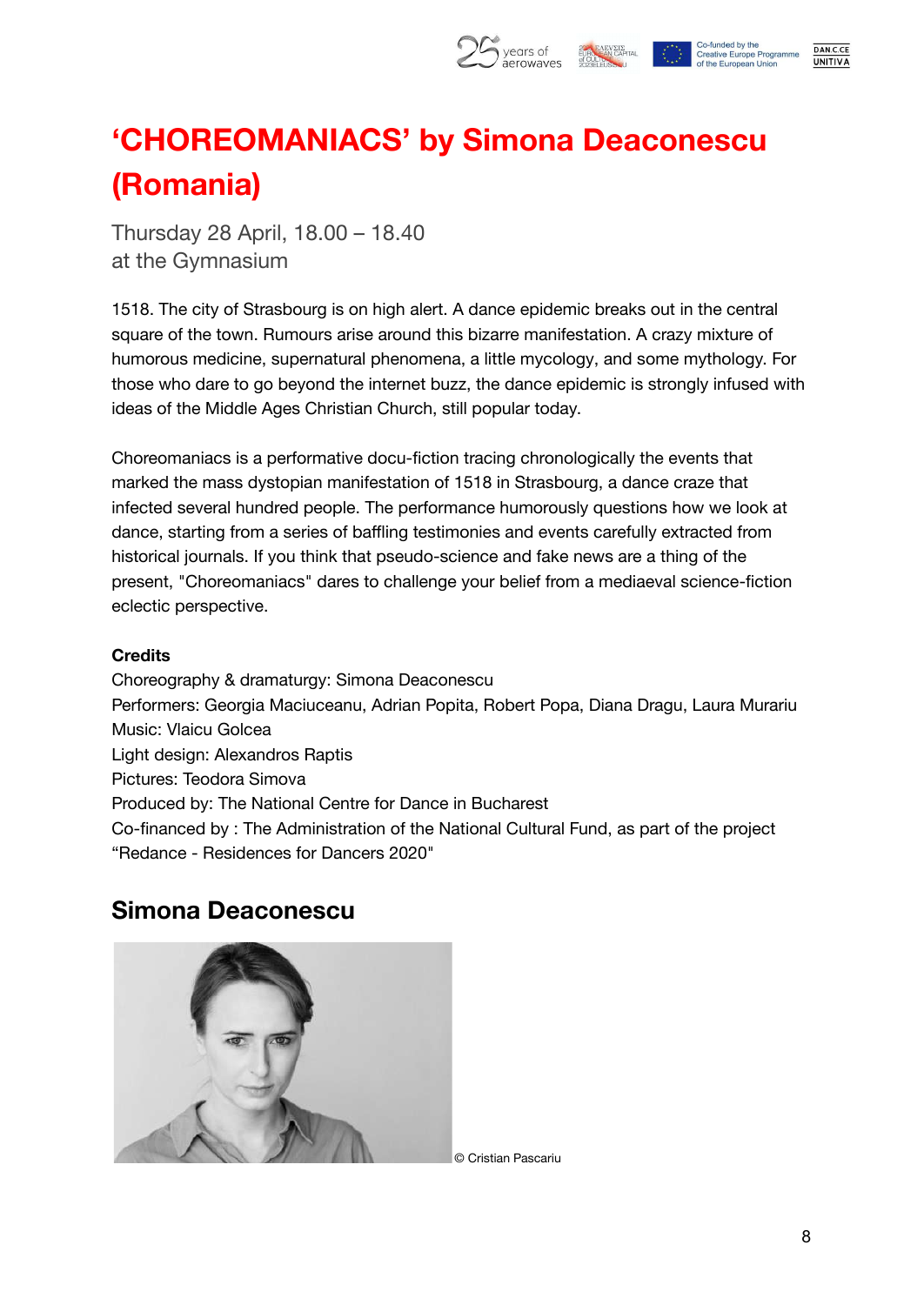

DAN.C.CE

**UNITIVA** 

Simona Deaconescu holds a BA and a MA from the choreography department of the National University of Theatre and Film in Bucharest. She received the danceWEB scholarship (2014), the CNDB – National Centre for Dance in Bucharest Award (2016), was an Aerowaves Twenty18 Artist (2018), and a Springboard Danse Montréal Emerging Choreographer (2019). She has developed new work connected with microbiology and virtual reality settings as an artist in residence of the European Projects "Moving Digits" and "Biofriction" in 2019 and 2020. In 2022, she will be an associate artist at CNDB.

In 2020, Simona Deaconescu started researching historical dance plagues, which led her to create Choreomaniacs, a docu-fiction performance about the 1518 Dance Epidemic in Strasbourg, premiered at CNDB in Bucharest. In 2022, she will be a Forecast Mentee Artist, mentored by French choreographer Mathilde Monnier, and a PACT Zollverein artist in residence, with "Ramanenjana", a new docu-fiction performance about the 1863 dance epidemic in Madagascar. Her research will continue in Aachen and Koln, with a grant from Dance Research NRW, focusing on the 1374 River Rhine Dance Plague.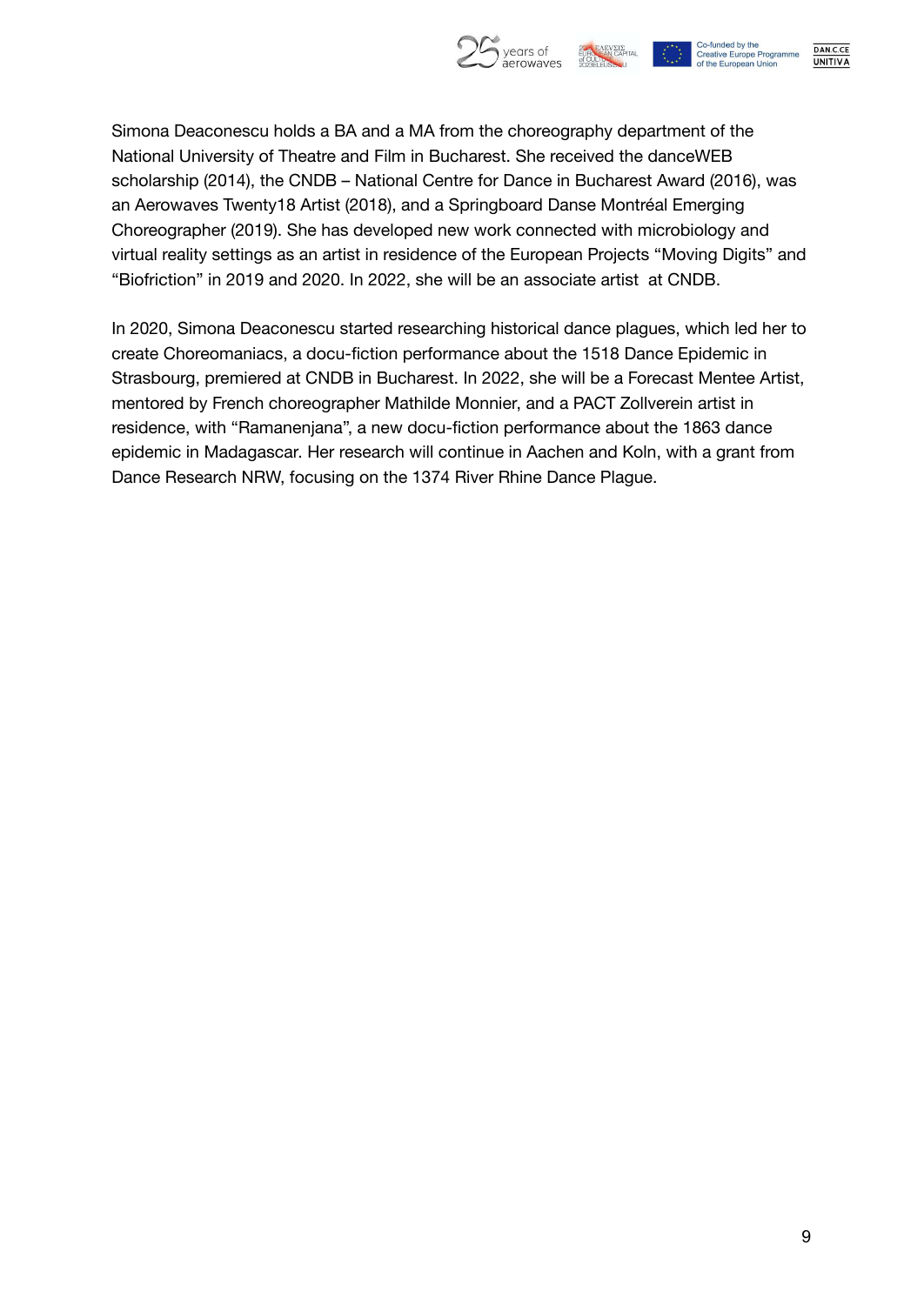

## **'Some choreographies' by Jacopo Jenna (Italy)**

Thursday 28, 9.00 – 19.40 at the Foyer

Some Choreographies stages a dialogue between the dancer Ramona Caia and a precious video collection of edited and reworked styles of dance. The choreography unfolds as a mimetic process, a myriad of fragments put together in a fast sequence; dug up from the history of dance and performance (as told by the cinema and the internet) in a search for sensitive kinetic reflection. The dancer embodies, transforms, connects and gives shape to the body portrayed in those images.

In the second half, an original video by the artist Roberto Fassone shows a sequence of visual choreographies. A symbolic landscape with no human traces yet looking for a relationship with the body on stage, and pondering on the intangible matter that dance is made of.

#### **Credits**

Concept, direction and video-choreography: Jacopo Jenna Collaboration and dance: Ramona Caia Collaboration and video: Roberto Fassone Original sound: Francesco Casciaro Light design: Mattia Bagnoli Costume design: Eva di Franco Organisation: Luisa Zuffo Production: KLm – Kinkaleri Coproduction: Centrale Fies With the support of: Azienda Speciale Palaexpo – Mattatoio | Progetto PrendersiCura

### **Jacopo Jenna**



© Lucilla Bellini

Jacopo Jenna is a graduate of Sociology and also studied dance in Codarts (Rotterdam Dance Academy). He creates training and educational programmes for various age groups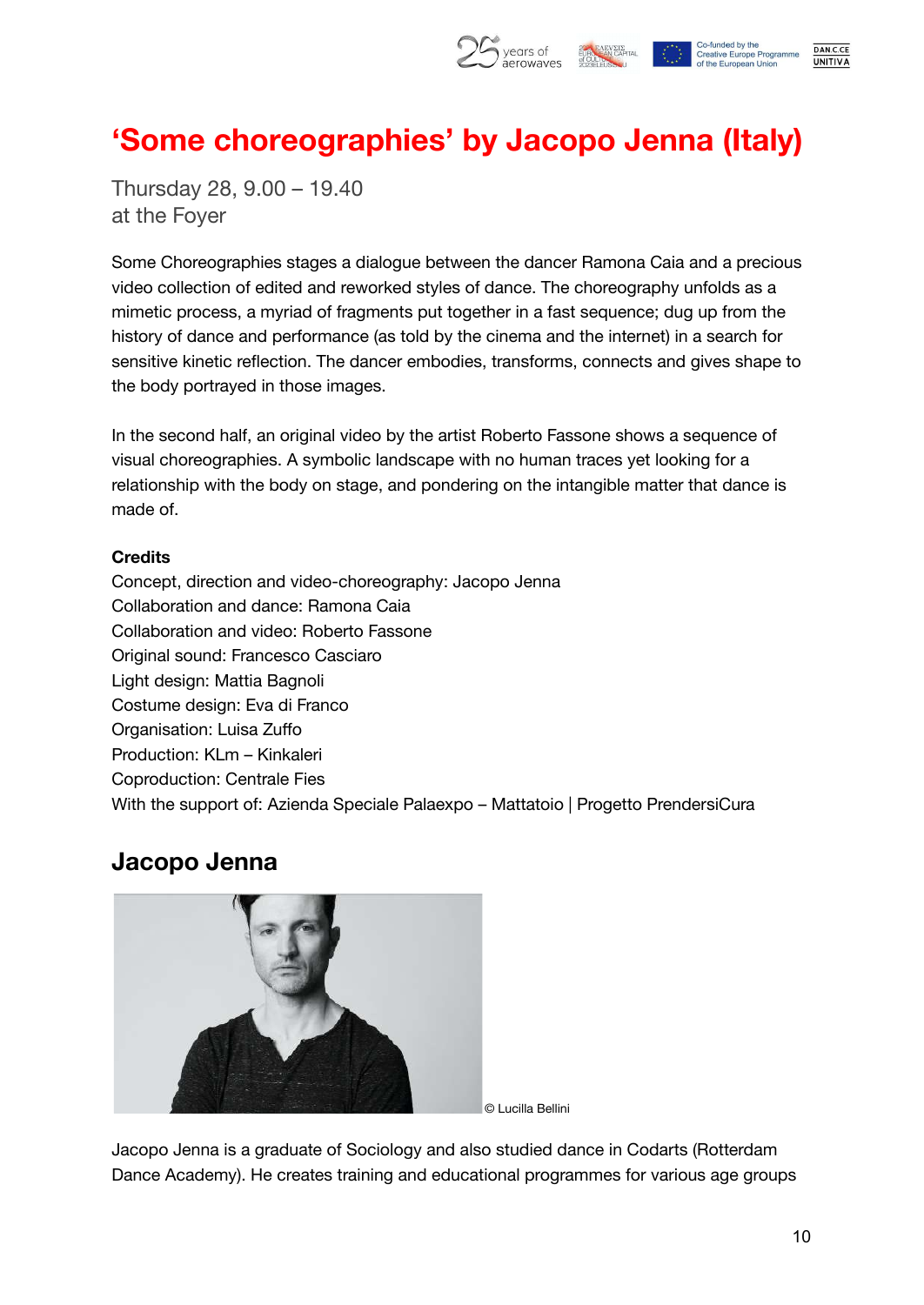

DAN.C.CE

**UNITIVA** 

experimenting with new ways of relating to performance art. In Europe he has worked with dance companies, choreographic research projects and various artists including Jacopo Miliani, Caterina Barbieri, Roberto Fassone, Ramona Caia, Bassam Abou Diab.

His projects are produced and supported by spazioK/Kinkaleri. His work has been presented at different festivals and venues including Centrale Fies (Dro), Cango – Virgilio Sieni (Firenze), MART Museum (Rovereto), Contemporanea Festival (Prato), Pépinières européennes pour jeans artistes / Young Video Creation, Palazzo Strozzi (Firenze), Pecci Center for Contemporary Art (Prato), Fabbrica Europa (Firenze), CROSS International performance award, Short Theatre (Rome), Danae Festival (Milan), Dansem (Marseille), Bipod Festival (Beirut), Palazzo Grassi Punta della Dogana (Venice), Chantiers d'Europe – Théâtre de la Ville (Paris), Do Disturb – Palais de Tokyo (Paris), Mudam Contemporary Art Museum of Luxembourg.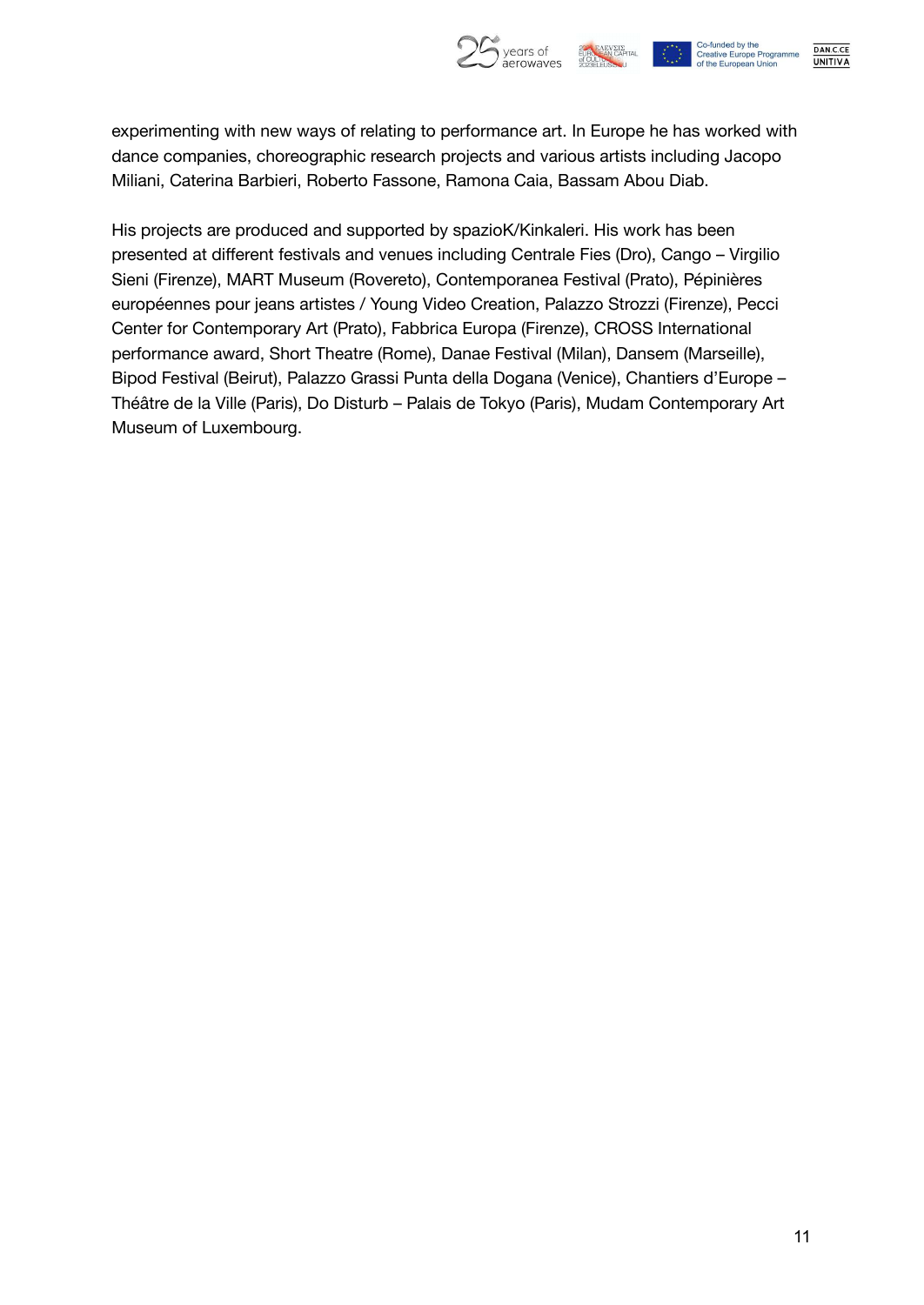

## **'Soirée d'études' by Cassiel Gaube (Belgium)**

Thursday 28 April, 21.45 – 22.25 at the Foyer

'Soirée d'études' explores the rich vocabulary of House dance in an ever-evolving and expanding series of studies. In this piece, Cassiel Gaube expands the research set out in his solo 'Farmer Train Swirl – Étude'.

An étude, in the musical sense of the word, is a composition designed to explore the possibilities of a particular technique and to experiment with it, which is similar to the way House dance is practised. Drawing from recognised moves, the dancer looks for variations of these steps and for inventive ways of articulating them. This common knowledge allows people to read each other's movements. Together with dancers experienced in Street dance, Gaube seeks to reveal the literacy that this practice requires and conveys.

#### **Credits**

Choreography: Cassiel Gaube Performers: Cassiel Gaube, Alesya Dobysh, Waithera Schreyeck. Dramaturgy: Liza Baliasnaja, Matteo Fargion, Manon Santkin, Jonas Rutgeerts Sound: Marius Pruvot Technical support & light: Luc Schaltin Production: Hiros Distribution: ART HAPPENS Coproduction: La Ménagerie de Verre, Centre Chorégraphique National de Caen en Normandie dans le cadre de l'Accueil-studio, Kunstencentrum BUDA (Kortrijk), workspacebrussels, wpZimmer, C-TAKT, CCN-Ballet national de Marseille dans le cadre de l'accueil studio / Ministère de la Culture, KAAP, Charleroi danse, La Manufacture CDCN Nouvelle-Aquitaine Bordeaux – La Rochelle, Danse élargie 2020, CND Centre national de la danse, les ballets C de la B dans le cadre de résidence Co-laBo, La Place de la Danse – CDCN Toulouse / Occitanie dans le cadre du dispositif Accueil Studio, CNDC Angers, Le Phare – CCN du Havre Normandie, Le Dancing CDCN Dijon Bourgogne-Franche-Comté With the support of: Flemish Government, Kunstenwerkplaats, Teatro Municipal do Porto, Iaspis The Swedish Arts Grants Committee's International Programme for Visual Artists, Tanzhaus Zürich, School van Gaasbeek, Le Quartz – Scène nationale de Brest, ONDA Special thanks to: Erik Eriksson, Yonas Perou, Federica "Mia" Miani, Diego "Odd Sweet" Dolciami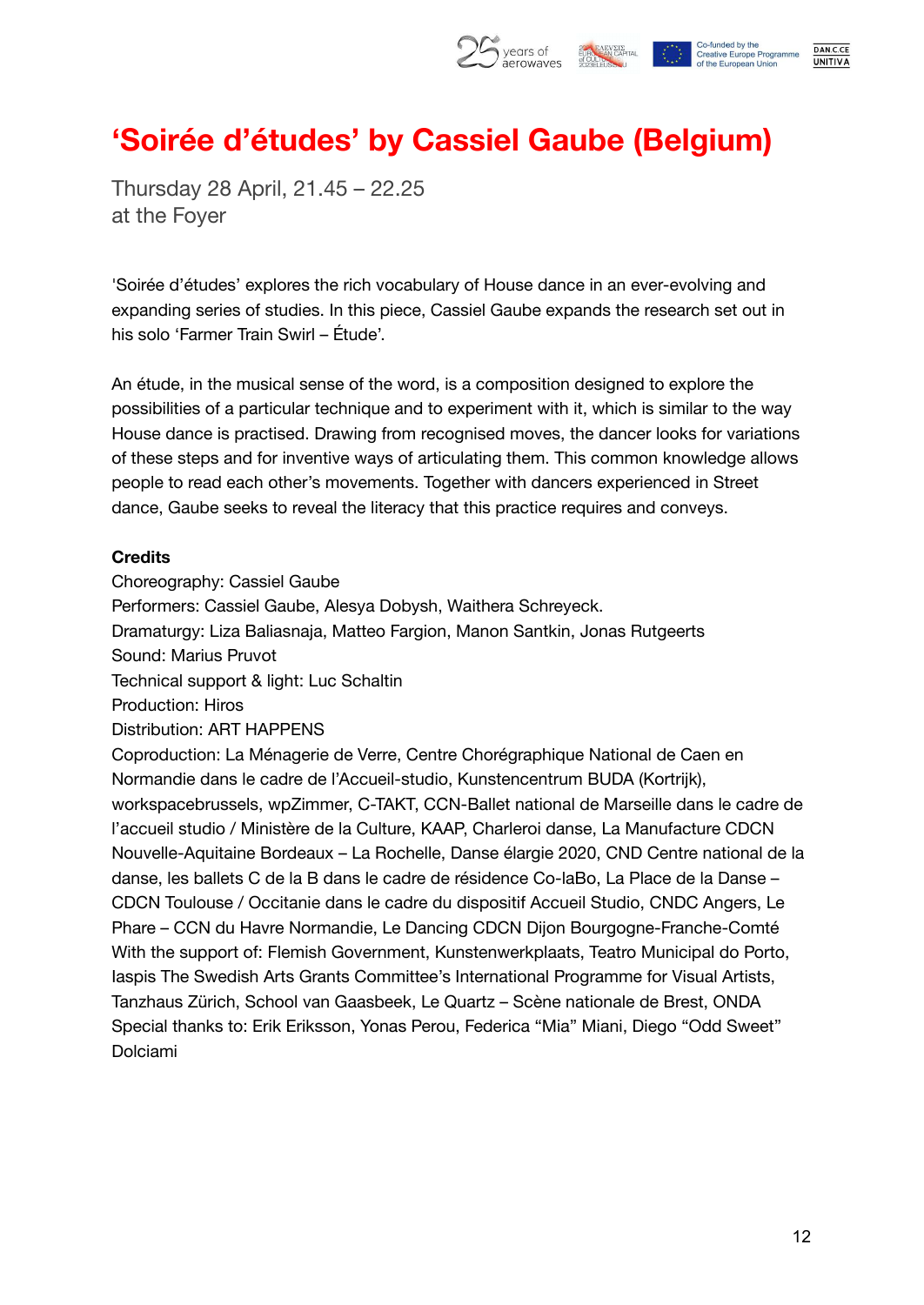



Co-funded by the **Creative Europe Programme** of the European Union



### **Cassiel Gaube**



© Marc Domage

Dancer and choreographer based in Brussels, Cassiel Gaube is currently developing his work at the crossroads of contemporary dance, hip hop and clubbing moves.

Graduating in 2016 from P.A.R.T.S. in Brussels, Cassiel Gaube is a dancer and choreographer. As a performer, he collaborated with choreographers Manon Santkin & Benjamin Vandewalle, as well as with multidisciplinary artist Fabrice Samyn.

Over the past 3 years, Gaube has mainly dedicated himself to learning and practising House dance, in Paris and New York's lively club scenes. He is currently developing his work at the crossroads of contemporary dance, hip hop and clubbing moves. Through this undertaking he sensitively navigates these buoyant ecosystems of practice, experimenting with patterns and shapes which inhabit them and imagining new ones.

In 2019, Cassiel created the solo Farmer Train Swirl – Étude, an embodied and subjective investigation of the field of House dance. Since then it has been shown in theatre and museum spaces, as well as in the context of clubs.

As a consequence of his first piece, Gaube has been invited to work with several other artists. Together with Brussels & Berlin based record label Ensemble, he is currently designing the club version of the solo, which will tour in House clubs across Europe.

Gaube was asked by Anne Teresa De Keersmaeker to create some material for her Broadway stage version of West Side Story, made in collaboration with Ivo Van Hove.

He was an associate artist at La Ménagerie de Verre, in Paris, in 2019 & 2020. In 2021, he presented his creation Soirée d'études, a piece which prolongs and expands the research started in the solo. As a teacher, Gaube is regularly invited to give professional training sessions and workshops, in dance studios such as DansCentrumJette, La Raffinerie – Charleroi Danse, P.A.R.T.S. SummerSchool in Brussels and La Ménagerie de Verre in Paris.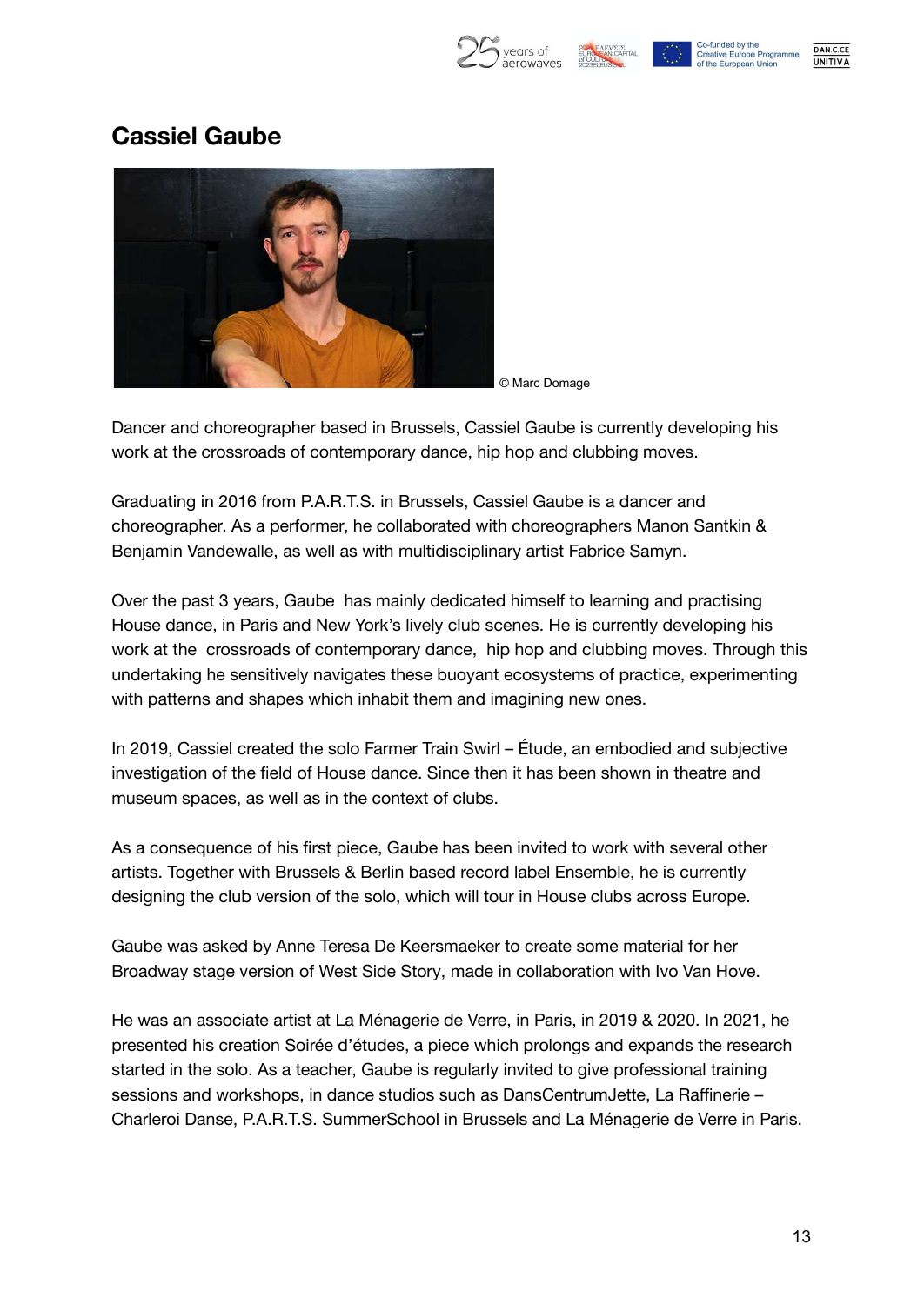

## **'Call Alice' by Temporary Collective/Tereza Ondrová (Czech Republic)**

Friday 29 April, 11.00 – 11.40 at the Gymnasium

Two women, both dancers, both the same age, are said to have a remarkable physical resemblance. At first, they have no idea about each other, maybe they just heard that everyone has a double somewhere. Is it possible to find answers through another person? What makes us identify and connect with others and ourselves? Tereza Ondrová and Francesca Foscarini are on a journey between a documentary and an intimate statement, in their joint work, they touch on a number of topics, such as the female psyche and its changes, loneliness, vulnerability and, finally, acceptance of the state in which the performing arts currently finds itself. And even though these two women don't know each other, can they share an emotional bond that transcends geography?

#### **Credits**

Author: Tereza Ondrová Performers: Tereza Ondrová, Francesca Foscarini Dramaturgical advisor: Monica Gillette Directorial cooperation: Petra Tejnorová Light design: Katarina Morávek Ďuricová Sound design: Jan Čtvrtník Translation: Marta Ljubková Photography: Vojtěch Brtnický Produced by: Temporary Collective / Daniela Řeháková, Júlia Pecková Co-production: Tanec Praha z.ú. / Festival TANEC PRAHA Supported by: Ministry of Culture of the Czech Republic, State Cultural Fund of the Czech Republic City of Prague, Studio ALTA

### **Tereza Ondrová**



© Sara Lando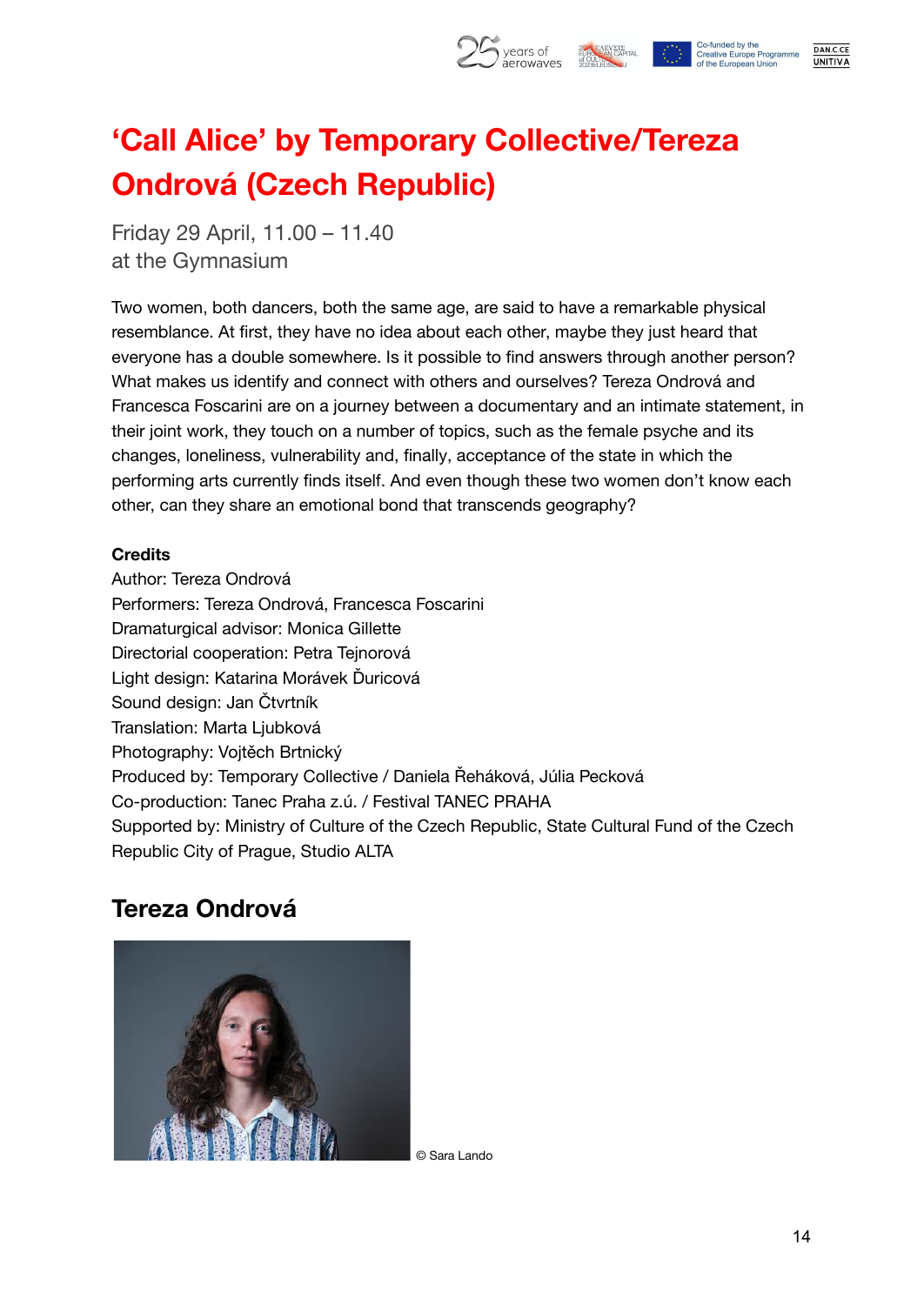

Co-funded by the **Creative Europe Programme** of the European Union

DAN.C.CE **UNITIVA** 

Dancer, choreographer and teacher Tereza Ondrová studied Dance Pedagogy at the Academy of Performing Arts in Prague. In 2004 she co-founded the dance company VerTeDance with which she created more than 25 pieces. Since 2012 she has been collaborating with Peter Šavel with whom she created the duet *Boys who Like to Play with Dolls* (2014) and *As Long as Holding Hands* (2015). *Boys who Like to Play with Dolls* was awarded the Amnesty International Freedom of Expression Award (2015), Dance Piece of the Year and Dancer of the Year 2014 in the Czech Republic, nominated for a Total Theatre Award and selected by Aerowaves in 2014. Since 2016 she has been working with the film and theatre director Petra Tejnorová (Temporary Collective). As a dancer and performer , she has collaborated with choreographers such as Charlotta Öfverholm, Karine Ponties, David Zambrano, Anton Lahký. She also teaches at Theatre Faculty of the Academy of Performing Arts in Prague and movement courses for actors of the National Theatre in Prague.

Ondrová has also participated in the Dancing Museums project, over the course of which she often worked with audio guides to accompany and shift the audience into new perspectives. She also enlisted the guards of the museum galleries there to provide descriptions of the spaces the visitors were unable to visit via a phone call, interweaving their subjectivity with the human connection that comes when two strangers meet with a common task to share. This led to the research and creation of *SILENT*, an audio performance for a group of audience members, focused on immobility, observation and reflection of movement.

She is currently working on a new piece *InSectum in (…)* with Silvia Gribaudi (premiere in June 2022) and another work to be premiered in November 2022 MOVE: A collective distance choreography (working title), for which they are now looking for potential partners for residencies, public meetings, workshops and presentations.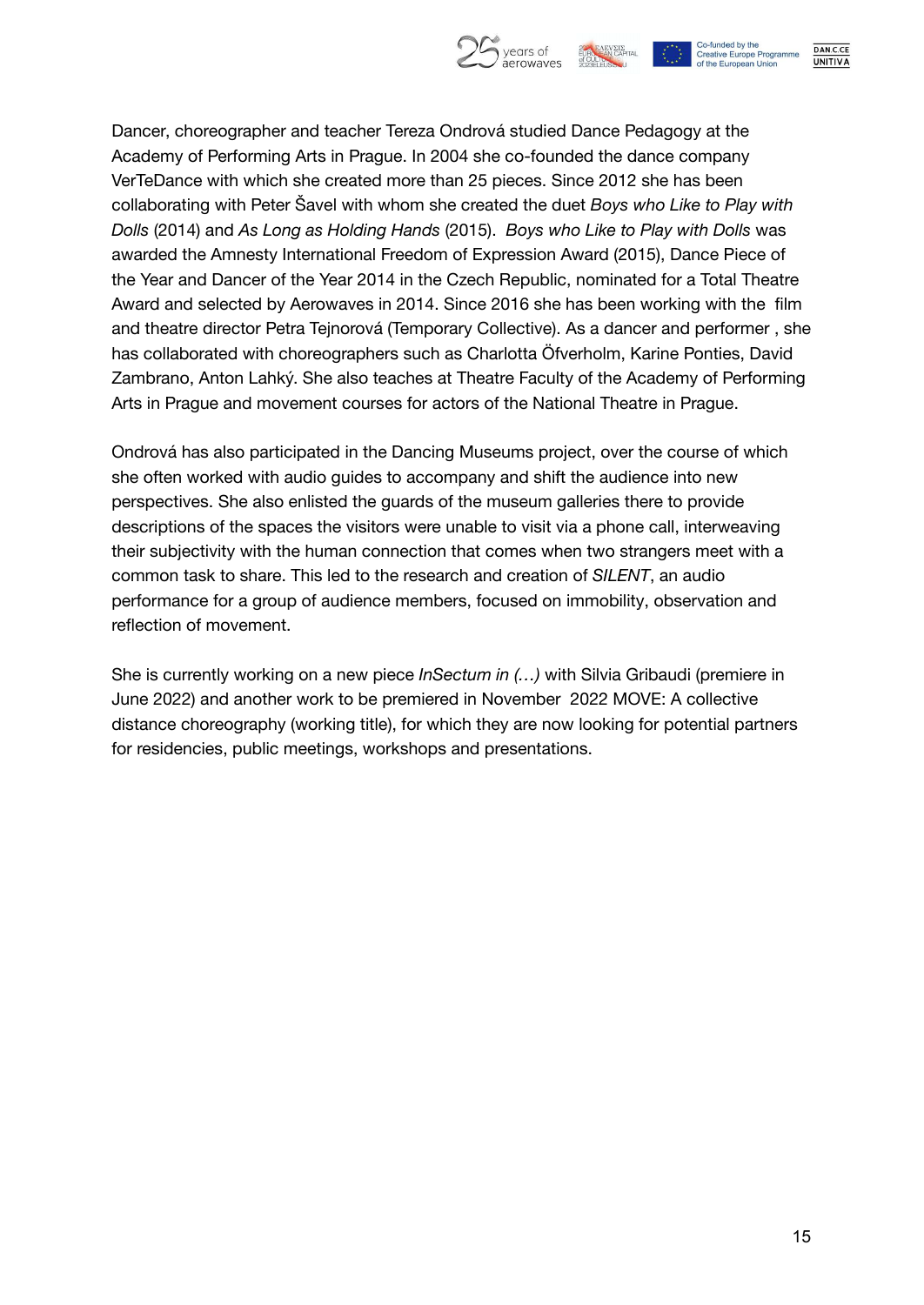

DAN.C.CE

**UNITIVA** 

## **'Open Drift' by Philippe Kratz (Italy)**

Friday 29 April, 11.50 – 12.05 at the Gymnasium

Two beings float on open water, drifting closer together, letting the streams decide where they will be taken next. Aware of their fate, yet assertive and resolute in their bearings, they seem to be determined to make the most out of the encounter. They know they are together by chance, but also that for this brief moment in time they are the only witness of each other's existence, before drifting apart and being transformed for the better. Transition, transmission and the shared space take on a special and defining role in OPEN DRIFT. Stemming from Michel Fokine and Anna Pavlova's iconic Dying Swan solo from 1905, this is a new take on an old theme in which two young performers remind us of the excitement and magic that fresh starts can bring.

#### **Credits**

Choreography, lights and costumes: Philippe Kratz Performers: Antonio Tafuni and Nagga Baldina Music: Borderline Order

OPEN DRIFT is part of the 'Swans never die' project in collaboration with: Operaestate Festival Veneto e Centro per la Scena Contemporanea CSC Bassano del Grappa; Triennale Milano Teatro; Fondazione Teatro Grande di Brescia; Festival Bolzano Danza – Fondazione Haydn; Gender Bender Festival; "Memory in Motion. Re-Membering Dance History (Mnemedance)" – Università Ca' Foscari Venezia; DAMS – Università degli Studi di Torino; Lavanderia a Vapore – Centro di Residenza per la Danza (Piemonte dal Vivo – Circuito Multidisciplinare dello Spettacolo, Coorpi, Didee Arti e Comunicazioni, Mosaico Danza, Zerogrammi).

### **Philippe Kratz**



Born in 1985 in Leverkusen, Philippe Kratz first encountered dance through German tanztheater and has since remained fascinated by what makes people move. He went on to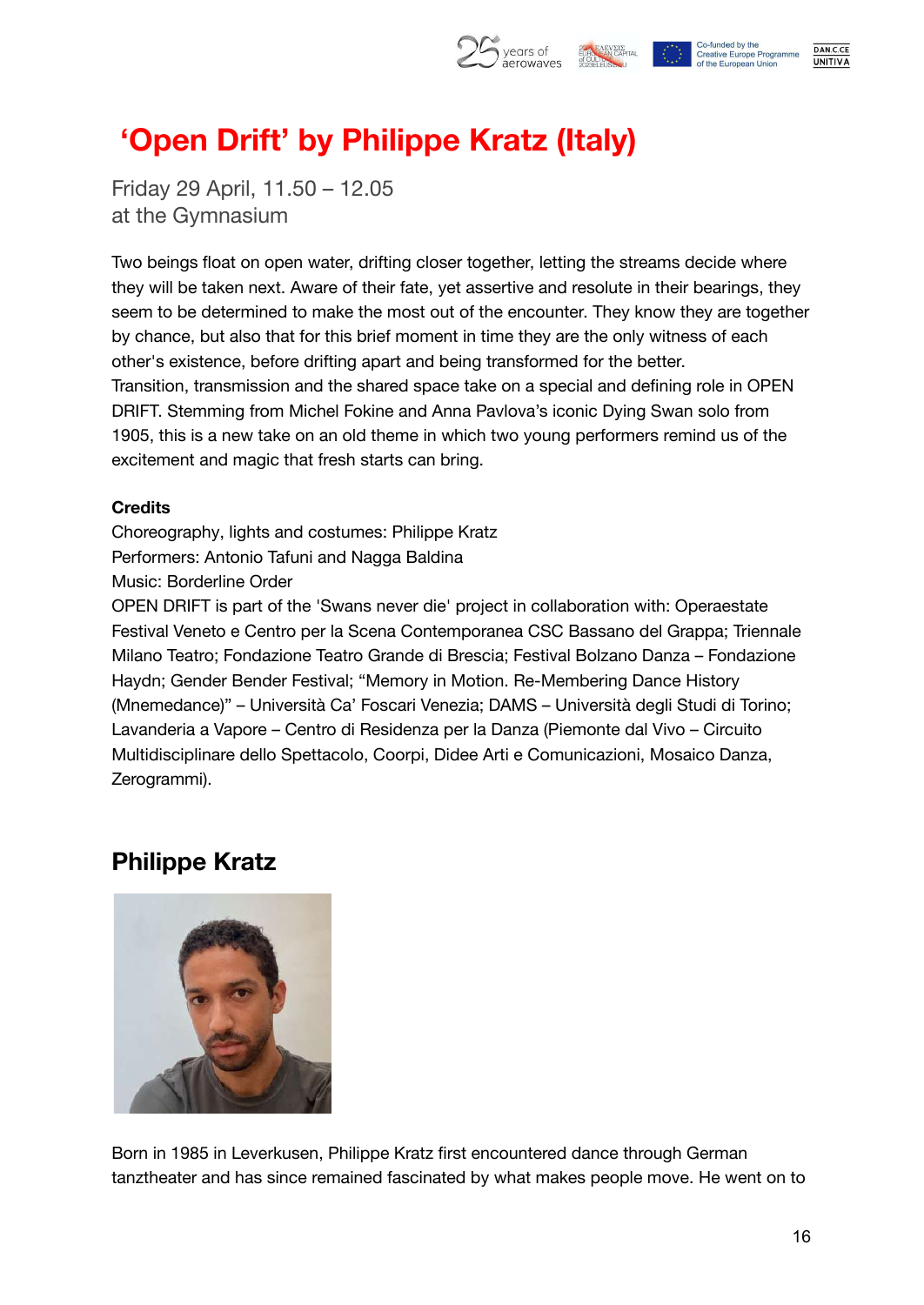

DAN.C.CE **UNITIVA** 

study classical ballet at the École Supérieure de Danse du Québec in Montréal and at the Staatliche Ballettschule Berlin. As a former long-term company member of Italian Aterballetto he has worked with and performed in pieces by Ohad Naharin, William Forsythe, Michele di Stefano, Hofesh Shechter, Rihoko Sato, Cristina Rizzo and others before deciding to move on and deepen his understanding of and artisanship in choreography.

In his own work the focus is resilience and its myriad of manifestations in processes like destruction, deconstruction and recomposition. Always interested in installing a direct dialogue and exchange with each performer, he has created or is currently creating works with Aterballetto, Gauthier Dance, Bayerisches Staatsballett and Teatro alla Scala in Milan. From 2017 till 2019 Philippe was supported by Bayer's stArt Programme for young artists.

In 2018 he created, O a duet celebrating eternity in a transcendental state, which won the First Prize at Hanover's Choreography Competition as well as a residency with the Australian Dance Theatre in Adelaide. German TANZ magazine named him "one to watch" and in 2020, he was considered to be the best choreographer by Italian magazine Danza&Danza.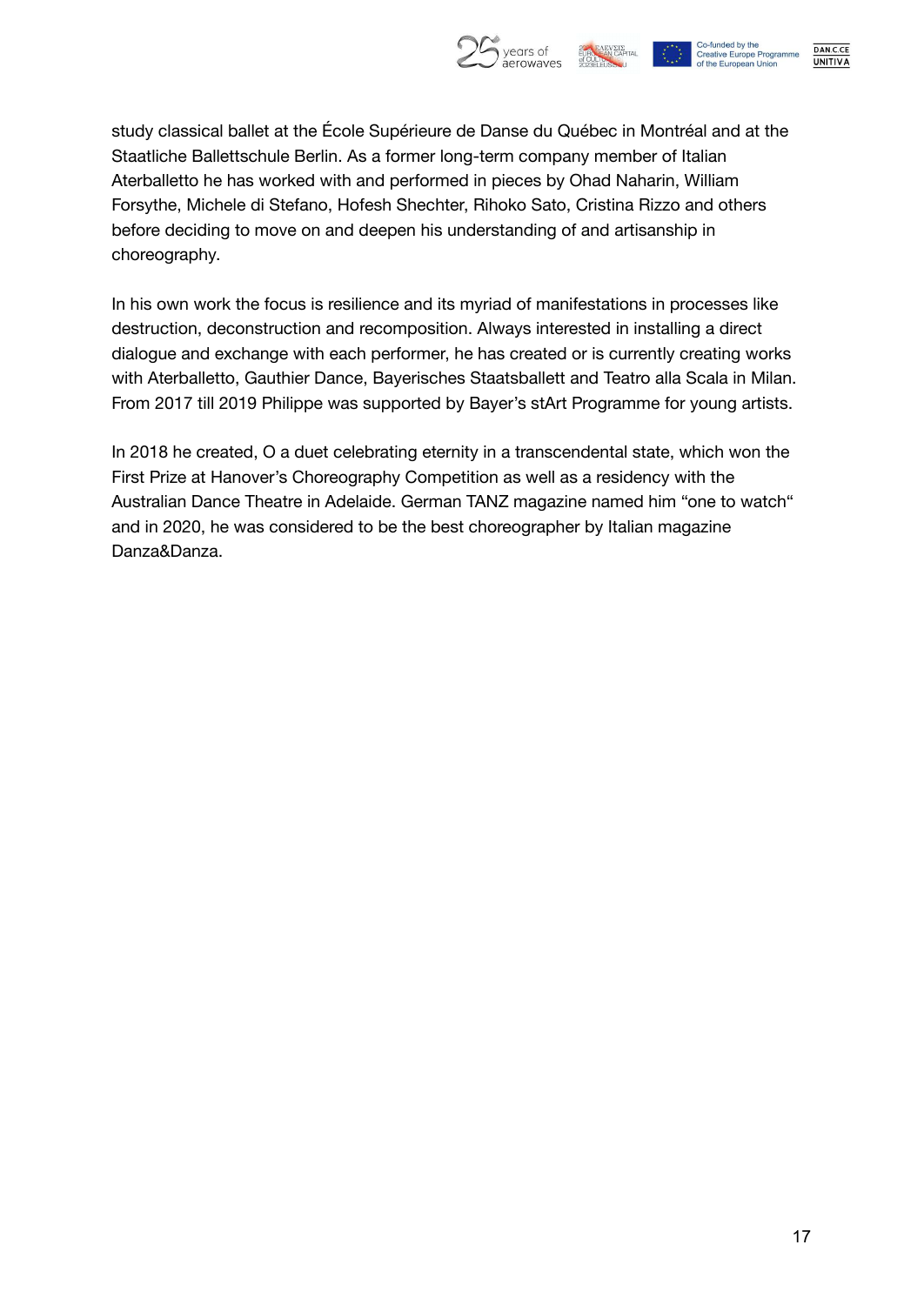

## **'Plastic Bag' by Yulia Arsen (Russia)**

Friday 29, 12.20-13.00 (withdrawn as a consequence of war in Ukraine) at the School/Event Hall

Femininity is a product. A mass-produced product you can find in a store. Determined to achieve full-fledged femininity, Yulia Arsen goes to the shop with a plastic bag where she means to purchase it for a reasonable price.

Ironic, honest and intimate, in this piece Arsen plays with clichés about what it means to be a woman, and to examine your gender identity.

#### **Credits**

Choreography and performance: Yulia Arsen Outer eye: Nastya Nikolaeva Music: Philip Kirkorov "Diva", Robert Parker "Sweet Nothings" Special thanks to: STANSIA art-residency and STD Russia for support.

Yulia Arsen is an interdisciplinary artist and choreographer based in Moscow who works at the intersection of dance, theatre and contemporary art.

### **Julia Arsen**

Julia Arsen studied in Germany, and performed in festivals in Korea, Hungary, Germany, Russia, Estonia. Within her artistic practice Arsen is interested in the constant fluctuations in herself between honesty and irony, conceptual and popular, trash and tenderness and fun and tragic. She is inspired by the idea of creating works that will capture the audience's imagination. Arsen is a resident at the Meyerhold Centre (Moscow), the Winzavod Centre for Contemporary Art (Moscow), collaborates with the V-A-C Foundation, various Moscow theatres and the Kuflex laboratory of media art. She was a Scholarship holder of the STD of the Russian Federation (2020) and laureate of the Kulturamt der Stadt Kassel grant (2020).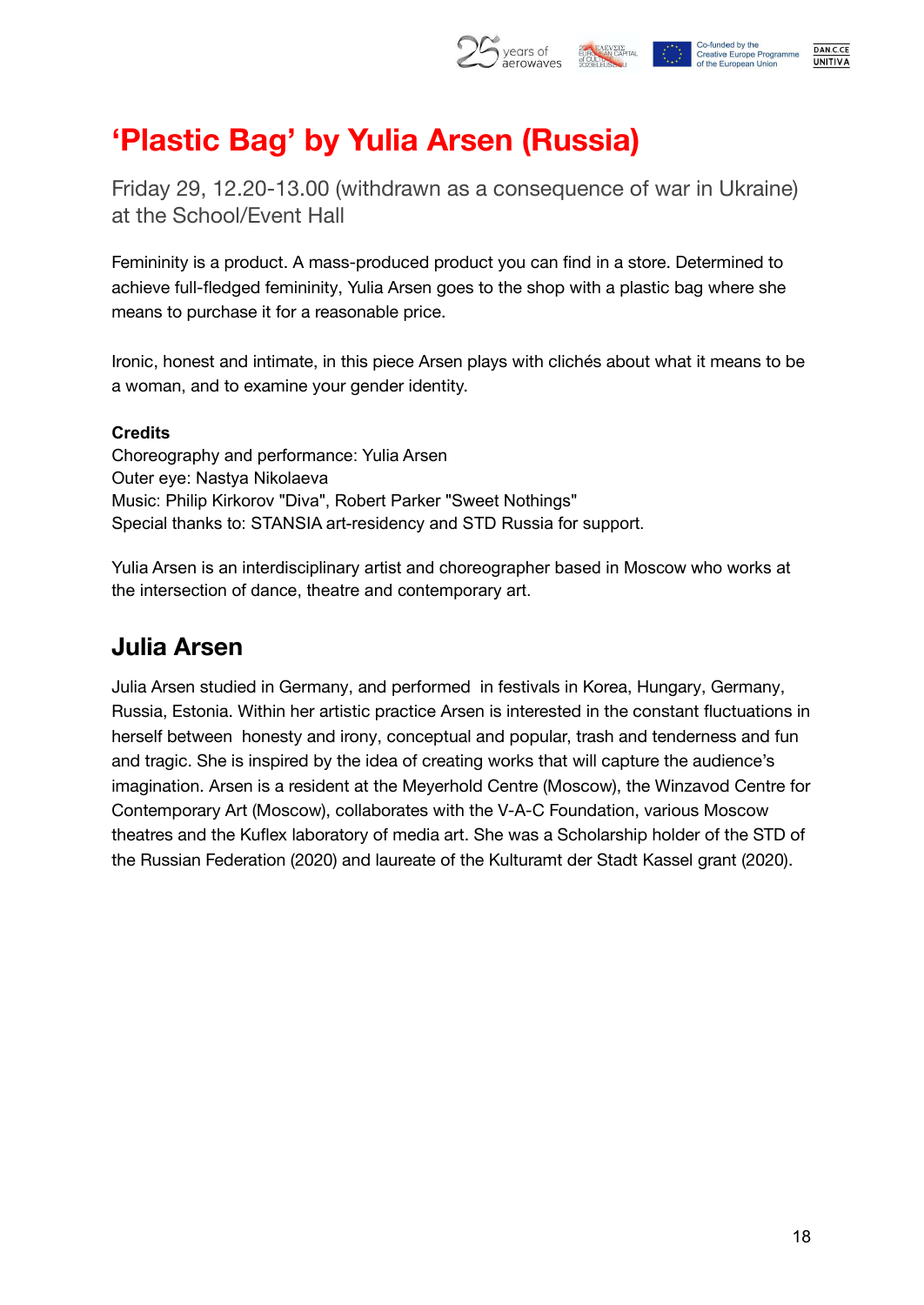

## **'Treatment of Remembering' by Sabina Bočková, Johana Pocková, Inga Zotova-Mikshina /POCKETART collective (Czech Republic)**

Friday 29 April, 15.00 – 15.40 at the Amphitheatre

Imagine you are breathing.

Nature is dead and there is no going back. Do you remember how it felt when we could breathe together? When we could bury our feet in the grass? When raindrops fell on us? Three performers lead the audience in a ritual of remembrance at a time when the natural world, exhausted by humanity, no longer exists.

Set in an artificial imitation of the universe, they reflect on the ever increasing replacement of nature with the built environment. Treatment of Remembering encourages us to look inside and awaken long forgotten memories; it draws attention to the uniqueness of physical and emotional experiences connected with nature. Minimalist choreography and scenography create a sense of timelessness, complemented by a complex and sensitive musical composition and intense lighting states, which offer a dense statement on origin and extinction. A delicate and expressive apocalyptic vision, the work is both a meditative social critique and a guide to shaping a new world.

#### **Credits**

Concept, direction, creation: Sabina Bočková, Johana Pocková, Inga Zotova Mikshina Performance: Sabina Bočková, Johana Pocková, Barbora Rokoszová Music: Lukáš Palán Sound design: Jakub Štourač Set design: Denisa Švachová Light design: Michal Horáček Dramaturgical support: Petra Hauerová Produced by: POCKetART z. s. Coproduced by: Tanec Praha z. ú., Ponec – dance venue Financially supported by: Ministry of Culture of the Czech Republic, State Culture Fund of the Czech Republic, Prague City Hall Supported by: BAZAAR Festival, Plum Yard Malovice, REZI.DANCE Komarice, Moving Station Plzen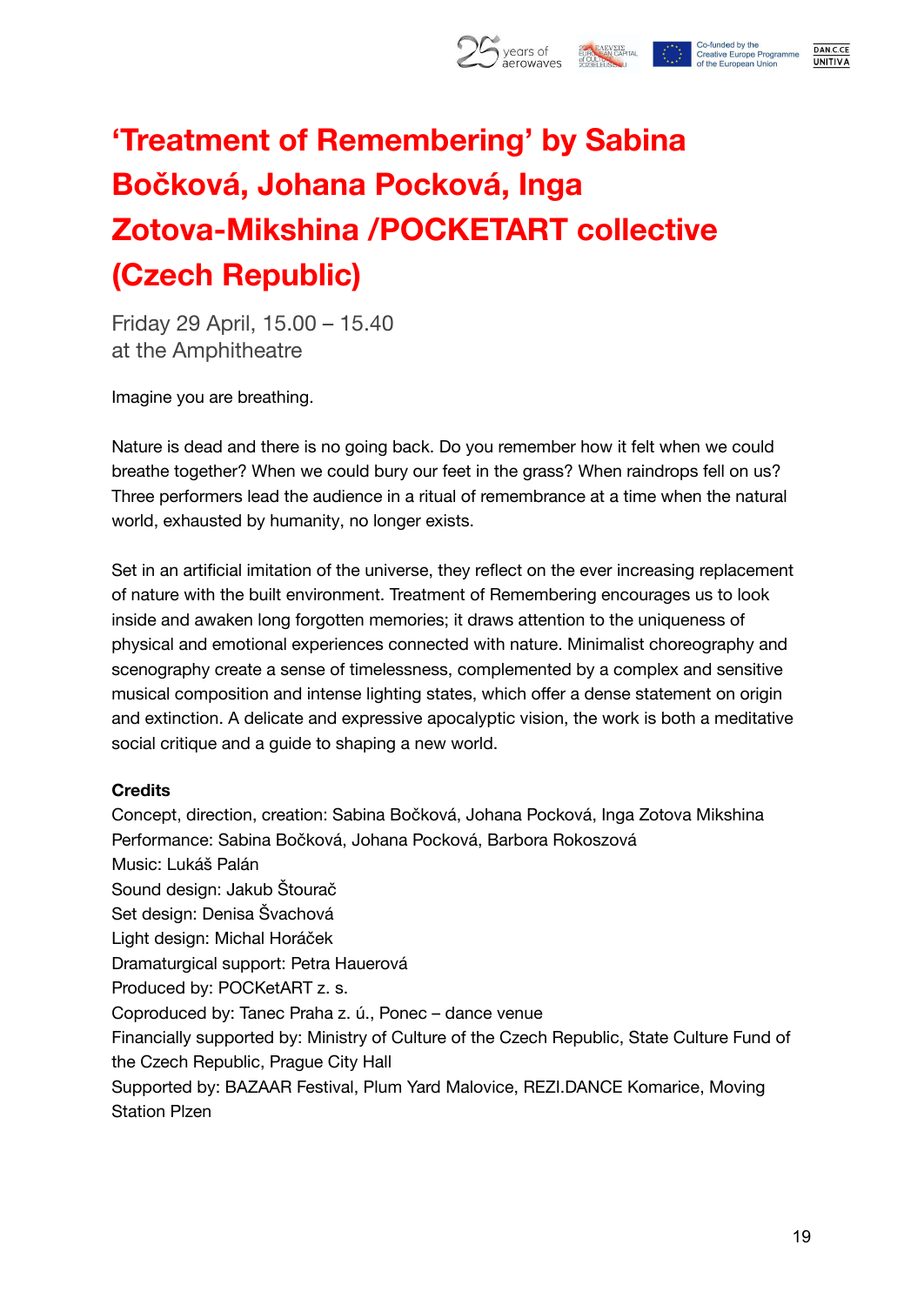

### **POCKETART**

POCKETART is a creative team working in the field of contemporary dance and physical theatre under the direction of the choreographers Johana Pocková and Sabina Bočková. They are interested in topics that go beyond the personal experience tackling social issues such as media manipulation, global environmental threats, stress in a competitive environment, or the position of an individual in the corporate work system. In each of their works, they look for new styles of physical expression unique to the topic at hand, creating dance images from specific body references. Through distinctive poetics, visual purity and strong original music, their performances aim to reflect on our society.

**Sabina Bočková (1995)** is a choreographer and dancer based in Prague. She studied classical and modern dance and after working in ballet companies for three years she decided to become a freelance artist. In 2019, together with Johana Pocková she created a duet *The Lion's Den*, which was presented at the 26th edition of the Czech Dance Platform and selected as part of the Aerowaves Twenty21. This work was inspired by mass media and political populism.



© Svitlana Seleznyova

The same year she created another duet in collaboration with the Slovak performer Tomas Janypka songlines: expedition 97/18, a piece which delves into the loss of a close one. In 2020 together with Johana Pocková and Inga Zotova-Mikshina she created another full evening piece *Treatment of Remembering*, which tackles the topic of environmental pollution. *Treatment of Remembering* won the International Jury Award and the Audience Award at the 27th edition of the Czech Dance Platform. She is a co-founder of the POCKETART collective with which she produces her own pieces. Alongside her own work she has also collaborated for a long time as a performer with the Tantehorse company, the company tYhle led by choreographer Marie Gourdain, Cirk La Putyka and Spitfire Company.

Fascinated by simple and obvious body languages, she transforms movement through choreographic structures while at the same time addressing topics and themes that echo social and cultural issues.





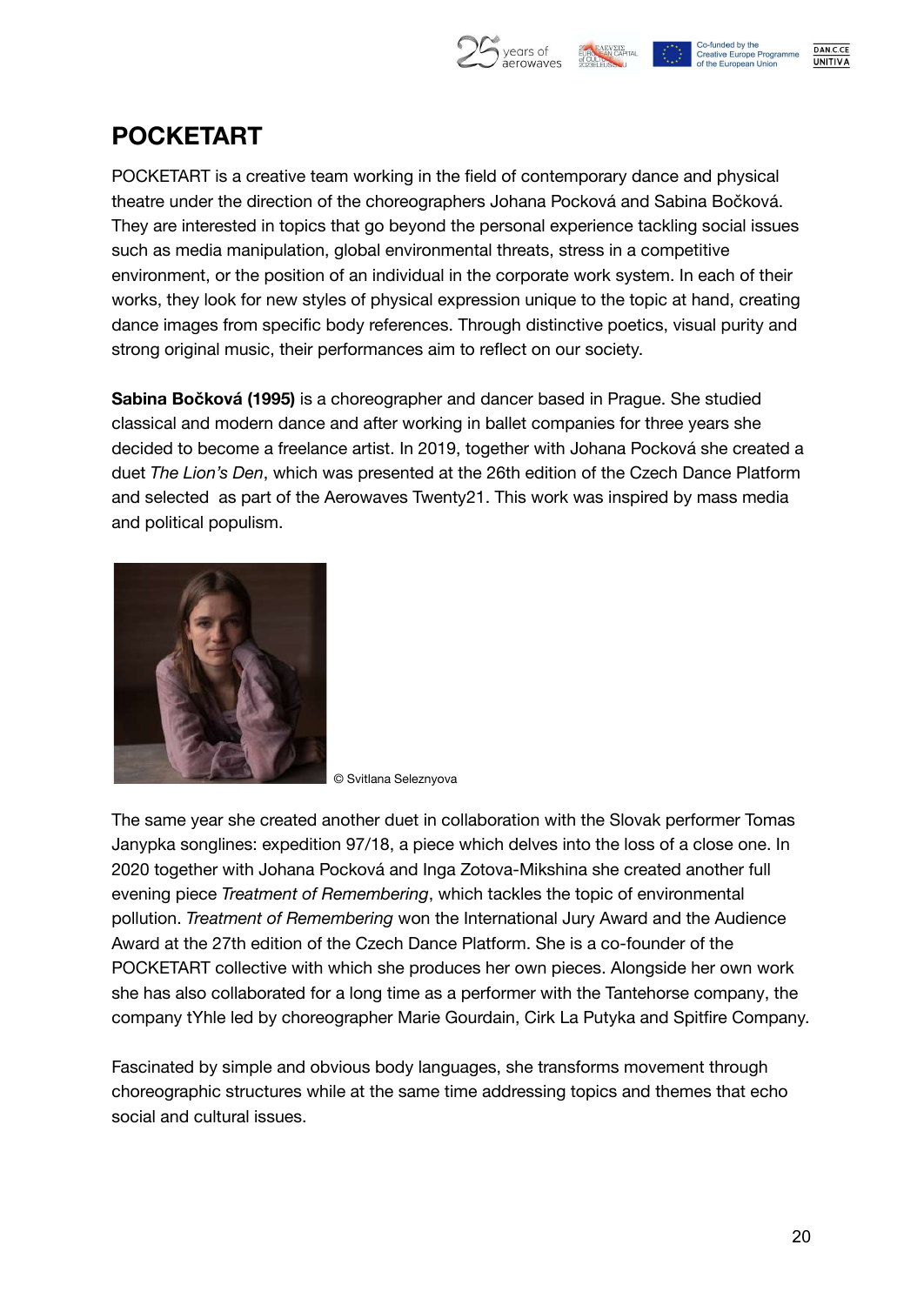

**Johana Pocková (1992)** is a choreographer and dancer in the field of contemporary dance, physical theatre and performing arts, based in Prague. In 2019, she founded the collective POCKETART. As a performer, Pocková collaborates with Tantehorse company, Cirk La Putyka, Jana Stárková, tYhle and other Czech independent artists. She studied at the Duncan Centre Conservatory in Prague and at SEAD (Salzburg Experimental Academy of Dance), and benefited from a scholarship to the Peridance Capezio Centre and Limon Institut in New York. After her studies, she was awarded a New Europe – Jarmila Jerabkova Award 2017 and in 2020, she received 1st prize from the Czech organisation Dance News.



© Svitlana Seleznyova

In her creations, Pocková is interested in searching for a lyrical and poetic dance language combined with absurdity and irony. She is also interested in combining art forms with dance such as classical singing, acting and visual arts. In 2019, together with Sabina Bockova she made a duet *The Lion's Den* and in 2020 together with Inga Zotova-Mikshina and Sabina Bočková she co-created *Treatment of Remembering*. In her newest piece To the Madonna with Rust, she comes back to a personal experience from her childhood which she transforms into a joint spiritual ceremony.

**Inga Zotova Mikshina** (1998) is a choreographer, dancer and teacher based in Prague. Originally from Siberia, Russia, she studied dance at the Dance School of St. Petersburg and at the Duncan Center Prague.



© Michal Hančovský

She is interested in performance, dance improvisation, physical theatre, visual arts and western and eastern philosophy. As a performer she collaborates with Spitfire Company,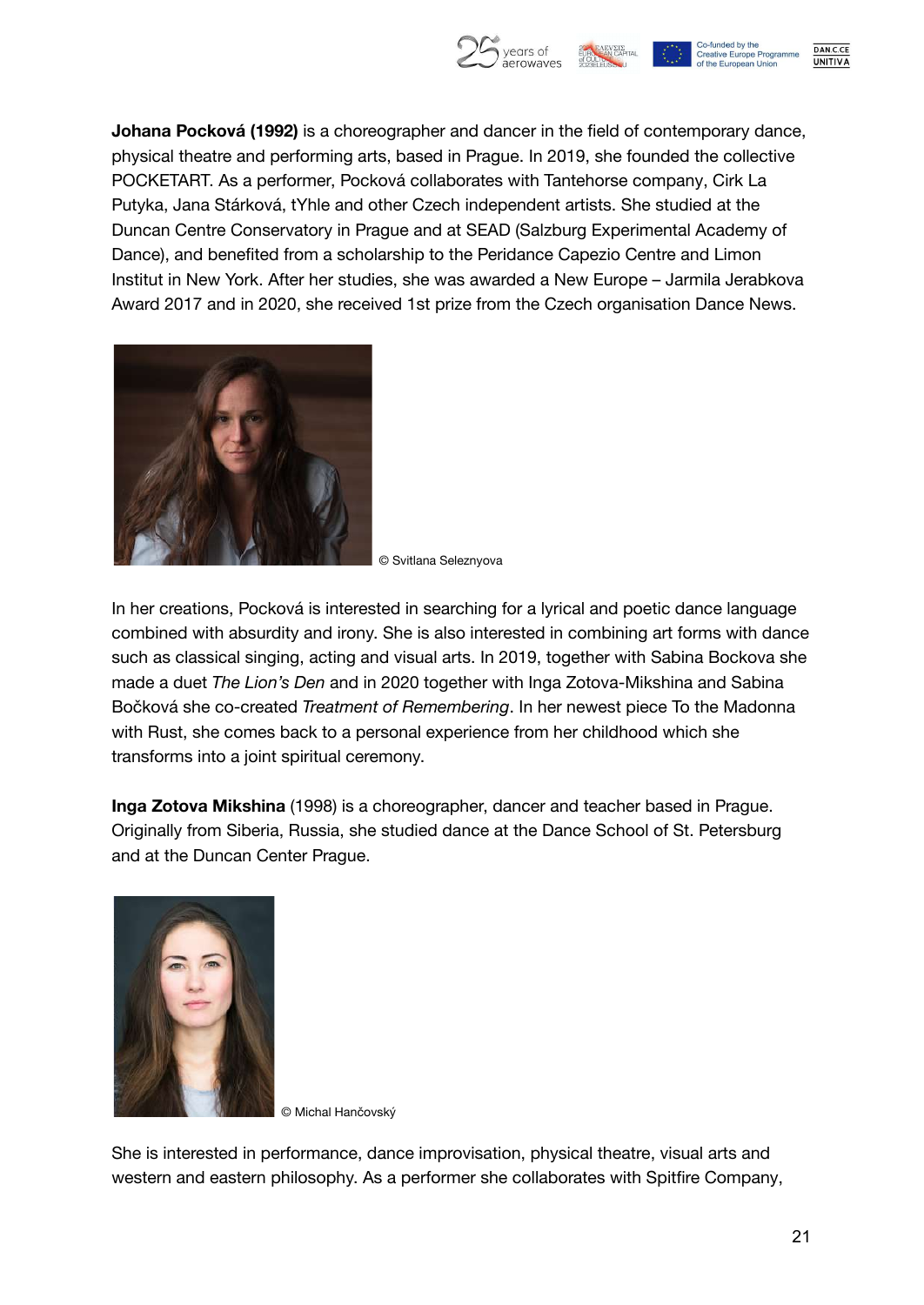

DAN.C.CE **UNITIVA** 

Tantehorse, Archa Theatre and others. In 2015 she received the Jarmila Jerabkova Award (1st prize) at the festival New Europe. She is a co-founder of an artistic group Ferst Dadler, the POCKETART collective and the Guides collective, which takes place annually as a special guest of the KIOSK festival in Zilina, Slovakia. She is currently part of several projects: *Treatment of Remembering* (POCKETART), *Byt pre Limbovu* (Guides collective) and *PRIMA performance* (collaboration with Viktor Černický). She studies Aesthetics at the Department of Philosophy of the Charles University in Prague, and practises and teaches yoga. At the Duncan Center Prague she teaches Yoga and Creation.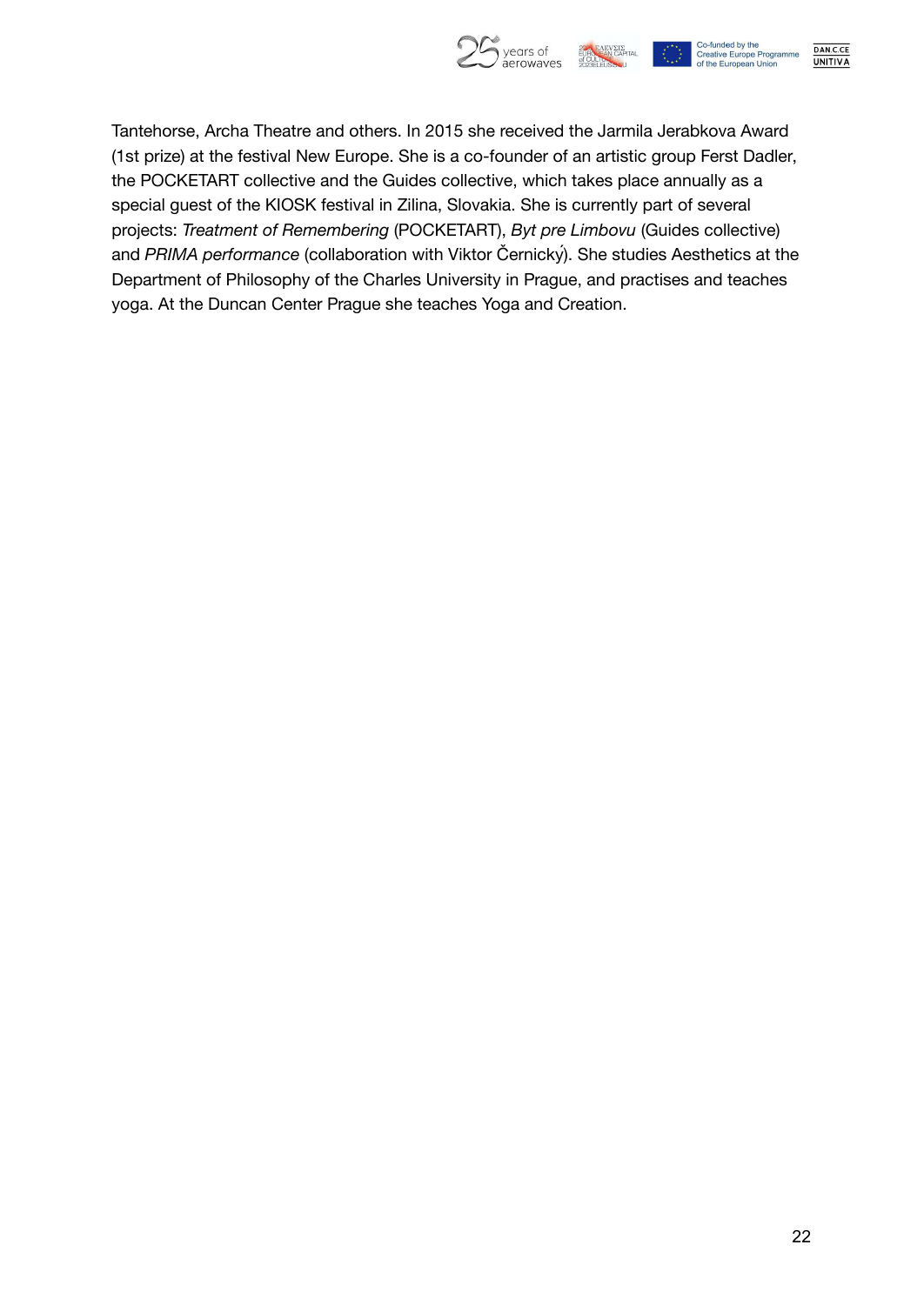

## **'1**℃**' by Q dance company (South Korea)**

Friday 29 April, 18.00 – 18.40 at the School/Event Hall

Three women constantly fly and fall and fly again. 1℃ is the temperature that draws a line between frozen suspension and the continuity of living. Here the women overcome the trap of life's stagnant moments with a continuous flow of long jumps, high jumps and pole vaults in an infinity of time and space. But emotions and ambitions emerge from the kinetic energy of their bodies, rising and falling, confirming their presence in the real world.

#### **Credits**

Choreographer: Kyuyeon JEONG Dancer: Hyo Kyung KIM, Suyeon LEE, Kyuyeon JEONG Stage Designer/Stage Manager: Sang Ji CHOI Lighting Designer: Seungho LEE Sound Designer: Jimmy Sert Costume Designer: Insook CHOI Tour Manager: Modeun KIM International Relations: Yoona KIM Photographer: Chad Park In partnership with SIDance (Seoul International Dance Festival) Supported by Dancer's Career Development Center



### **Q Dance Company**

"Exploring the energy of the body"



Kyuyeon JEONG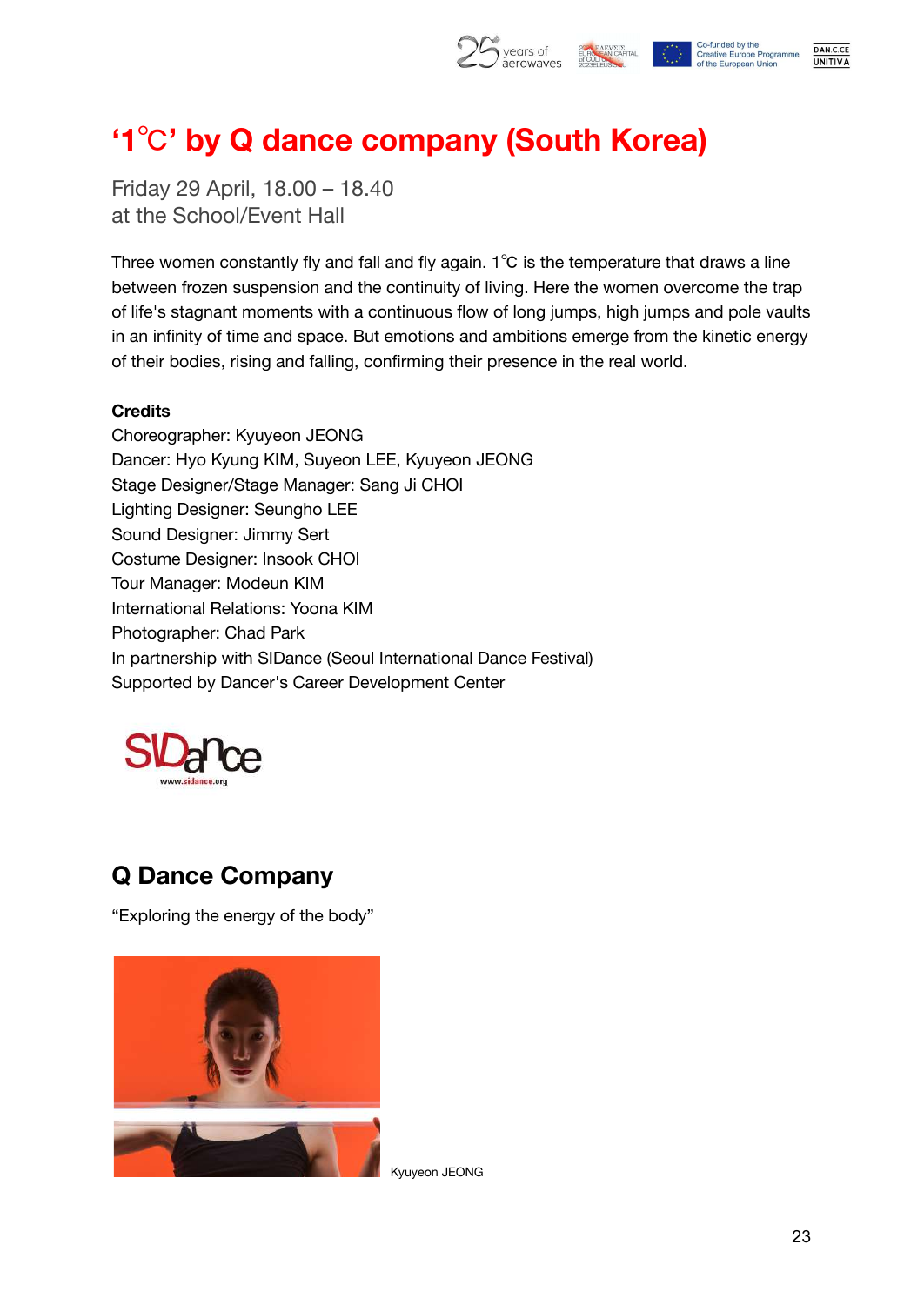

DAN.C.CE **UNITIVA** 

Q Dance Company creates experimental works from observations on the body. As 'Q' of the dance company's name means a unit of enormous energy, the company strives to explore movement energy and invent creative language of the body through transforming the image of body into varied forms of movement. Currently, they are working on a motion method that motivates movement according to the subject of the work, and creating close relationships with the object and expressing the visual image through light. Q Dance Company has presented works such as *1*℃*, Tete-A-Tete, Never-Never Land, Missing Link, Boooooooom!* and *SOS*.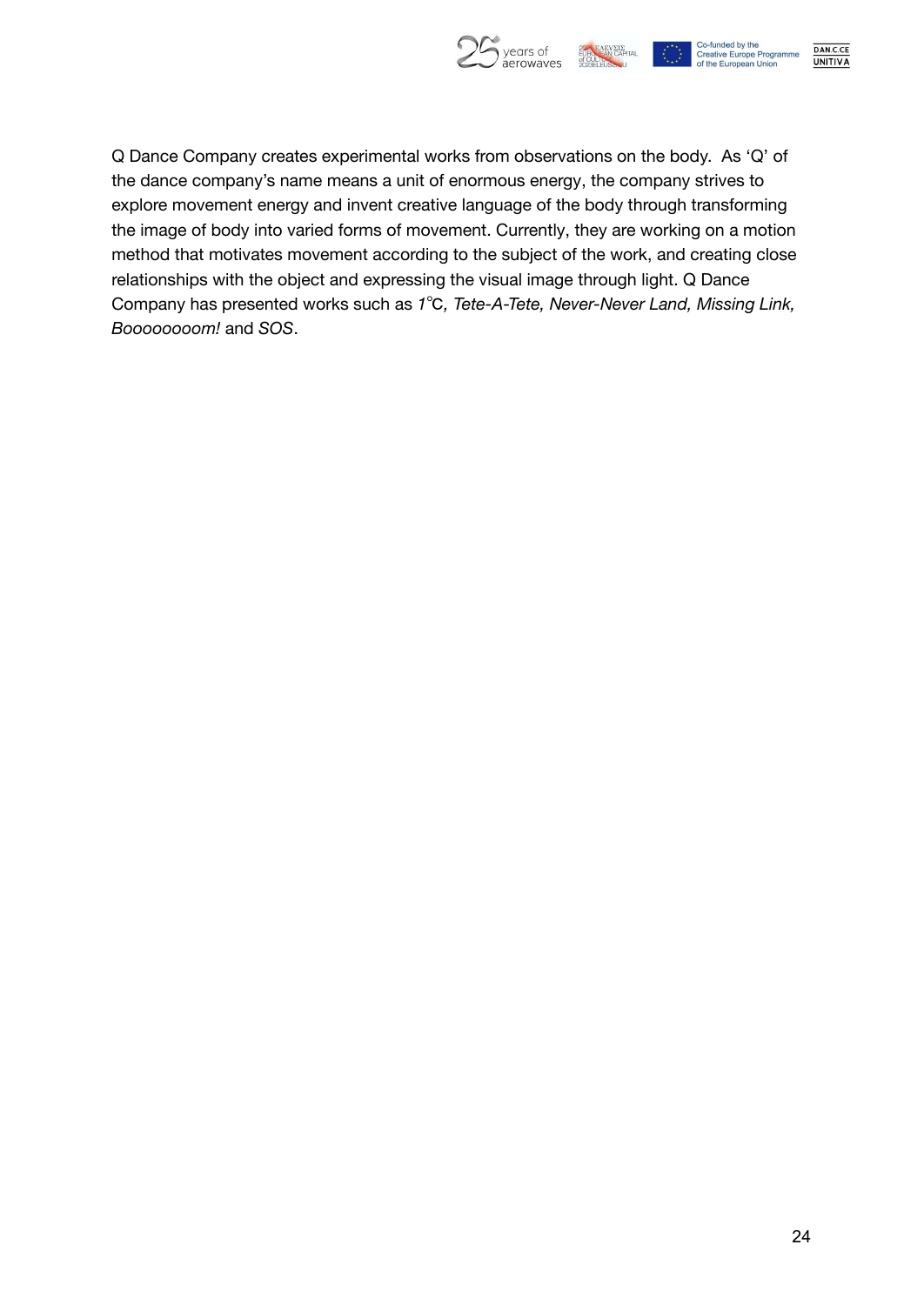

## **'The Very Last Northern White Rhino' by Gaston Core (Spain)**

Friday 29 April, 19.00 – 19.35 at the Foyer

With the utmost aesthetic simplicity, this choreographic solo, based on urban dance, questions the very possibility of happiness in the face of the world's chaos.

When the New York Times journalist Sam Anderson knew about the death of the last male Northern White Rhinoceros, he took a flight to Kenya to observe and narrate in detail the daily lives of the last two female representatives of this species, which would disappear from the earth once they had died. The image of these individuals in ignorance of their species' fate gave the reporter a sense of peace, at a time of global uncertainty.

Gastón Core seeks, through a formal investigation of different styles of urban dance (Krumping, Finger Tutting, Waving, Afro …), to offer the image of the Man –the dancer Oulouy– who dances because he has discovered that, as Paul Valéry puts it, we have "too much energy for our needs". That is, to present dance as excess, as a celebration derived from life. Dance to exhaustion, dance to the end because maybe there is nothing more that can be done.

#### **Credits**

Concept and direction: Gaston Core Performance: Oulouy Music: Jorge da Rocha Lighting design: Ivan Cascon Stylist: Eva Bernal Technical care: Manuel Ordenavia Production assistant: Cecilia Rebollo Collaboration: Aina Alegre Documentation, photography and video: Alice Brazzit Coproduction: Sala Hiroshima, Festival Grec de Barcelona Support from: Centre Cívic Barceloneta Thanks to: Juanjo Villalba y Mario R.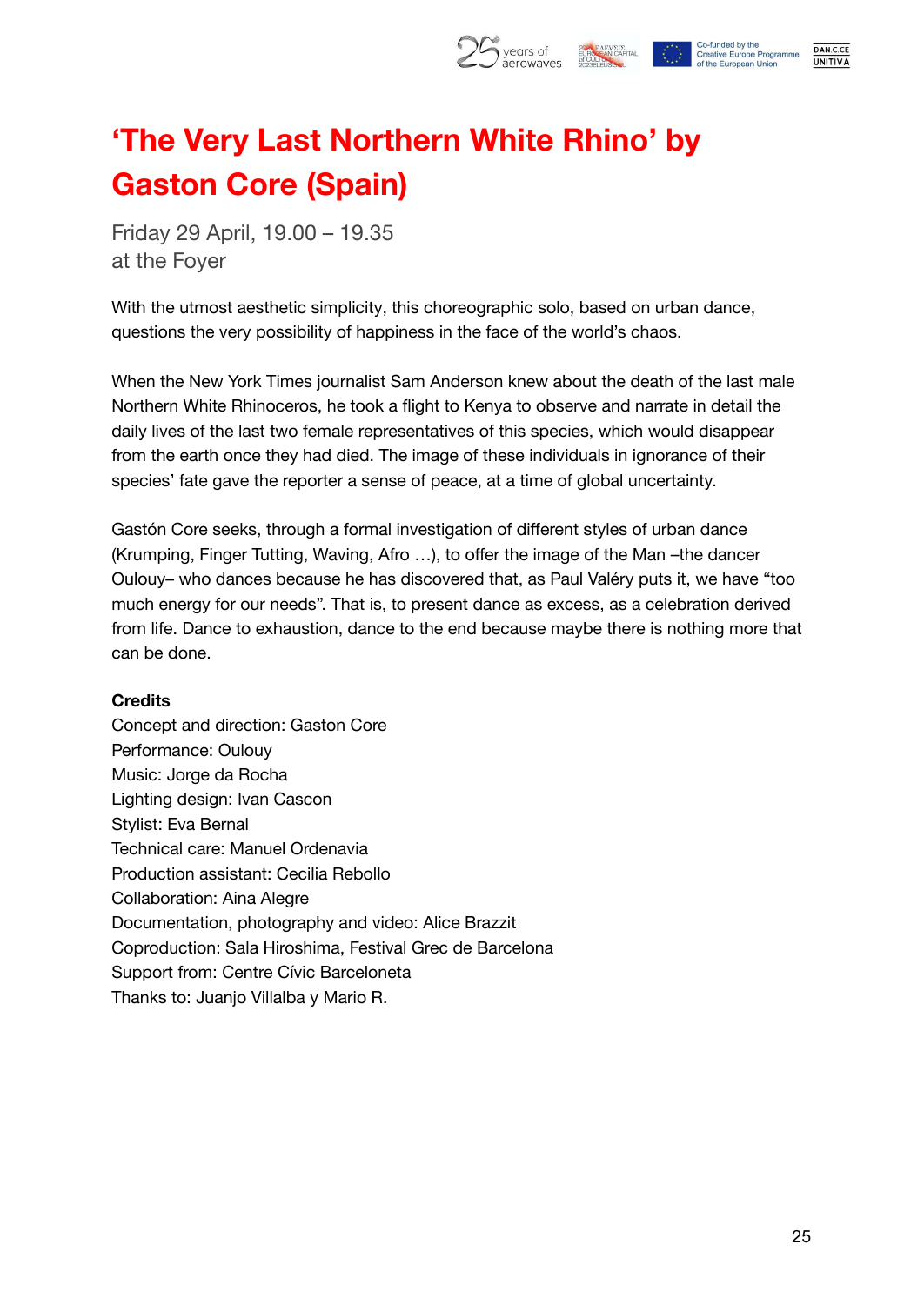



### **Gaston Core**



© Alice Brazzit

Born in Buenos Aires, Gaston Core trained as a performer and dancer and studied Audiovisual Communication at the University of Buenos Aires (UBA). Based in Europe since 2001, he continued training in both areas; on the one hand, he completed a degree in Dramaturgy and Direction at the Institut del Teatre de Barcelona while collaborating with the European film producer and distributor Paco Poch.

In 2008 he became interested in cultural management and planned and directed an indoors and outdoors performing arts festival produced by the City Council of Terrassa and the local Performing Arts Centre. He collaborated with different companies where he worked as a performer and director-playwright until in 2012, when he decided to commit exclusively to the Sala Hiroshima's project. He conceived and directed this venue until its closure in 2021, supporting, producing and disseminating the most innovative trends in the international contemporary scene.

In 2018 he took an official Master's in Contemporary Thought from the Faculty of Philosophy of the University of Barcelona. Then he returned to the work of directing, dramaturgy and choreographic composition. His first artistic project is a Diptych, of which the first part is this choreographic solo in collaboration with Oulouy, a dancer specialised in urban and African dances. The second part of this project is *Chorus*, a group piece in which he will collaborate with 12 kathak dancers, starting from the same methodological approach: to modify the dynamics and recognisable forms of those dances, in order to explore their expressive essence.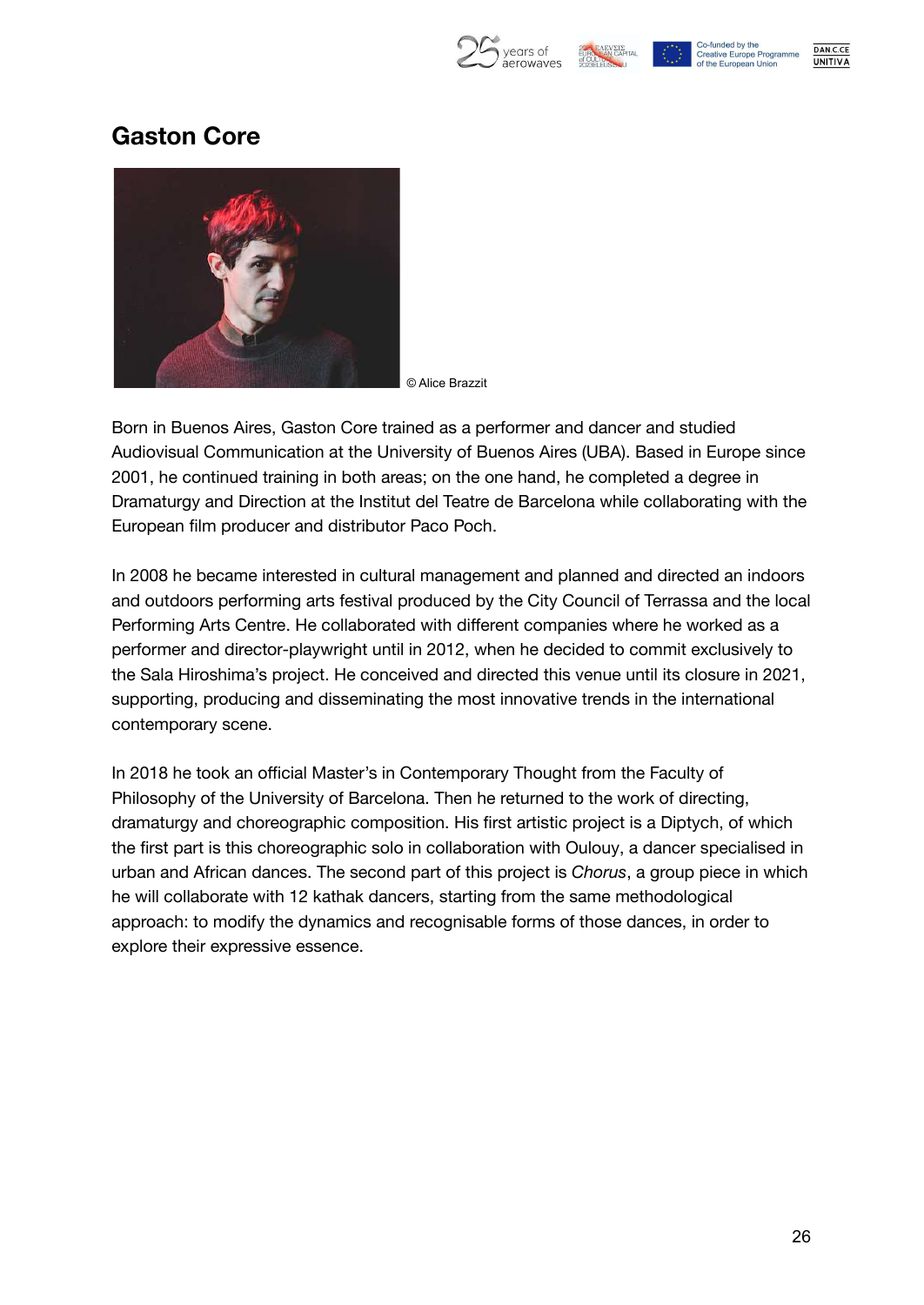

DAN.C.CE

**UNITIVA** 

## **'Warping Soul' by Andreas Hannes (Netherlands)**

Friday 29 April, 21.45 – 22.05 at the Foyer

In 'Warping Soul', the dancers emerge within a space that is constantly in transit. At the mercy of external forces, they move within movement. Through the disorientation and reorganisation of bodies and space, Andreas Hannes explores the dynamics of bouncing and warping\*. By questioning the body's agency, he aims to intensify the magnetism and binding between bodies and space to create a tantalising atmosphere for an otherworldly dance.

'Warping Soul' was inspired by the practice of continuous skipping (as in skipping down the street) that Andreas Hannes has been developing since 2017. Key elements of his practice were road-trips, transiting landscapes and aerodynamic forces.

\*warp: to bend or turn from the (original) direction or course

#### **Credits**

Choreography: Andreas Hannes Performers: Maud Huizing, Remy Tilburg, Laura Moura Costa, Alberto Albanese Music Mix: Gary Shepherd (DJ Streamer) Song: Soul by Rival Consoles feat. Peter Broderick – Courtesy of Erased Tapes Lights: Marcel Slagter and Remko van Wely Advice: Kristin de Groot Produced by: Conny Janssen Danst, Dansateliers Rotterdam, Korzo Den Hague Commissioned dancers by: Conny Janssen Danst Thanks to: Bruno Listopad, Antonia Steffens, Charlie Laban Trier, Elisa Zuppini, Sigrid Stigsdatter Mathiassen, Paulina Prokop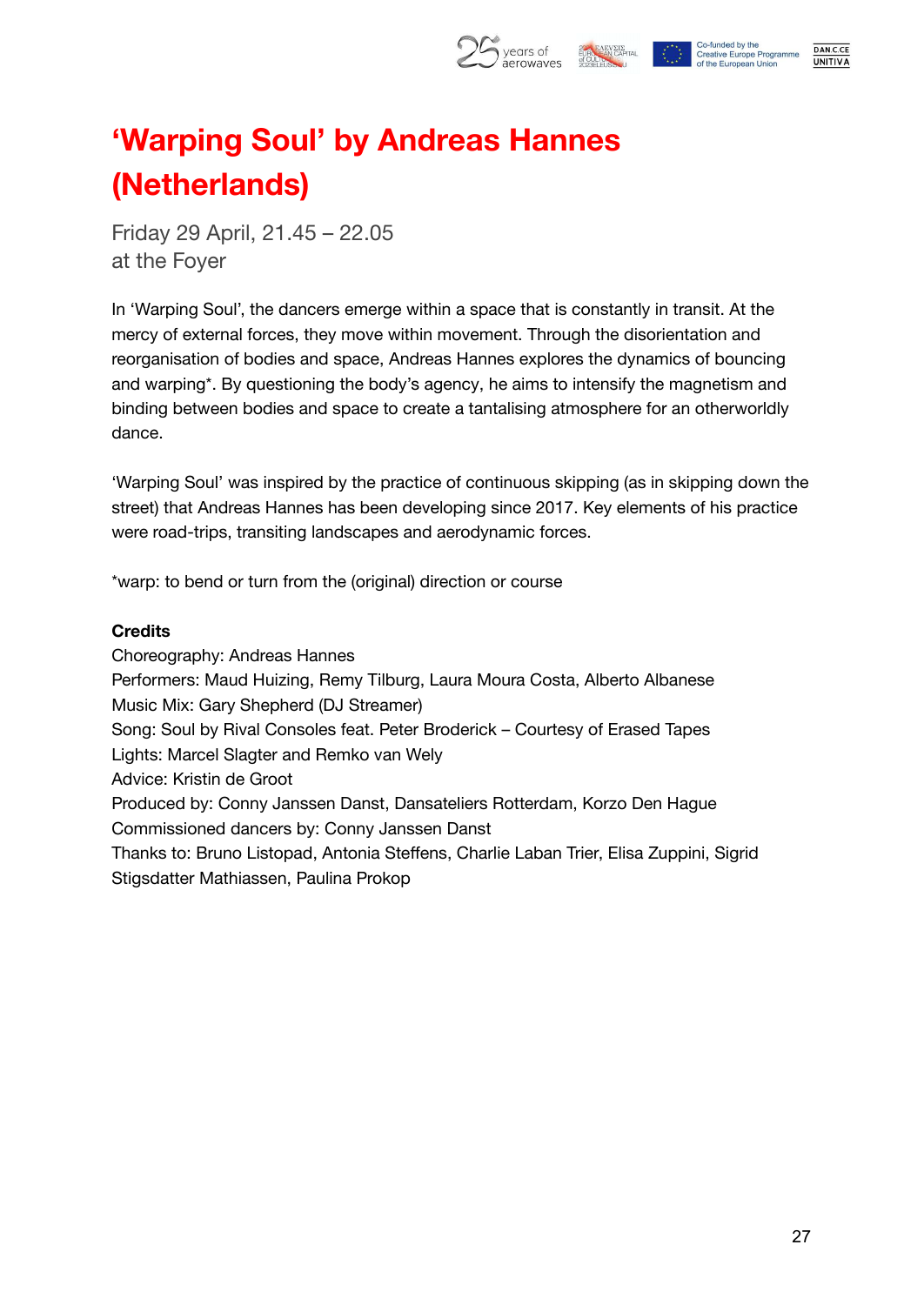

Co-funded by the **Creative Europe Programme** of the European Union

DAN.C.CE **UNITIVA** 

### **Andreas Hannes**



© Paulina Prokop

Growing up in a musical environment, Andreas Hannes (Greece, 1987) danced extensively in the living room. After completing his studies in classical percussion at the University of Macedonia in Thessaloniki (Greece), he moved to the Netherlands to follow his passion for film. He worked as an independent director and producer of short films and he co-founded Small House Productions, a platform for international and interdisciplinary projects (2011-2015).

In 2018, Andreas graduated from SNDO (School for New Dance Development) with the performance The City, in which he showcased the practice of continuous skipping (as in skipping down the street). He won the Moving Forward Trajectory 2018 and the Young Art Support Amsterdam 2019, and produced the skipping sequel Tremble. In 2020, he won the BNG DansPrijs and created Warping Soul, a commission from Conny Janssen Danst, nominated by Dansateliers, and in collaboration with Korzo.

Andreas Hannes summarises his artistic work under the notion of relational, physical and metaphysical distance. He investigates by playing with the proximities and tensions between bodies, traditions and disciplines which, at first glance, might not be considered relevant or engaging. The spectacle, entertainment, science fiction and time tenses fuel his creative force, with all the social and political implications they bring along.

Currently, Hannes is artist in residence at ICK Dans Amsterdam, where he created *Reverberated Emissions* (2021) with the ensemble of the company. He also collaborates with Cinedans FEST in Amsterdam as artistic programmer and producer.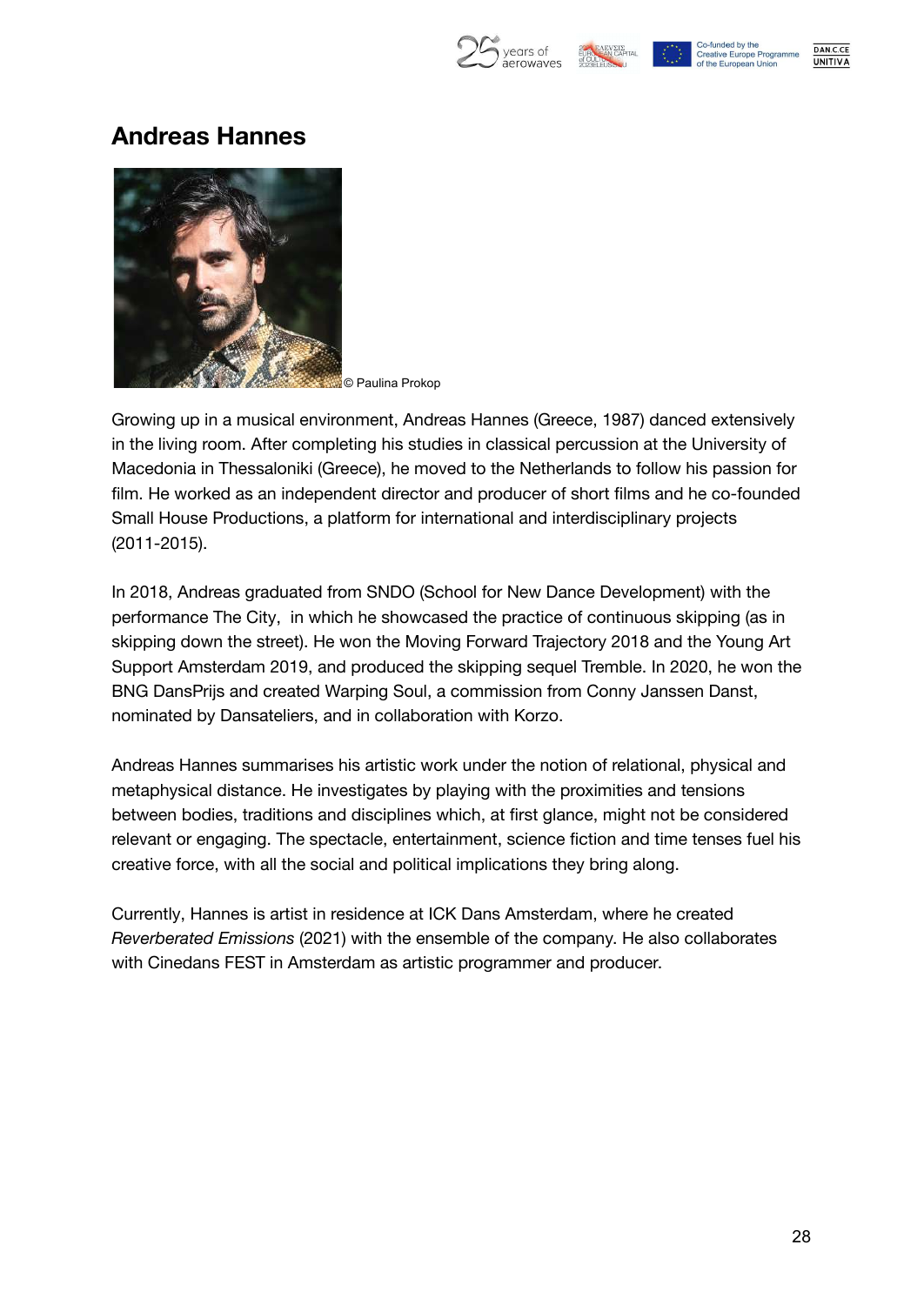

## **'Me, My non-Self and I' by Rima Pipoyan (Armenia)**

Saturday 30 April, 11.00-11.30 at the Gymnasium

Inspired by 'Tarantula', a novel by Thierry Jonquet, the dance piece Me, My non-Self and I delves into what might happen if, out of revenge, you deprive someone of freedom and make them the object of your cruel thoughts. By doing so, can you make them yours and force them to do whatever you want? Or would you become dependent on who you thought to have tamed?

On a sombre stage, we see a Woman manipulating a Man's body, trying to tame him, to make him obey. She keeps the Man in a small closed room against his will. The Man is almost motionless. We can't see all of him. We see the Man's body parts projected on the Woman's body. Constantly unfolding incompleteness, fragmentation and division, the piece's atmosphere grows into a psychological thriller.

**Credits** 

Idea and concept and choreography: Rima Pipoyan

Dance: Gor Sargsyan and Rima Pipoyan

Music: Alva Noto – 'Prototype 5', 'Prototype 10', 'Future', 'Transrapid', 'Modul 4', Levon Minassian- 'Siretsi Yares taran' (Arm. «Սիրեցի յարս տարան», Eng. 'They have taken the One I Love')

Text in the performance: Alan Watts' 'The mind as a space outside the body' Video Projection: Mary Grigoryan

### **Rima Pipoyan**



© Vahan Surents

Rima Pipoyan graduated from the Yerevan State College of Choreography as a dance teacher and ballet dancer with honours. In 2008 she started teaching classical and historical dance, and choreography at the same College. In 2012 she graduated in Choreography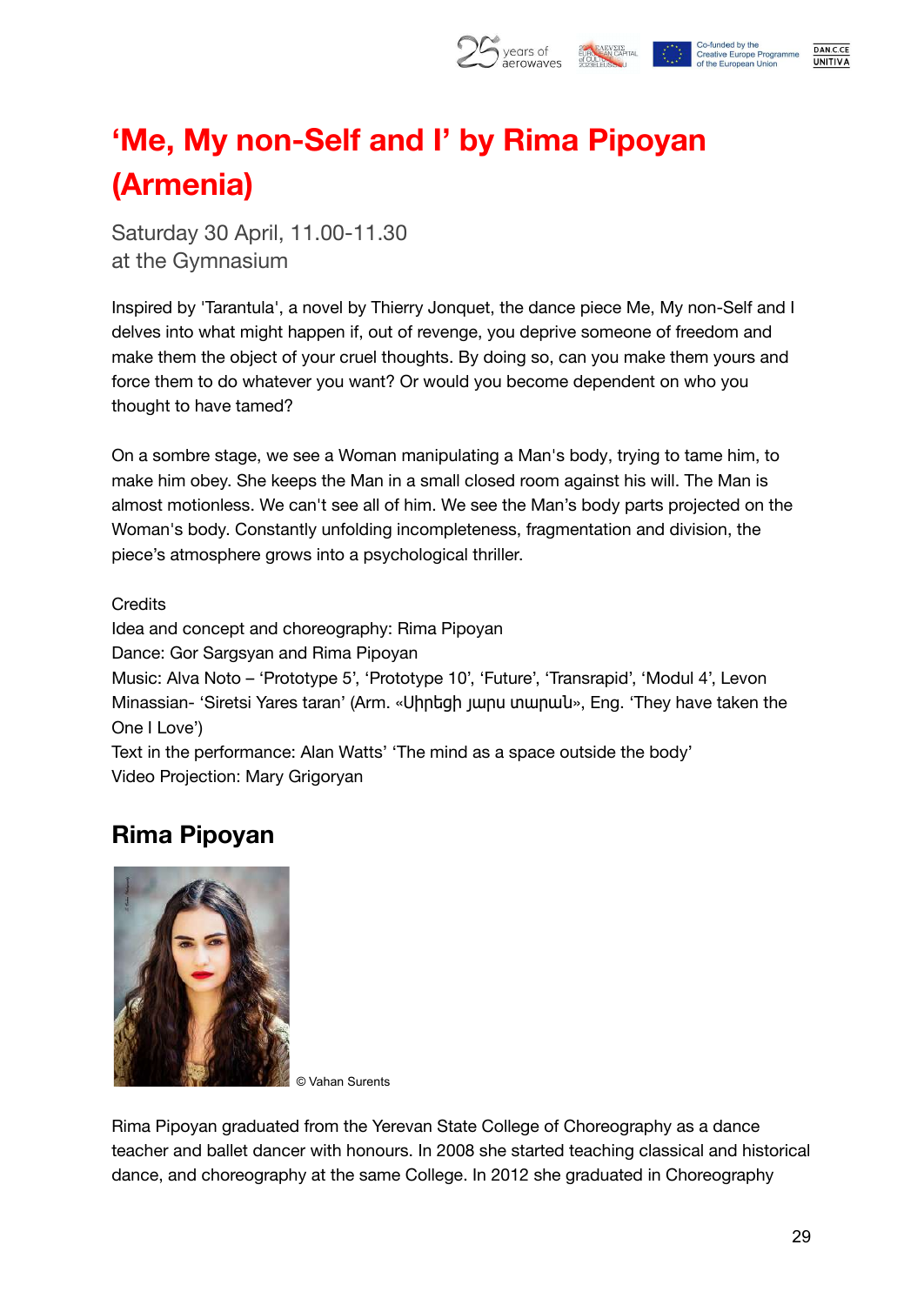

DAN.C.CE

**UNITIVA** 

from Yerevan State Institute of Theatre and Cinematography with honours receiving Bachelor's and Master's degree. Since 2012 she has taught dance and curated the course of 'Choreographic direction' at her Alma Maters.

She is the CEO and founder of the Choreography Development Foundation (2017) which aims to support the development of contemporary dance and modern ballet in Armenia. Since 2020 she has been the head of the Modern Dance Department at Yerevan State Choreographic College. The department was created by her initiation. She lectures in modern dance at the Armenian State Pedagogical University since 2018.

She was a resident artist in Berlin at Akademie Der Kunste in 2016-2017, in Venice at La Biennale di Venezia in 2019, in Brussels at Villa Empain in 2021.

Currently, Pipoyan is doing a PHD in the field of art. She has successfully staged numerous choreographic pieces and full length performances among them: *That's by falling that we rise, Mediaeval images, La Vita Nuova, Sinful passions, Hours of Visions, Triptych,* etc. During her touring she has met renowned artists such as Mats Ek, Anna Laguna, Akram Khan, Ohad Naharin, Alonso King and many others.

Her *Woman before decision making* solo performance has been performed in renowned festivals and contests around the world and has received various awards and prizes. In 2020 she directed YEL, a short dance film, which won 4 prizes as a Best Dance Film and was presented in 15 official selections from dance film festivals from all over the world.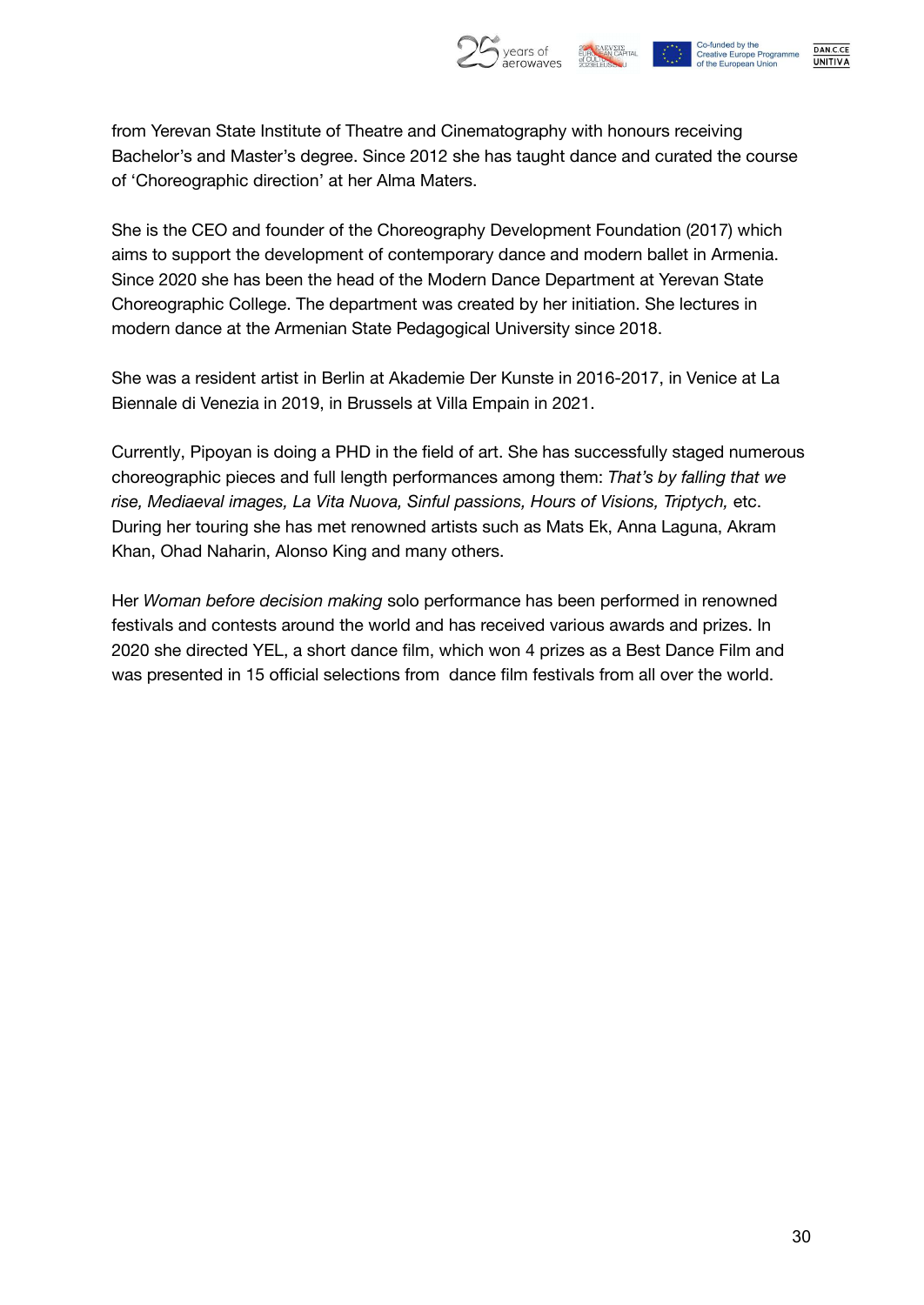

## **'Beings' by WANG Yeu-kwn/Shimmering Productions (Taiwan)**

Saturday 30 April, 11.35-12.05 at the Gymnasium

Beings takes inspiration from the Chinese character "人" (person). The dance piece dwells upon the relationships between the two supporting calligraphic strokes, the two intimately connected performers, and between the rice paper and the ink. In this enigmatic duet, the choreographer WANG Yeu-Kwn digs in to find the truths that lie beneath ambiguity.

#### **Credits**

Choreographer: WANG Yeu-Kwn Dancers: LEE Yin-Ying, HSU Yi-Chieh Dramaturg: CHEN Yun-Cheng Stage Design: CHEN Guan-Lin Lighting Design: Joanne SHYUE Costume Design: Eno LIN Touring Administrator: WU Po-Shan Administration Support: YEH Chia-Hui Funded by | National Culture and Arts Foundation, Department of Cultural Affairs Taipei City **Government** 





National Culture and Arts Foundation

### **Shimmering Production & WANG Yeu-Kwn**



Wang Yeu-Kwn © Chen You-Wei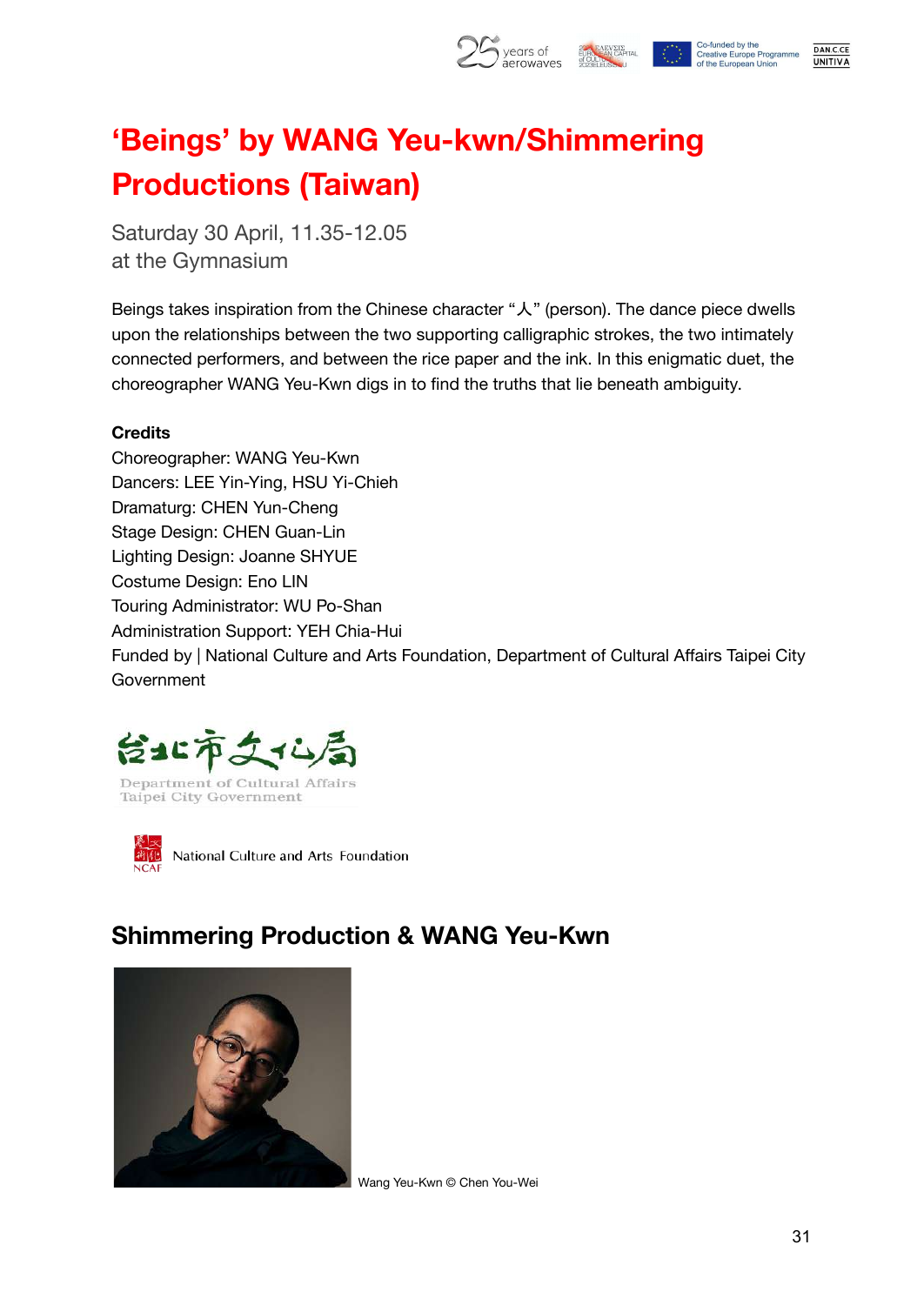

DAN.C.CE **UNITIVA** 

Shimmering Production was founded in 2019 with two main aims. On one hand, to create contemporary experimental works. On the other, to organise movement workshops for the general public with a belief that we all deserve to know our body more, and by knowing our body we create shimmering lights that might light up other people's lives.

Choreographer WANG Yeu-kwn cares about bodily alienation in urbanity, in addition to exploring the connections and disconnections between people and cities/people and environs. His recent works use space and objects to deconstruct movements, and propose philosophical questions in contemporary times through dance. WANG was once a dancer of Cloud Gate 2. He has recently cooperated with Cloud Gate Theater, National Taichung Theater, Treasure Hill Artist Village, and National Kaohsiung Center for the Arts, workshops choreographer or performer. WANG Yeu-kwn has carried out dance projects for the general public, including elders and teenagers, as well as workshops on bodily perceptions.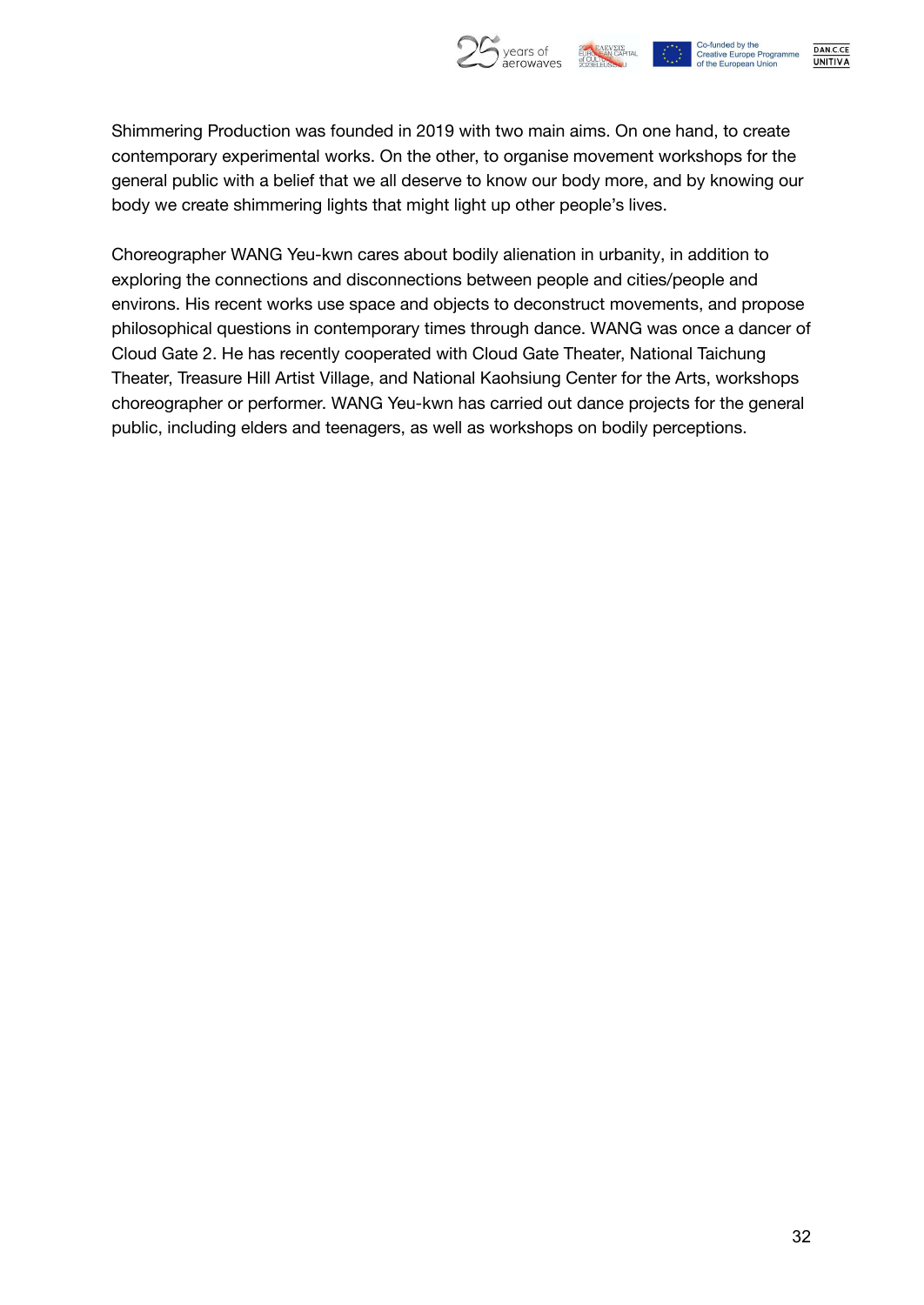

## **'Never Twenty One' by Compagnie Vivons/Smail Kanouté (France)**

Saturday 30 April, 12. 30-13.05 at the School

Echoing the hashtag #Never21 coined by the Black Lives Matter movement, this dance show wishes to pay tribute to the victims of gun violence in New York, Rio or Johannesburg… who will never turn 21 years old. Through their graffitied bodies, three dancers embody both the words of the victims and their families, and the evils they have suffered. Like wandering spirits, they tell us about these stolen and broken lives. Moving from krump to electro, popping to contemporary dance, different energies slowly come through to bring out their invisible presence and name their unspeakable pain.

#### **Credits**

- Choreographer: Smail Kanouté
- Dancers: Aston Bonaparte, Salomon Mpondo-Dicka and Smail Kanouté
- Body painter: Lorella Disez
- Assistant choreographer: Moustapha Ziane
- Scenographer & light designer: Olivier Brichet
- Sound designer: Paul Lajus
- Light manager: Josselin Allaire
- Costume designers: Rachel Boa and Ornella Maris
- Production & Tour Manager:: Cécile Pouységur
- Executive Production: Compagnie Vivons!
- Coproduction: Les Ateliers Médicis Clichy sous Bois / Espace 1789 Scène
- conventionnée danse Saint Ouen / Les Rencontres Chorégraphiques Internationales de Seine Saint Denis / CentQuatre – Paris / Théâtre de la Ville - Danse Élargie 2020 – Fondation d'entreprise Hermès
- Support: Direction Régionale des Affaires Culturelles Ile de France / Région Ile de France / Département de la Seine-Saint-Denis / Ville de Paris / Adami / Spedidam / Caisse des Dépôts
- Rehearsal spaces: Théâtre de la Ville Les Abbesses Paris / Centre National de la Danse – Pantin Mains d'Œuvres – Saint Ouen / MPAA Maison des Pratiques Artistiques Amateurs
- Paris / Initiatives d'Artistes en Danses Urbaines Fondation de France La Villette 2021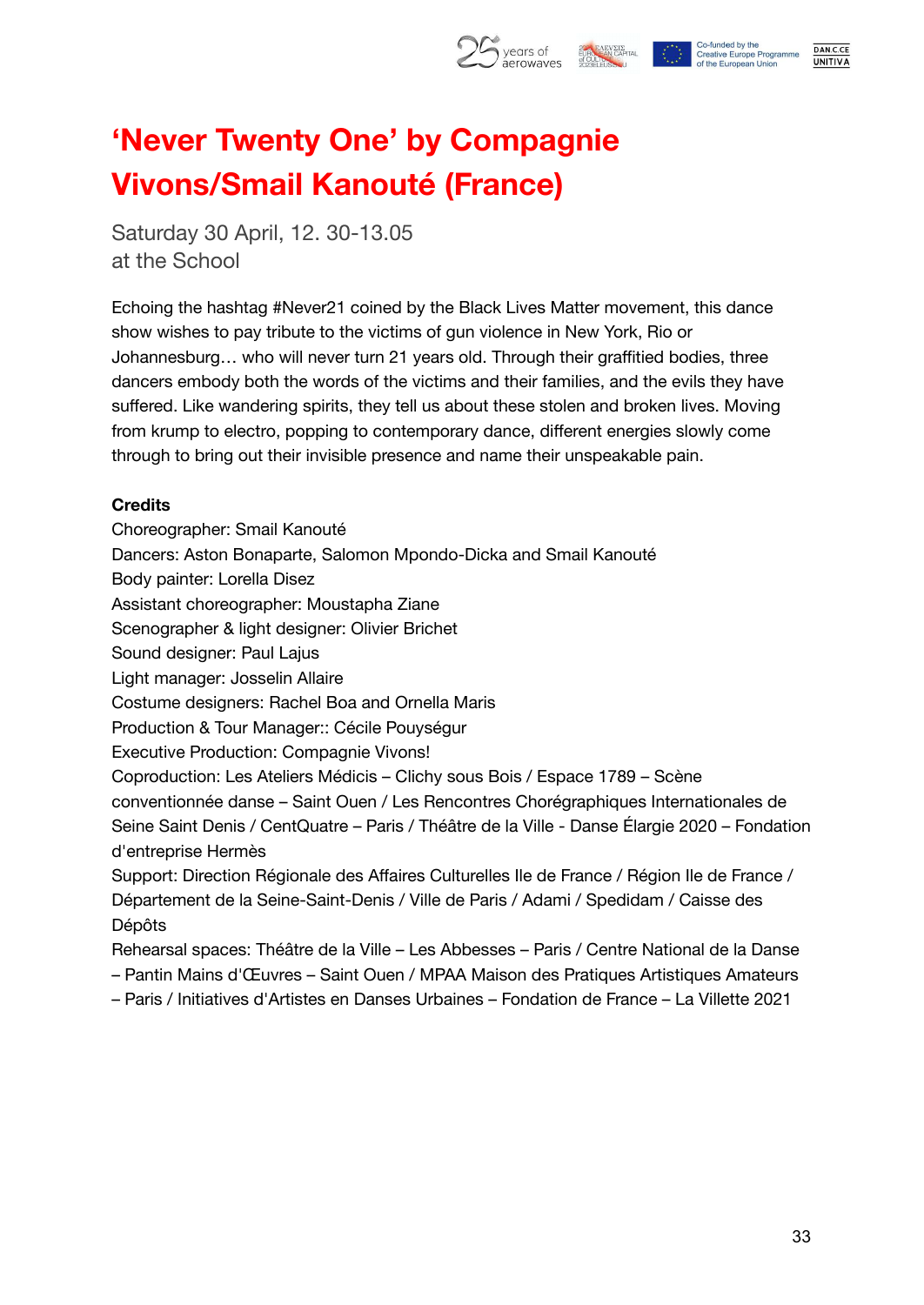

Co-funded by the **Creative Europe Programme** of the European Union



### **Smail Kanouté**



© Valérie Frossard

Smail Kanouté graduated from the ENSAD (National School of Decorative Arts), and he learned dance in the streets of France, Brazil, Mali and Europe. "Choreo-graphist" –as he calls himself– he is both a graphic and silkscreen designer, a visual artist and a professional dancer. His numerous and diverse collaborations in fashion, design, video and performing arts reflect his prolific creativity.

The definition of the motif is at the heart of his artistic search and generates every new production. His pictorial works and performances are therefore recognisable by expressive motifs which compose an alphabet, both modern and abstract. Mixing dance and visual arts, his choreography becomes a painting of moving patterns in space.

Gatherer of world stories and storyteller of social facts, his artwork is fueled by artistic and multicultural influences. Identity as a work in progress vs. inheritance is at the core of his work. Through his art, Kanouté welcomes the audience to step into a new journey of self-discovery, by sharing his vision of beauty and humanity.

Never Twenty One is the first piece of a triptych questioning the Black community's condition in different times and locations, and to a large degree dealing with the impact of colonialism and the persistence of ancestral rites as an affirmation of identity. Yasuke Kurosan – inspired by the Black Samurai's life, and So Ava – a re-interpretation of voodoo dances, will be the second and third pieces. Each project develops into a short-film and a full choreographic performance.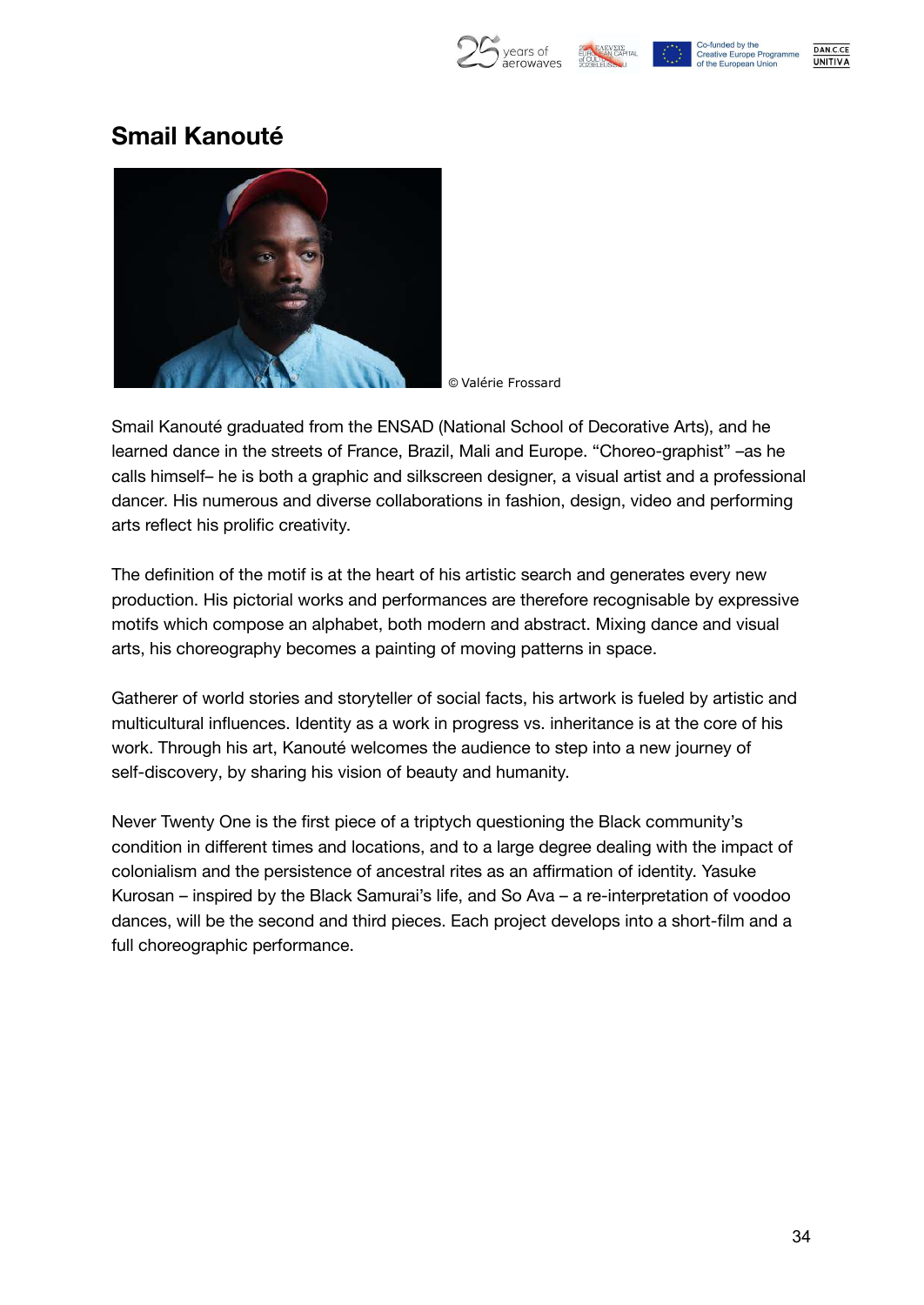

## **Movers Platform #3 curated by Hiroki Umeda (Japan/Korea/Greece)**

Saturday 30 April, 15.00 – 15.30 at the Coastal Front

Movers Platform is a platform curated by choreographer, dancer, and visual artist Hiroaki Umeda to propose next generations' movement, dance and choreography values.

Each of the seven specially selected young artists from Japan, South Korea and Greece has a unique movement vocabulary influenced by their cultural and regional characteristics. Guiding them individually at a distance over months, Hiroaki weaves their dances together into a single event when they all meet at Aerowaves' invitation for the first time in Elefsina. Movers Platform #1 and #2 were seen only in Japan, but this new inter-continental group of movers will also perform in Seoul in September at the PAMS (Performing Arts Market in Seoul).



#### **Credits**

Curation: Hiroaki Umeda Dancers: Haris Hatziandreou (Greece), Evi Oikonomou (Greece), Sofia Pouchtou (Greece), Hyoung eun Oh (South Korea), SoMi Bae (South Korea), Ayumi (Japan) and Yuki Nakamura (Japan). Project Coordinators: Suzuko Tanoiri, Soohye Jang, Frosni Trousa Photo: Sugawara Kota Photo: 菅原康太 Co-Produced by Connected A, S20 Supported by KAMS Connection

### **Hiroaki Umeda**

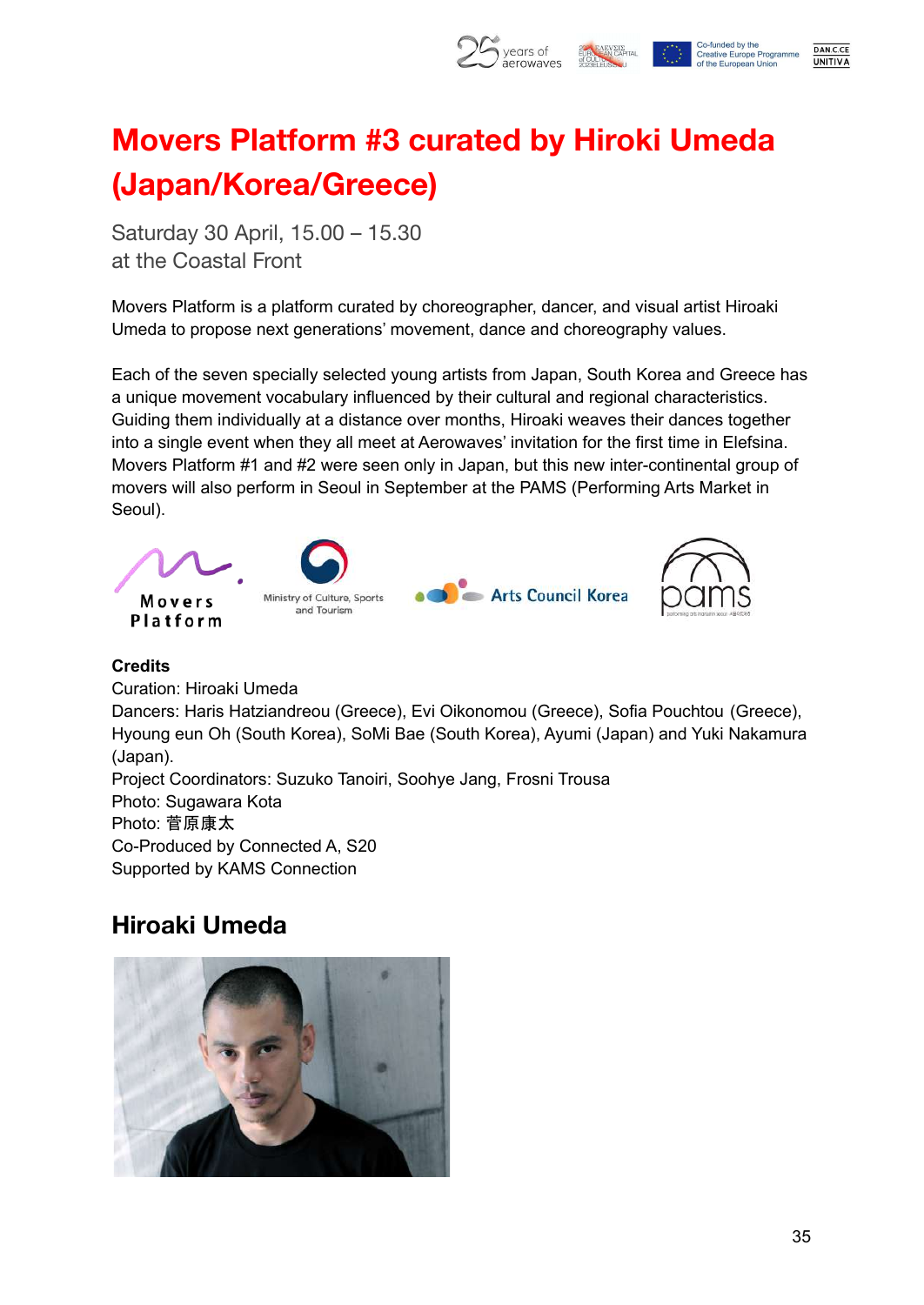



DAN.C.CE **UNITIVA** 

Hiroaki Umeda is a choreographer and a multidisciplinary artist recognised as one of the leading figures of the Japanese avant-garde art scene. Since the launch of his company S20, his subtle yet violent dance pieces have toured around the world receiving audience and critical acclaim. His work is acknowledged for the highly holistic artistic methodology with strong digital background, which considers not only physical elements as dance, but also optical, sensorial and, above all, spatiotemporal components as part of the choreography. Based on his profound interest in choreographing time and space, Umeda has spread his talent not only as a choreographer and dancer, but also as a composer, lighting designer, scenographer and visual artist.

Drawing further from his now signature style of mixing digital imagery, minimal soundscape and extremely potent corporeality, Umeda's solo works such as *Holistic Strata* (2011), *split flow* (2013) and *Intensional Particle* (2015) have transfixed the audience in major festivals and theatres worldwide.

In 2009, Umeda commenced his ten-year choreographic project 'Superkinesis' working with dancers of distinct physical backgrounds. He explores kinetic languages by tuning into the subtle voices of the surrounding environment that only could be perceived by an acute sensory receptor called dancers. GötenborgsOperans Danskompani in Sweden commissioned Umeda's choreography piece, *Interfacial Scale* (2013). His choreographic work *Peripheral Stream* (2014) was premiered at Théâtre Châtelet in 2014, commissioned by the L.A Dance Project lead by Benjamin Millepied.

In order to extend his interest in providing the audience with an unknown sensorial experience, Umeda has been working on a series of installations since 2010, which mainly focus on optical illusion and physical immersion. His string of works combining visual and physical sensation has earned him Prix Ars Electronica, Honorary Mention, in 2010.

In 2014, he started 'Somatic Field Project', aiming at nurturing young dancers as well as his own movement method 'Kinetic Force Method'.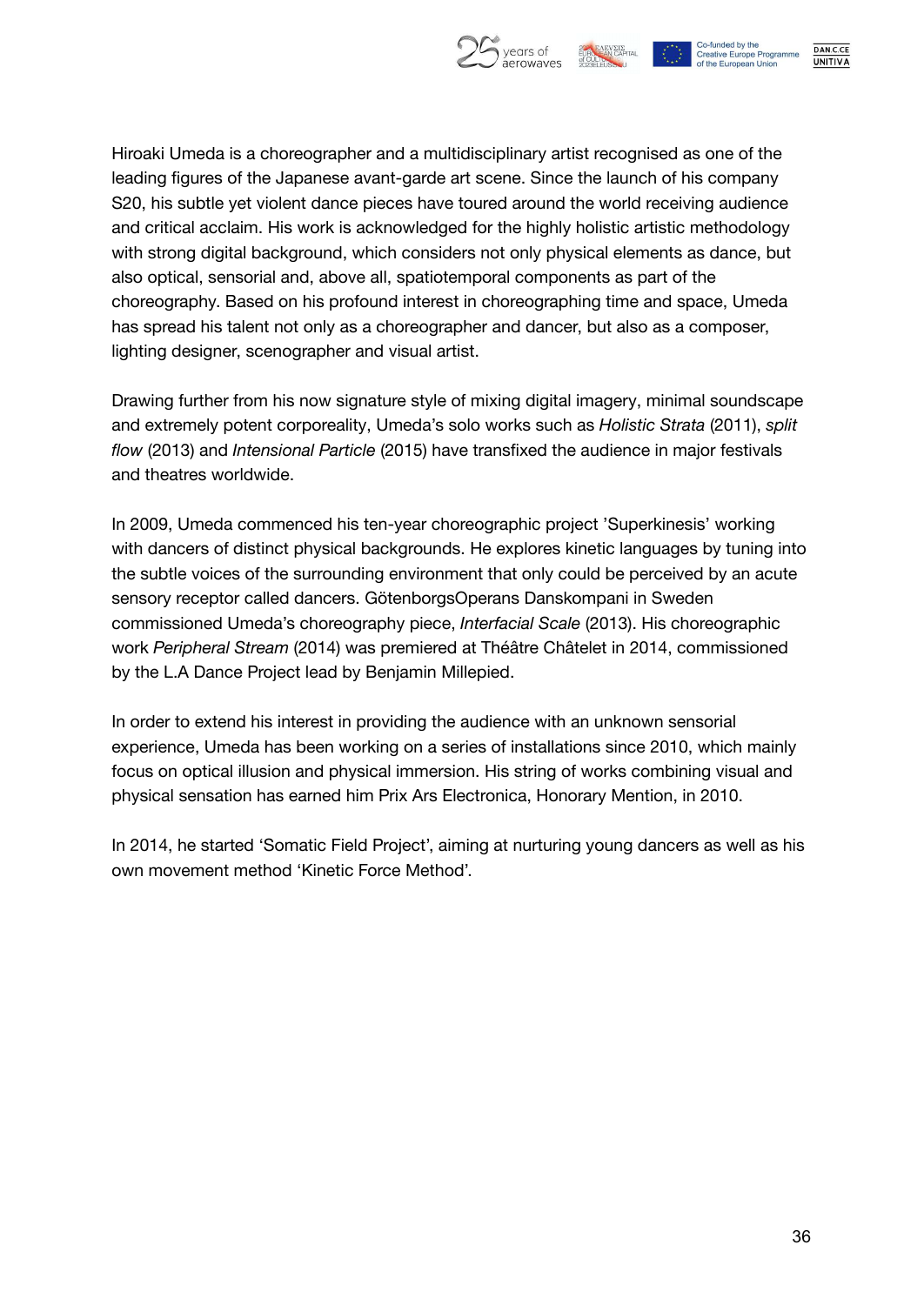

## **'Cold Hawaii' by Sigrid Stigsdatter Mathiassen (Netherlands)**

Saturday 30 April, 18.00 – 18.30 at the Foyer

"So she retreats. She explores the vast emptiness, the territory of pleasure and the realm of silence after something breaking. Like a heartbreak that builds up, only to break down again, she creates a character that breathes, rises and disappears. Through movement and sound, words and songs she negotiates between harsh realities and the soft worlds of her imagination."

Cold Hawaii is a solo that can be thought of as an esoteric novel where fiction becomes the map to reimagine reality. It is a paradox and a myth seeking to confront the desire to be exposed and be private, to be shy and be too much, to be someone, be no one, to be wild and be serene. It is a piece full of heartbreak, disappointment and rejection.

#### **Credits**

Concept, Choreography and Performance: Sigrid Stigsdatter Mathiassen Costume: Ginta Tinte Music: Lora Deniz Dramaturg: Antonia Steffens Artistic advice: Merel Heering and Kristin De Groot Technique and Light design: Edwin van Steenbergen Video and trailer: Paul Sixta Photography: Anna van Kooij Special Thanks: Andreas Hannes, Tiana Hemlock-Yensen, Charlie Laban Trier, Carolien Verduijn, Annejon Okhuijsen Production: Dansateliers Rotterdam, Azkuna Zentroa (Bilbao, ES) Financial support: Gemeente Rotterdam.

### **Sigrid Stigsdatter Mathiassen**



© Fryd Frydendal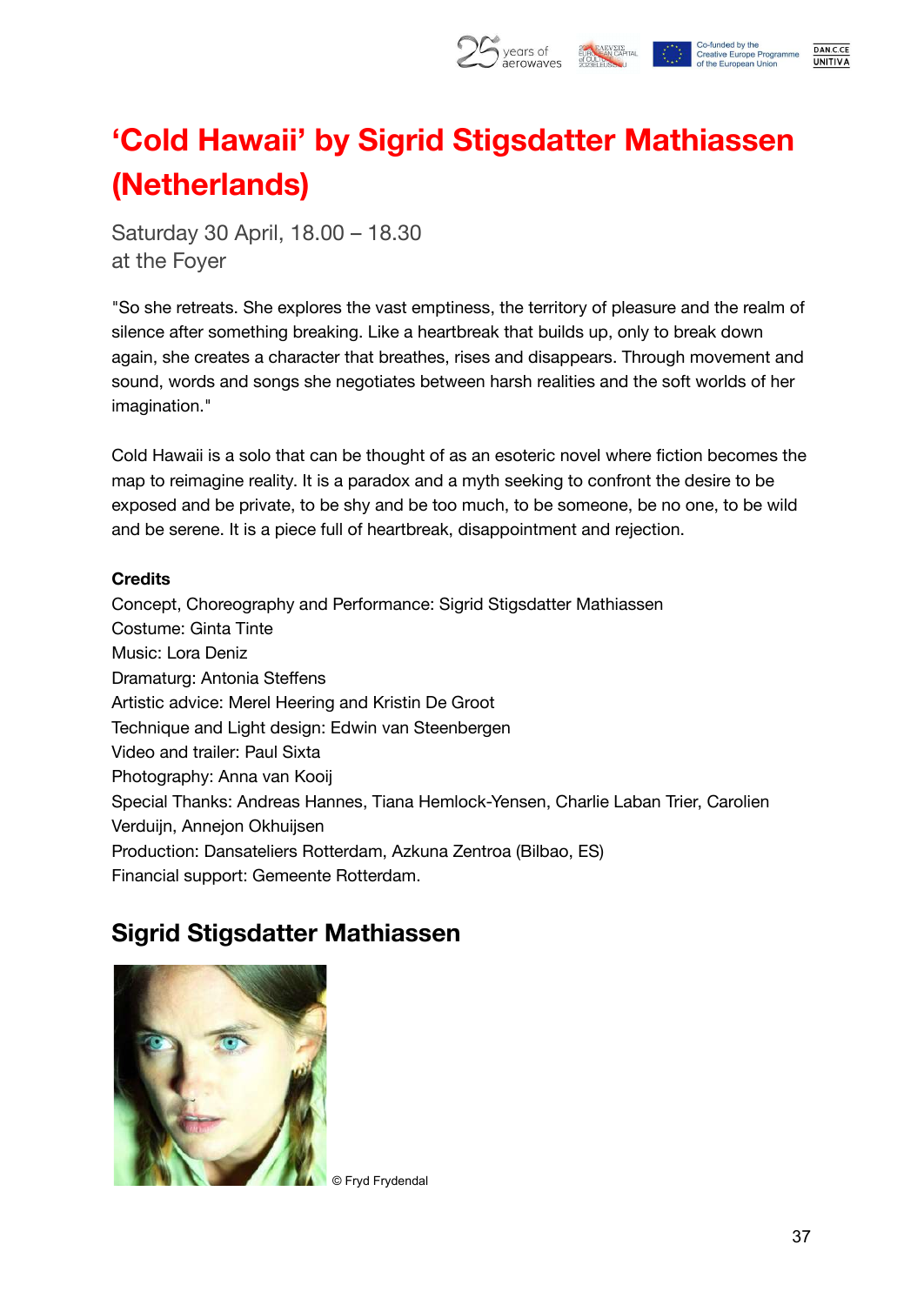

DAN.C.CE **UNITIVA** 

Sigrid Stigsdatter Mathiassen grew up by the North Sea in Denmark, a place she carries with her always, and the place that Cold Hawaii is named after. She completed her studies at the SNDO (School for New Dance Development – Amsterdam) in 2017 with the solo *Remembrane*. The solo won her the Moving Forward trajectory the same year and gave her the opportunity to create her first production after school, the piece Hope and Heavy Metal. In her works, she uses word and voice, dance and sound as power tools to deal with the female body on and off stage, she does this through loneliness, rage, intimacy and humour. Stigsdatter is a member of Jacuzzi Dance space in Amsterdam, Dance Cooperative in Copenhagen, and she is part of the writing collective Awful. Being part of these collectives and shaping the dance community and the politics around it is very important in regards to her function as an artist.

Next to making her own work, she works as an adviser and performer for other artists. She is currently touring *Cold Hawaii* and is working on the project *Ongoing Pleasures*, a femme fatale musical.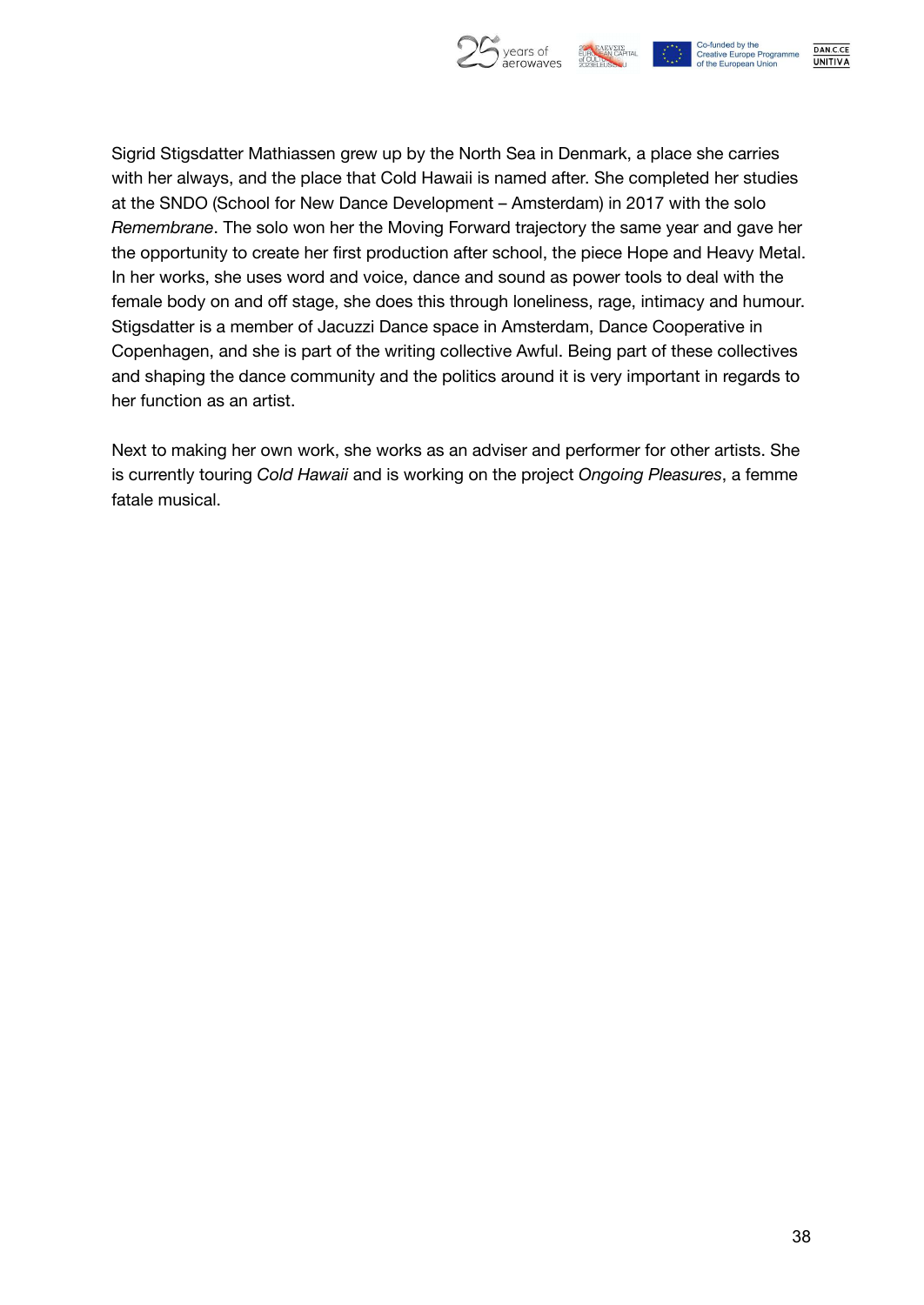

## **'Pas de deux' by Cie AMA/Anna-Marija Adomaityte (Lithuania/Switzerland)**

Saturday 30 April, 19.00-19.40 at the Gymnasium

With 'Pas de deux', Anna-Marija Adomaityte challenges the classical representations of a duet.

On a deep blue floor, a woman and a man perform the gestures of a couple. The surrounding audience hear their breath quicken, perceive an impatient hand, a fading gaze… One suspects evasion in these frantic movements transformed by exhaustion, which jeopardise the pas de deux itself. Like a gust of wind blowing away all-powerful romanticism, Adomaityte's Pas de deux attempts to set the duo free from programmed madness.

#### **Credits**

Concept and choreography: Anna-Marija Adomaitytė Collaboration on choreographic writing and performance: Mélissa Guex and Victor Poltier Sound and light design: Gautier Teuscher Outside eye: Pierre Piton Administration & production: Gaëlle Marc Production: A M A Coproduction: La Bâtie-Festival de Genève, L'Abri-Genève Distribution: Olivier Stora Support: Bourses SSA - Société Suisse des Auteurs pour la création chorégraphique, chorégraphique and Pro Helvetia, Fondation suisse pour la culture.

### **Anna-Marija Adomaityte**



Anna-Marija Adomaityte focuses her choreographic research around the different forms of social violence and how the body reacts to them. Born in Lithuania, Anna-Marija studied Contemporary Dance at La Manufacture (Haute école des arts de la scène). Based in Geneva, Anna-Marija develops various dance projects with her company A M A. Her first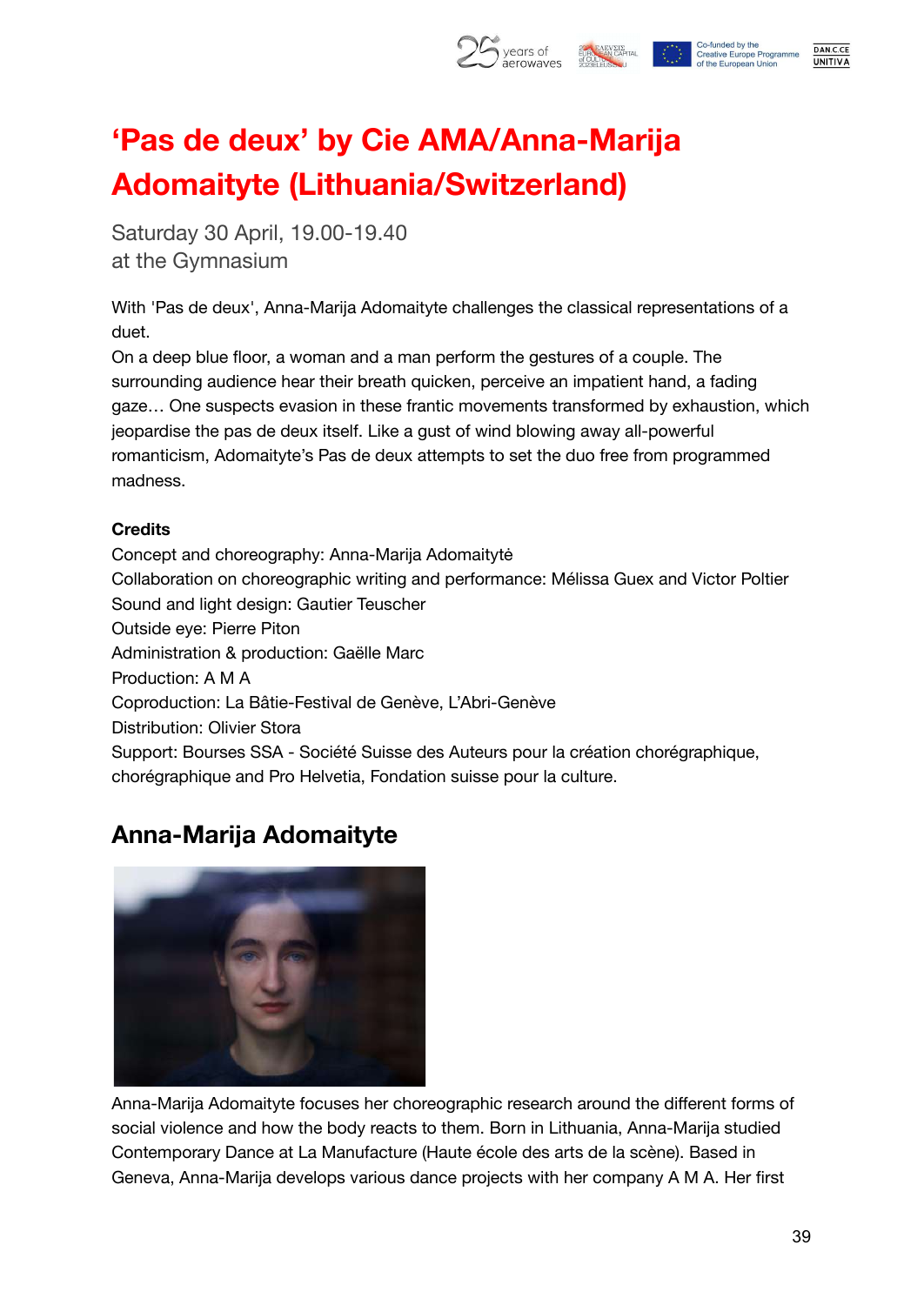

DAN.C.CE<br>UNITIVA

solo creation, workpiece, was presented in Lithuania, Switzerland and France. Her new dance piece, Pas de deux, explores how predetermined societal norms affect a couple's love relationship. Pas de deux premiered in La Bâtie – Festival de Genève fin 2021. Currently, Anna-Marija Adomaitytė is an associate artist at L'Abri-Genève.

She also holds a Master's degree in Fine Arts from ECAL (École cantonal d'art de Lausanne).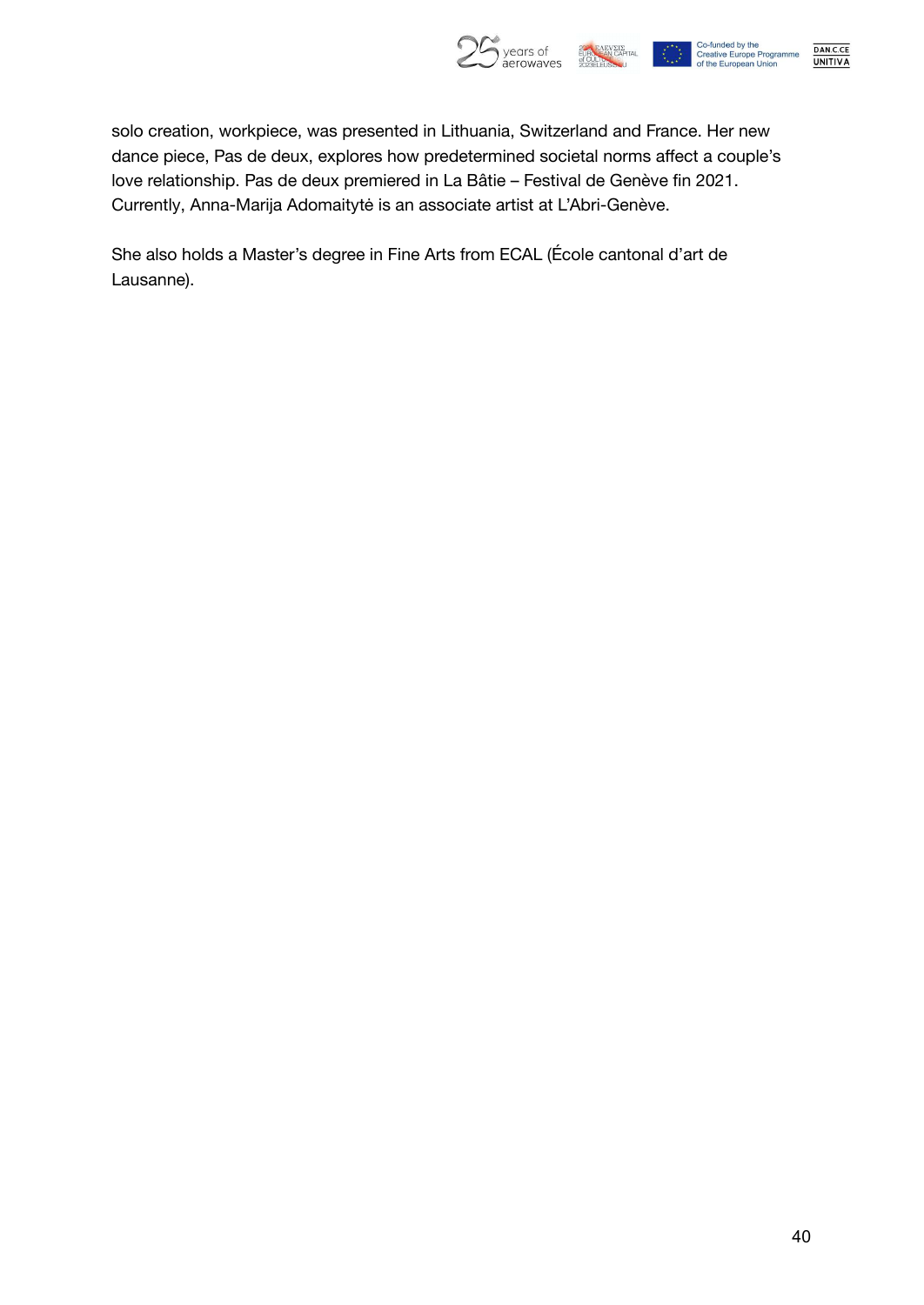

## **'Esercizi per un manifesto poetico' by Collettivo Mine (Italy)**

Saturday 30 April, 21.45 – 22.25 at the Foyer

Five individuals breathe in unison to reveal a synchronised choral weaving of bodies and space. From repetition and stubborn determination, a single powerful stage action emerges; five bodies become one showing how we can endure the passage of time together as a group.

'Esercizi per un manifesto poetico' is Collettivo MINE's debut piece, a co-authored choreographic manifesto written by ten hands which builds a collective language. Through rigorous choreographic writing, this evocative quintet unfolds a vibrant emotional picture that plays in the here and now.

#### **Credits**

Choreography, concept and dance: Francesco Saverio Cavaliere, Fabio Novembrini, Siro Guglielmi, Roberta Racis, Silvia Sisto

Music: Samuele Cestola

Lighting design: Luca Serafini

Supported by: FVG/Artisti Associati Gorizia; Centro Nazionale di produzione Firenze - Compagnia Virgilio Sieni, Operaestate Festival/CSC Centro per la scena contemporanea del Comune di Bassano del Grappa, L'arboreto - Teatro Dimora | La Corte Ospitale Centro di Residenza Emilia Romagna, Fondazione Romaeuropa, Gender Bender Festival di Bologna e Triennale Milano Teatro, Teatro India- Teatri di Roma, Fondazione Fabbrica Europa, Spazio13Bari.

Selected by: NID New Italian Dance Platform 2022

Winner of : DNA- Appunti Coreografici Giovani Coreografi Italiani 2019, Romaeuropa

### **Collettivo MINE**



© Tonia Laterza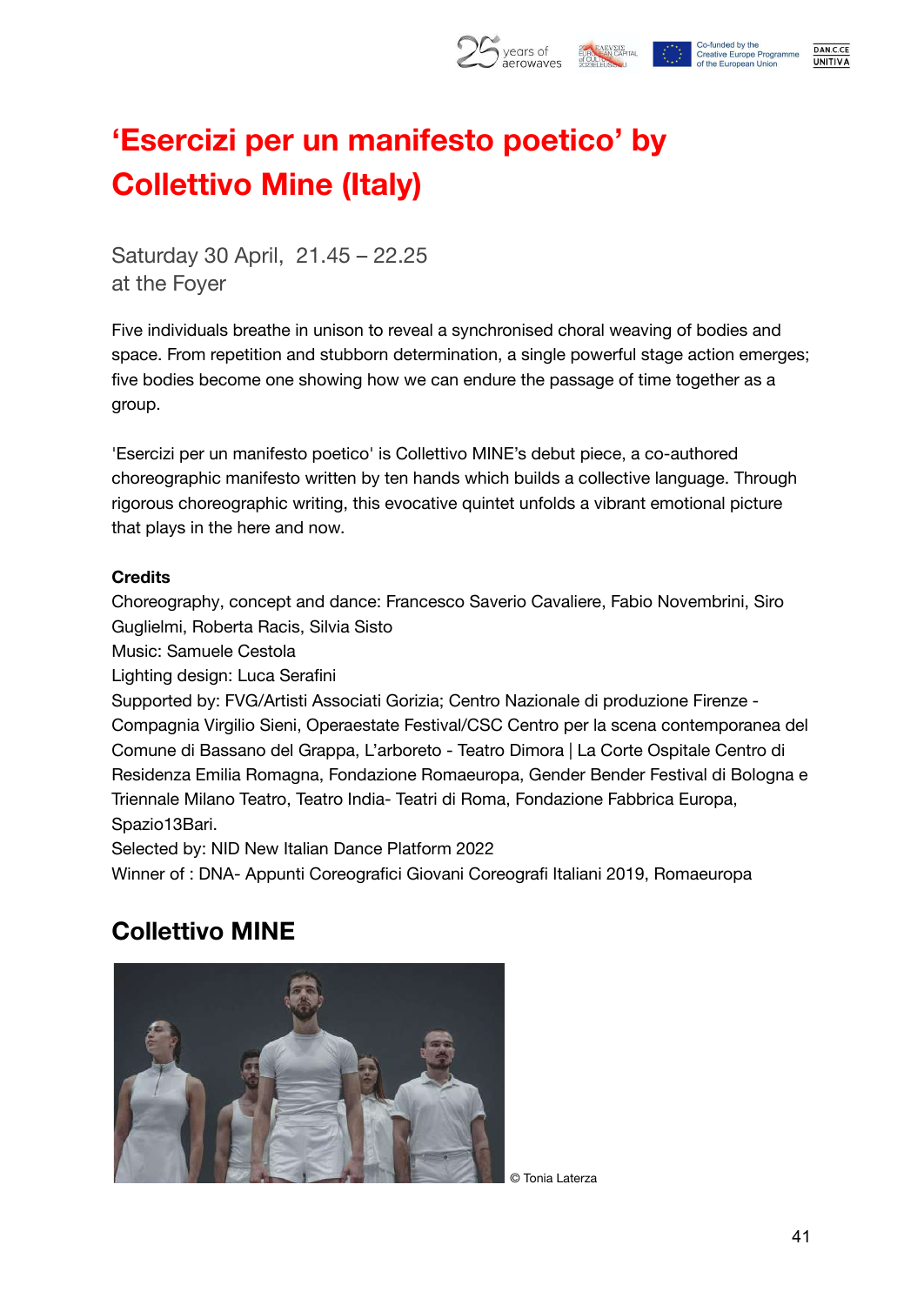

MINE was born from the artistic encounter between Francesco Saverio Cavaliere, Siro Guglielmi, Fabio Novembrini, Roberta Racis and Silvia Sisto. MINE is a collective based on horizontal creation and ten-handed choreographic writing. Esercizi per un manifesto poetico, winner of the 2019 edition of DNA Appunti Coreografici, marks the beginning of their artistic collaboration. In 2020 they presented the choreographic project 'Corpi Elettrici', in collaboration with the Gender Bender Festival and the Electronic Music School of the G.B. Martini in Bologna. In 2021 as part of the 'Swans never die project' they created Living Like I Know I'm gonna die.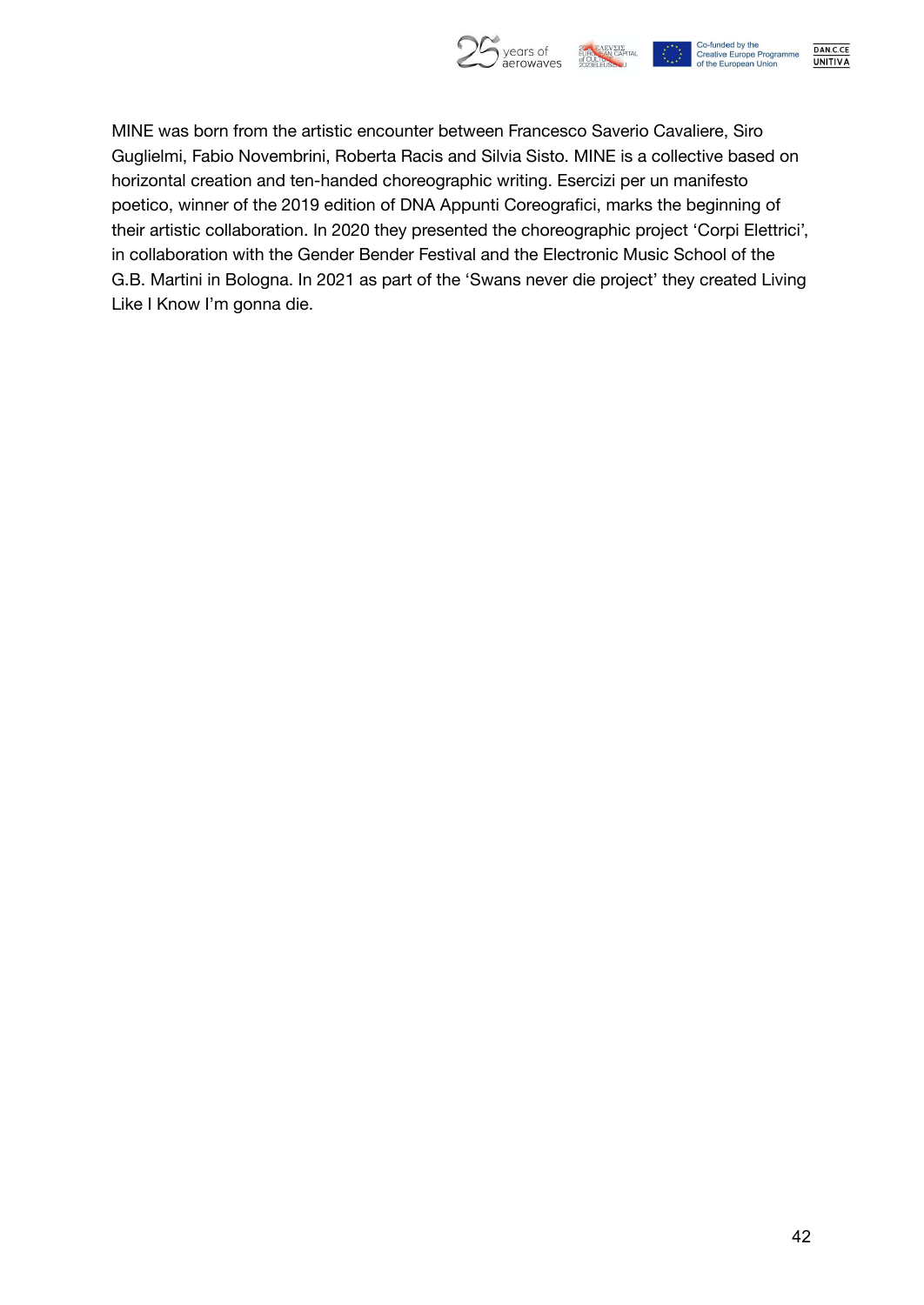

## **'the pleasure of stepping off a horse when it's moving at full speed' by Courtney May Robertson (Netherlands)**

Sunday 1 May, 11.00 – 11.15 at the School

A rider taming a wild horse is the metaphor Courtney May Robertson uses as a starting point for her short solo. She looks at the struggle between embracing one's desires, and regulating behaviour in accordance with societal pressures. Visual projections encapsulate Robertson within an octagon spanning 3.5m in diameter. Through a combination of poetry, dance, and song, she travels across landscapes of personal desires, memories, and conflicts. The space acts like a time capsule; intimate home videos are spliced with samples from YouTube, documentaries and old films. *the pleasure of stepping off a horse when it's moving at full speed* is Courtney May Robertson's attempt to embrace the, sometimes messy, contradictions that make up a multifaceted human.

#### **Credits**

Choreography, performance & projections: Courtney May Robertson Dramaturgy: Merel Heering Outside eye: Kristin de Groot & Yoko Ono Haveman Technical support: Edwin van Steenbergen & Arthur Duijzers Trailer & Video registration: Paul Sixta Press photos: Anna van Kooij Music : AAR - A01 & A02, Empty Set - Order, Cities Aviv - Title Piece, Death Grips - **Disappointed** Produced by: Dansateliers Rotterdam Financially supported by: Municipality of Rotterdam & Kickstart Cultuurfond With thanks to: Bas de Geus, Adam Peterson & Nik Rajšek

### **Courtney May Robertson**



© Leroy Verbeet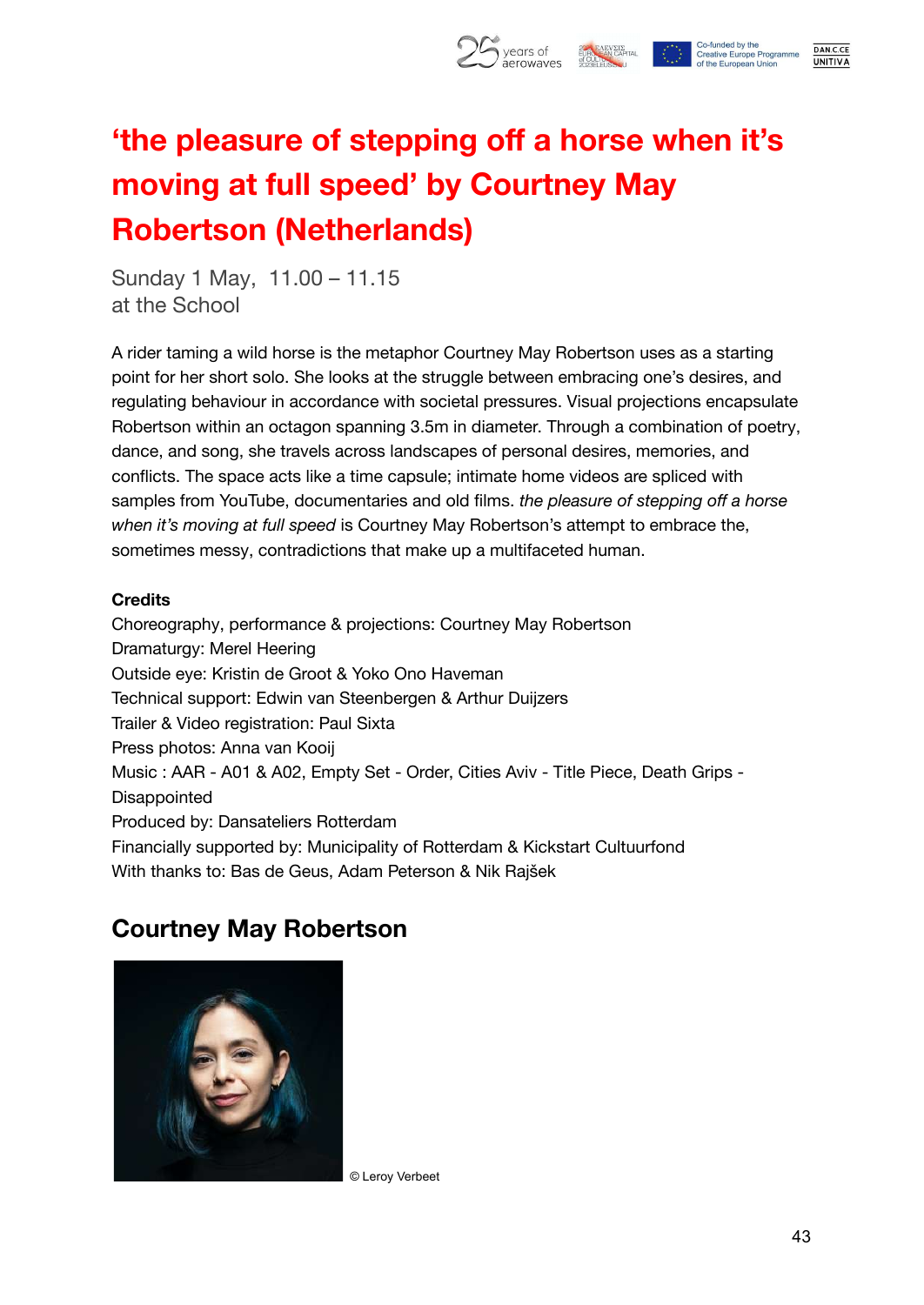

DAN.C.CE **UNITIVA** 

Scottish dancer and performer Courtney May Robertson is based in Rotterdam. As a dancer and artist she has collaborated with several companies and artists including Jan Martens, Connor Schumacher and Florentina Holzinger. In 2015 she started making her own pieces which explore what she has defined as 'the relentless desire to dominate' – ranging from the micro; a patriarchal figure in the nuclear family, to the macro; totalitarian governments.

Courtney May Robertson (Scotland, 1992) is a performer and maker based in Rotterdam. Upon graduating in 2013, she joined Club Guy & Roni's Poetic Disasters Club and has since performed across Europe in the work of Jan Martens, Connor Schumacher and Florentina Holzinger, amongst others. Robertson began creating her own small-scale / DIY produced performances in 2015. Her work has been presented at various underground venues and gallery spaces in the Netherlands and more recently also in small theatres. In early 2019 she began exploring the crossover of choreography and computer programming in the context of the SUB Research Project. SUB formed the basis of her latest solo performance *THE WOMAN DESTROYED*.

2020 marked a significant step in Robertson's trajectory as a maker when, for *THE WOMAN DESTROYED*, she was awarded De Troffel Prijs 2020, Festival Cement's incentive prize for young makers. She was also nominated for Het Theater Festival Belgium's equivalent, the Roel Verniers Prijs. In addition, the short solo she created prior, the pleasure of stepping off a horse when it's moving at full speed, was selected for Aerowaves Twenty22.

As a trained dancer Robertson's work starts with the body, but spans numerous disciplines including video, generative art and writing. She sees herself as a nomadic artist and enjoys collaborating with production houses in different ways, alongside continuing to work as an interpreter for other makers. She is currently an artist in residence at ICK Artist Space and her recent work is supported by Dansateliers and Dans Brabant. Both *THE WOMAN DESTROYED* and *the pleasure of stepping off a horse when it's moving at full speed* are part of her broader study into a widely spread phenomenon she has defined as 'the relentless desire to dominate' – ranging from the micro; a patriarchal figure in the nuclear family, to the macro; totalitarian governments.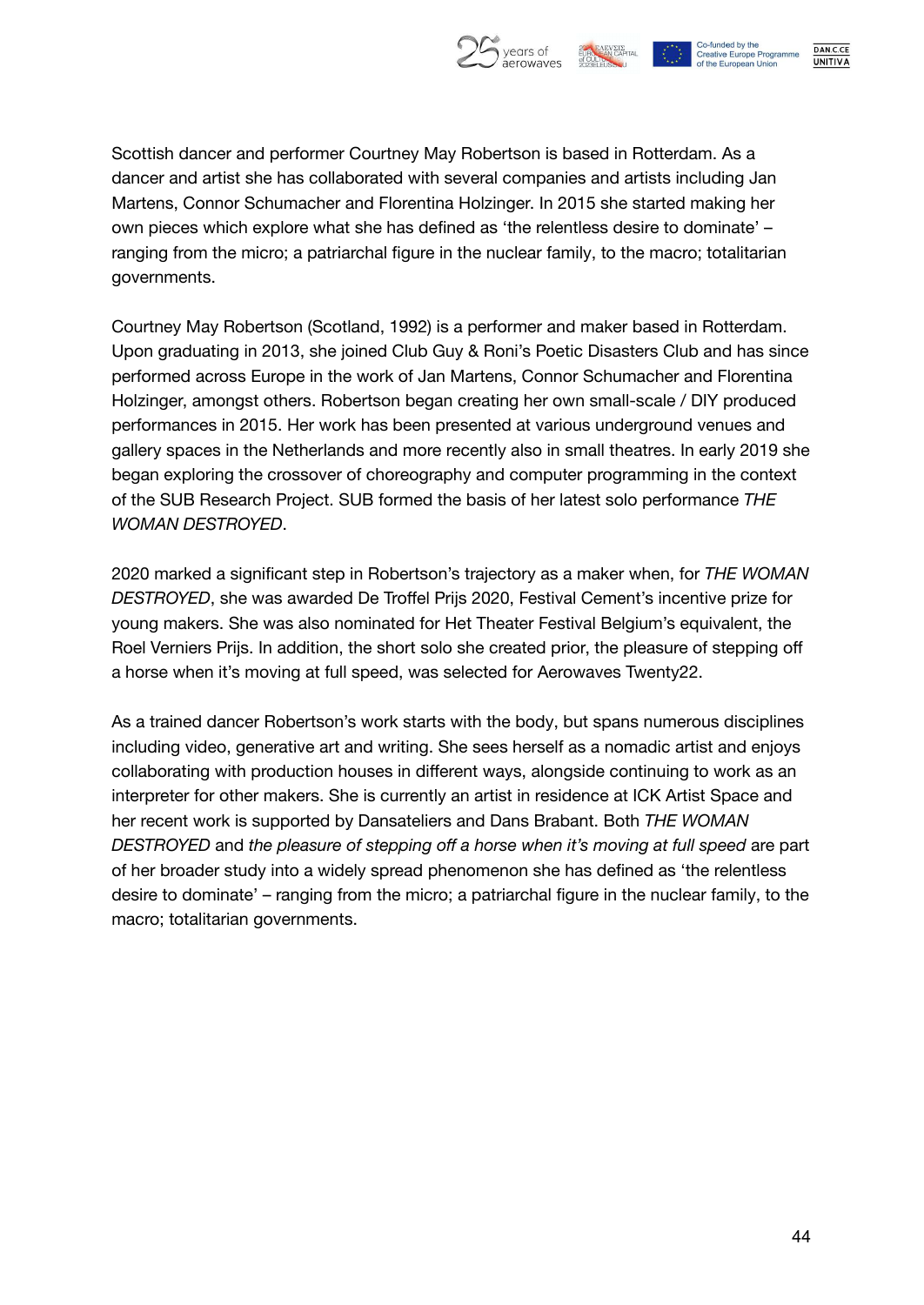

## **'Comme un symbole (forme courte)' by Cie Al-Fa/ Alexandre Fandard (France)**

Sunday 1 May, 11.25 – 11.40 at the School

Alexandre Fandard takes on the image of a young man from the urban margins; his postures and the fear he arouses. A figure as despised as it is eroticised through a cinematic lens.

The dancer wears the French flat on his jacket and uses this symbol as an attempt to redeem this figure, while transforming himself into a national product in its own right.

#### **Credits**

Choreography and performance: Alexandre Fandard Staging and sound creation: Alexandre Fandard Lightning design: Chloé Seiller Soundscape: Rodrig De Sa Photos: Cie Al-Fa Production: Cie Al-Fa Coproduction: Centquatre ( Paris), L'Étoile du Nord (Paris), La Passerelle - scène nationale de St-Brieuc, La Briqueterie -CDCN, Les Hivernales - CDCN (Avignon), L'Espace 1789 (Paris), La Villette (Paris), Danses à tour les étages (Tremplin), Sept Cent Quatre Vingt Trois/Cie 29x27, Festival Hip Opsession - Pick Up production, Karukera Ballet, DRAC 2021 ( Aide au projet ).

Support: Théâtre de Vanves, Festival TRENTE TRENTE, Festival Fabbrica Europa and Collectif 12.

### **Alexandre Fandard**



Alexandre Fandard is a French visual artist and choreographer who always seeks new ways to express himself. His choreographic writing stems from the need to portray what is not said with words.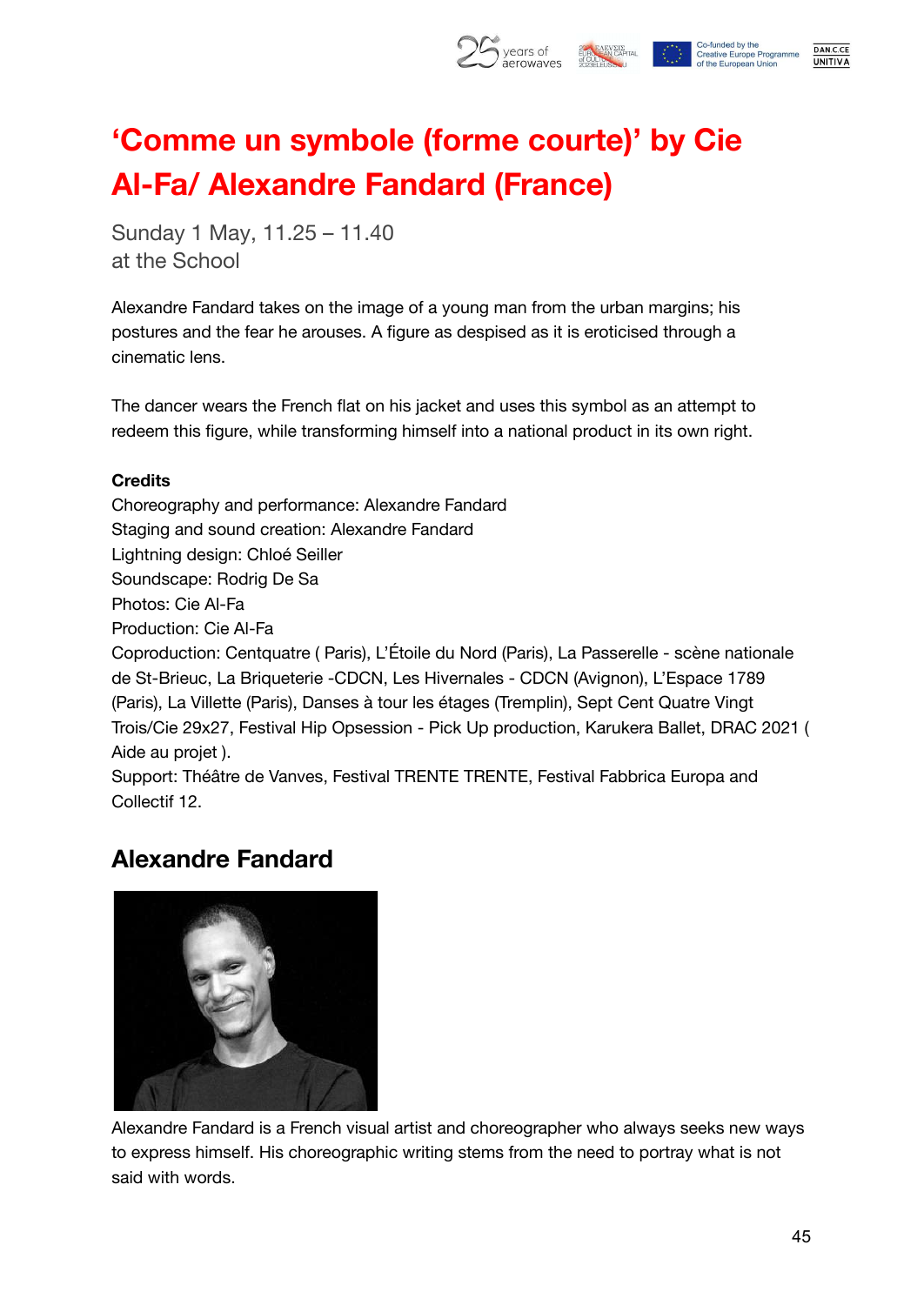



DAN.C.CE **UNITIVA** 

After a brief stint at the International Dance Academy of Paris, he started performing works directed by Brett Bailey such as *Exhibit b* for three years consecutively, while continuing his work as a painter. This experience reinforced his taste and his desire to see space, movement and dance through a radical pictorial perspective, where the image speaks as much as the body

Fandard also performed with La Cie de Soi, in *Heroes* (Prélude) by the choreographer Redouhanne El Meddeb. In 2017, as a resident choreographer at Centquatre Paris, he made his first solo *Quelques-uns le demeurent*, acclaimed in France and abroad and with which he was selected as laureate 2018 FORTE (Ile de France). In September 2020, he created the duo *Très loin, à l'horizon*. Still on tour across France and abroad, this piece demonstrates the thoughtful vision of his sculptural choreography. That same year, Fandard also performed in the new 2020 piece by Olivier de Sagazan.

Recently, Fandard made a new piece, a solo titled *Comme un symbole* dealing with the figure of a young man from the urban margins. The choreographer is supported by international and French organisations, in particular by the Centquatre-Paris, L'Espace 1789, La Villette, Etoile du Nord, CDCN La Briqueterie, CDCN d'Avignon Les Hivernales.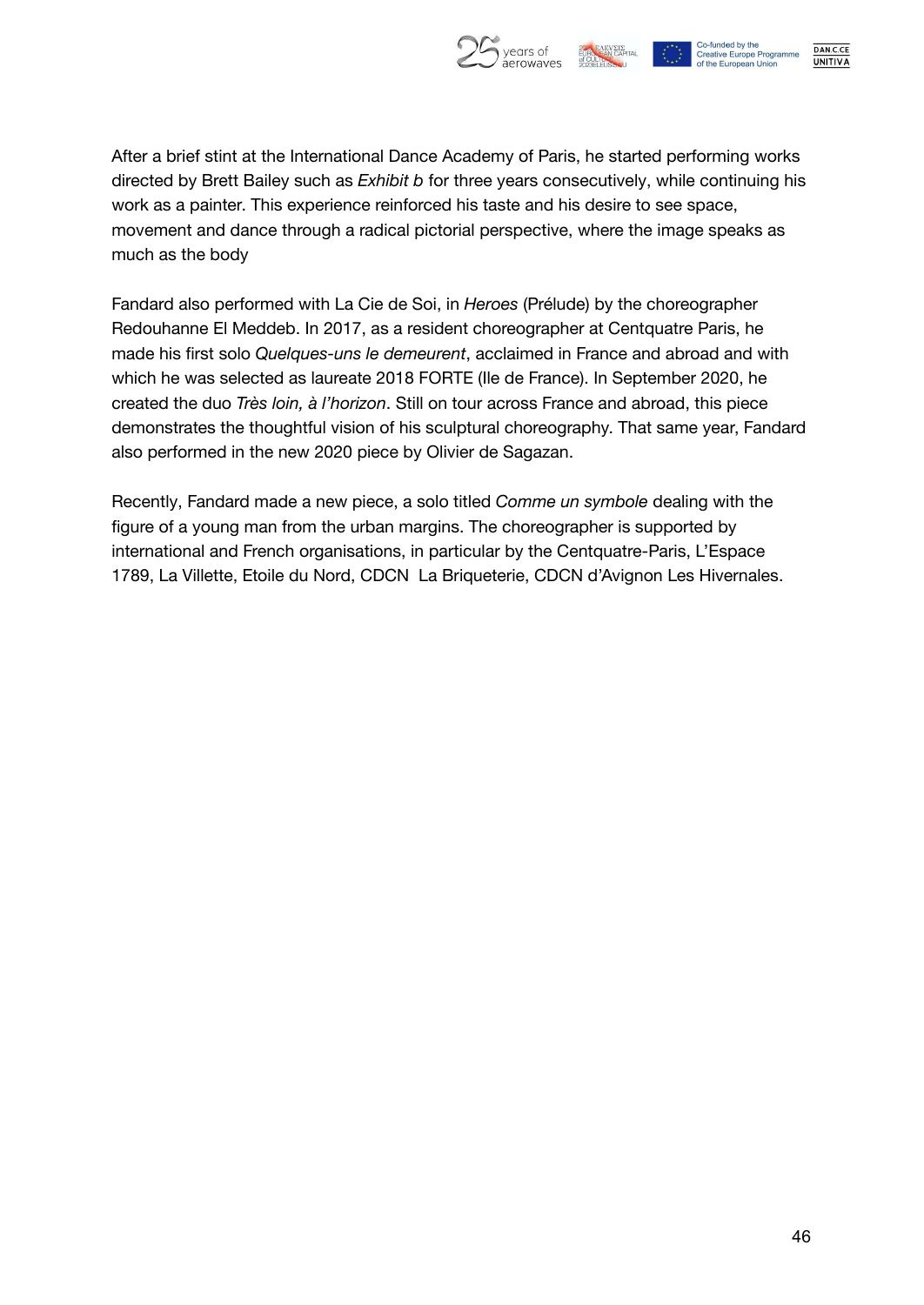

## **'Vanishing Point' by Dafin Antoniadou, Constantine Skourlis, Alexandros Vardaxoglou (Greece)**

Sunday 1 May, 12.00-12.25 at the Gymnasium

Dismembered and incomplete at the edges of life, the body seems to be both a destination reached and an unreachable destination at the same time. In Vanishing Point, a humanoid being awakens from the depths of an agonising memory or an otherworldly future. Is this science fiction or some nightmare made reality? The stage is turned into a mirror of existence, through which the deepest of fears are contorted, with images drawn from the human condition itself.

#### **Credits**

Concept: Dafin Antoniadou, Constantine Skourlis, Alexandros Vardaxoglou Choreography: Alexandros Vardaxoglou, Dafin Antoniadou Original Music: Constantine Skourlis, Stephan Richter Light Design & Operation: Vangelis Mountrichas Costume design: Christina Lardikou Costume Construction: Solo Victoria Sound Engineer: Nicholas Kazazis Production Management & Touring: Delta-Pi Supported by: Bedouin Records and Rēs Ratio Network Produced by: Onassis Stegi

### **Dafin Antoniadou, Alexandros Vardaxoglou, and Constantine Skourlis**

Dafin Antoniadou, Alexandros Vardaxoglou, and Constantine Skourlis have been working together since 2019. Their work revolves mainly around choreography as well as sound and cinema practises, and focuses on a collaborative approach upon creation. Working together, they have created the concept of *Vanishing Point*, which so far has been developed through 3 different projects *Vanishing Point* (choreography) 2020, *Vanishing Point* (film) 2021, and *Deep Horizon* (Multichannel Installation) 2022.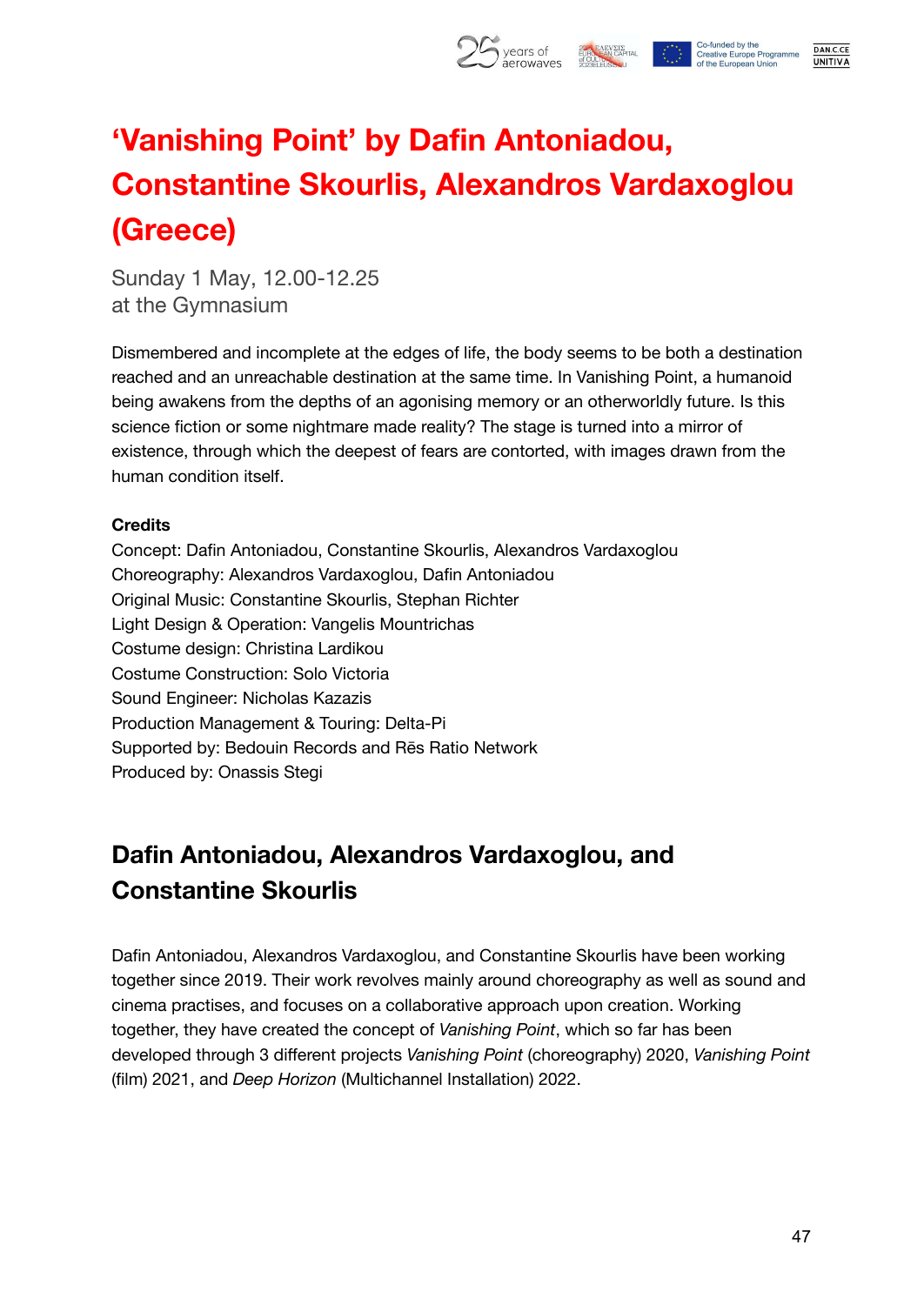

**Dafin Antoniadou** is a freelance choreographer, performer and dancer based in Athens, Greece. She graduated with the highest distinction from the Greek National School of Dance (KSOT) and holds a degree from the Department of Physiotherapy of ATEI Athens.



© Myrto Grigoriou

Antoniadou uses the human body, light and sound as her tools to explore the limits of the human condition. Her work has been described as "cinematic", "mesmerising" and "powerfully symbolic".

Her works are often collaborative. In 2017 she created Matter, a choreographic study on the notion of time in collaboration with visual artist Stathis Doganis. Initiating a close collaboration with artist Constantine Skourlis she choreographed and performed Fos, a performance that pays homage to the loss of the ongoing refugee crisis. The work was a highlight of ONASSIS STEGI's – Borderline Festival 2018. In 2020 she conceptualised and choreographed Echoes of an Inner Universe, a fashion film in collaboration with Tokyobased fashion atelier DEVOA and its founder Daisuke Nishida. Her latest choreographic work *Vanishing Point (*2020), co-created with choreographer Alexandros Vardaxoglou and artist Constantine Skourlis, premiered at the Onassis Cultural Centre's New Choreographers Festival 7. Antoniadou has been awarded the ARTWORKS Fellowship by Stavros Niarchos Foundation (2021).

**Constantine Skourlis** is an artist from Athens, who uses sound, film and the human body as his main tools for evoking apocalyptic images that are both violent and transcendental. His work expands through diverse media; music, choreography, cinema, theatre and fashion. Skourlis work has been featured and performed all over the world in different contexts such as festivals, museums, galleries, nightclubs and theatres, including BOZAR, Greek National Opera, BERGHAIN, Institut Francais, ONASSIS STEGI, Alserkal Avenue, MEGARON: Athens Concert Hall, Theatre Rotterdam.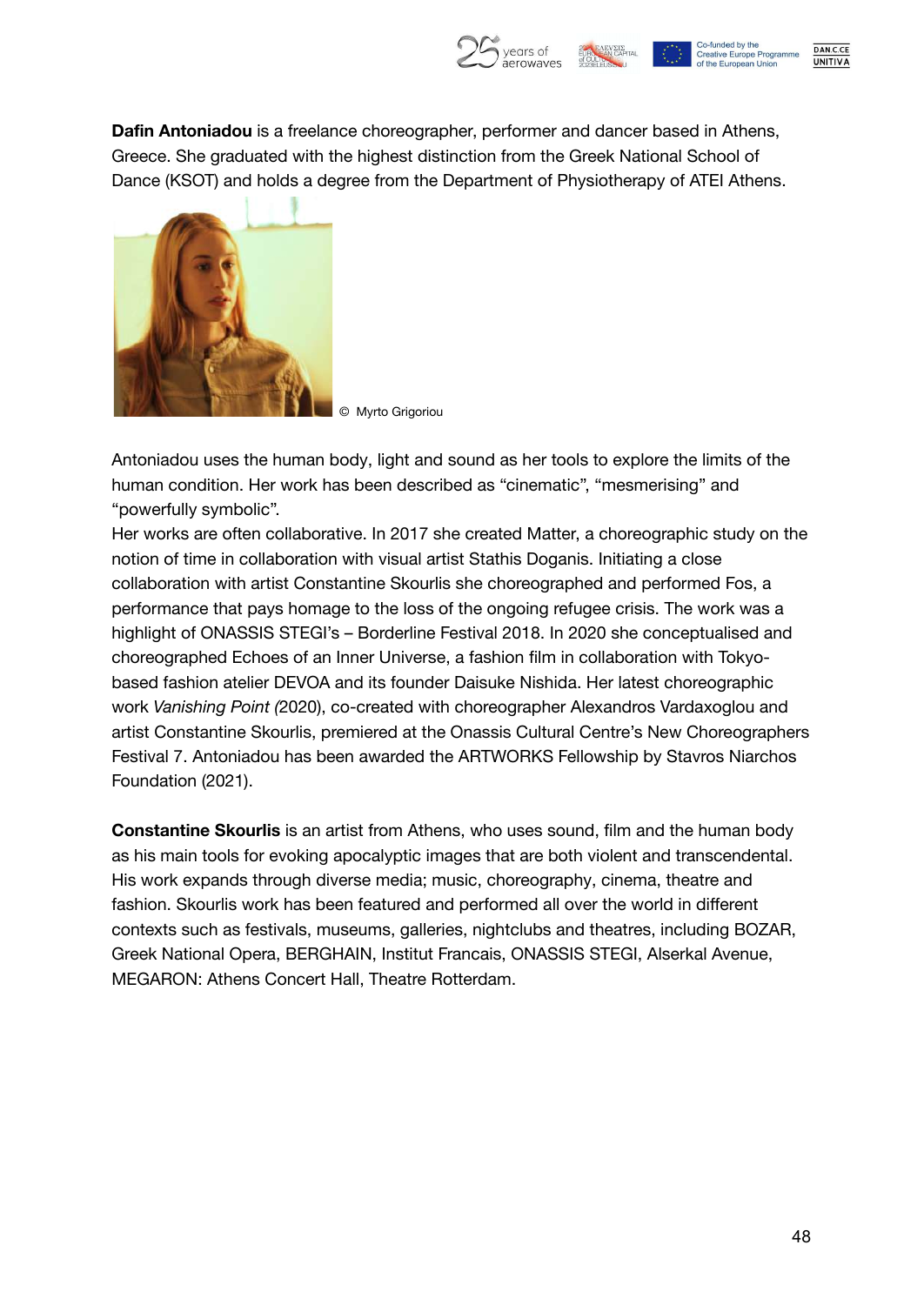







© Georg Gatsas

His critically acclaimed music albums *Hades (*2017) and *Eternal Recurrence* (2020) were released on Bedouin Records, a label that he co-curates alongside Salem Rashid. A recent focal point is his film scoring work on the award-winning film *Otranto* (2019) and on the upcoming film *Horses* (2021). Both films were directed by Sotiris Tsiganos and Jonian Bisai (Latent Community) and explore issues of social, political and ecological justice. Constantine's latest work *Vanishing Point* (2020), a collaboration with choreographers Dafin Antoniadou and Alexandros Vardaxoglou, encapsulates his fascination on working with a diverse array of media. The work originally premiered at ONASSIS STEGI as a dance choreography and has since expanded into the form of an experimental film & installation.

**Alexandros Vardaxoglou** is a dancer, choreographer and an actor. He graduated from the "Modern Times" theatre school, the State School of Dance (KSOT) in Greece and received his postgraduate degree in Acting at RADA. He has collaborated with several dance companies and choreographers in Greece and abroad, such as Andonis Foniadakis, Marianna Kavallieratos, Johannes Wieland, Christos Papadopoulos, Foofwa d' Imobilite.



© Ilias Hatzakis

As an actor he has worked mainly in cinema with directors like Yorgos Zois, Thanos Anastopoulos, Christos Passalis and others. For his work in the film Interruption by Yorgos Zois (72nd Venice Film Festival), he received the award for Best male newcomer actor at the 22nd International Athens Film Festival. As a choreographer, he created the piece V*anishing Point* in collaboration with choreographer Dafin Antoniadou and artist Constantine Skourlis at the 7th Onassis New Choreographers Festival. He worked as a movement director in Manolis Mavris' film Brutalia, which was awarded the Canal+ Award for best Short Film at 74th Cannes Film Festival.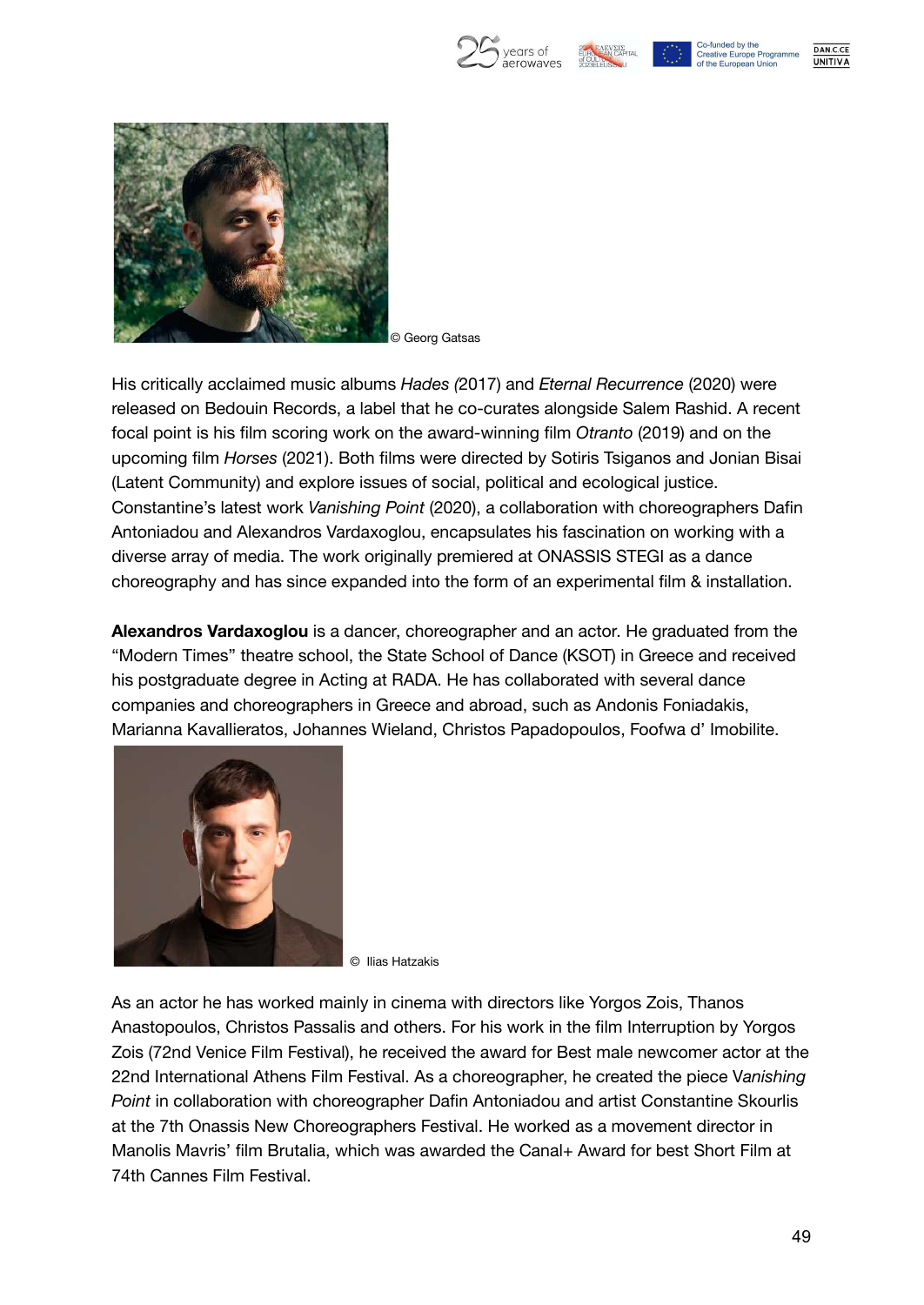

## **'Study 4, Fandango and Other Cadences' by Aina Alegre (Spain/France)**

Sunday 1 May, 15.00 – 15.35 at the Amphitheatre

After developing research around the gesture of hammering for several years, Aina Alegre asked Yannick Hugron, a friend and choreographic artist, to talk to her about his experience as a former performer of Basque popular dances. She asked him to delve into his past, into his physical memory, and to animate a story to trigger the imagination.

With the aim of broadening her research, Alegre talked to other people practising this music and these dances in the Basque territory, and thus collected fragments of stories. With this collection of memories, she invited Yannick Hugron to join her on stage to summon together, map and reinterpret the stories, gestures and movements gathered during these conversations. Here they spark the body's memories and compose their own choreographic fiction.

#### **Credits**

Conception : Aina Alegre In collaboration with: Yannick Hugron Performance: Aina Alegre and Yannick Hugron Artistic Advice: Quim Bigas & Capucine Intrup Stage Manager: Guillaume Olmeta Production and distribution: Claire Nollez Production: Romain Courault International distribution: Vicenç Mayans PALOSANTO PROJECTS Production assistant: Laura Maldonado Thanks to: Jon Vernier, Julien Corbineau, Martxel Rodriguez Etxabide, Zibel Damaestoy, Arthur Barat & Yannick Hugron Production: STUDIO FICTIF Co producers: Festival of Avignon & SACD, Malandain Ballet Biarritz / Centre Chorégraphique National of Nouvelle-Aquitaine in Pyrénées-Atlantique ; CNDC – Angers. With the support of : DRAC Île-de-France through the dispositive "aide à la structuration 2020/2021"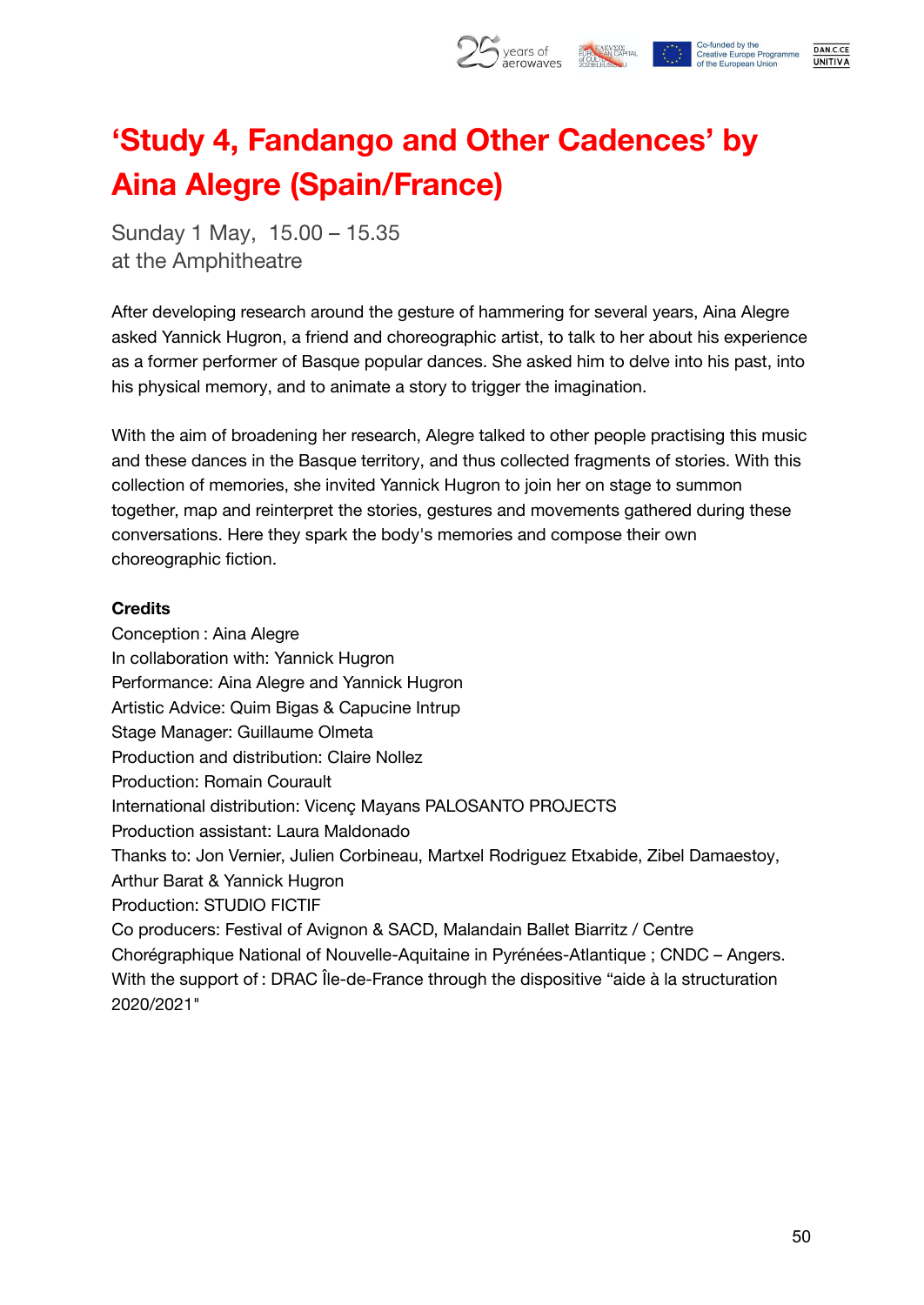



### **Aina Alegre**



© Alice Brazzit

Aina Alegre is a Catalan dancer, performer and choreographer based in Paris. She is interested in choreographic creation to"re-imagine" the body. She explores different cultures and body practises as social, historical and anthropological representations.

Fiction as a genre, and cultural practice also feeds her work. She thinks of the body in fictional environments and works around notions such as hybridisation, plasticity of movement, the state of presence and the experience of time in order to generate bodies of images, ideas and concepts. She thus articulates choreographic objects constructed from different media: pieces for the stage, performances, videos.

After a multidisciplinary training in dance, theatre and music in Barcelona, Aina Alegre joined the CNDC in Angers (France) in 2007. In 2011 she created the performance La maja desnuda dice, which led to the creation of the piece *No se trata de un desnudo mitológico* (2012). Subsequently she created *Delices* (2015), *Le jour de la bête* (2017), and *La nuit, nos autres* (2019). In 2020 she created the piece *Concrerto* in collaboration with David Wampach and the solo *R-A-U-X-A*.

In parallel to her stage projects, she set up the research and performance project ETUDES through which she meets people and discovers territories where there are dances based on or with hammering/knocking.

Her work has been presented in different countries such as Spain, France, Belgium, Switzerland, Peru and Romania. As a performer, Alegre has collaborated with Alban Richard, Fabrice Lambert, David Wampach, Vincent Thomasset, Betty Tchomanga and Vincent Macaigne, among others.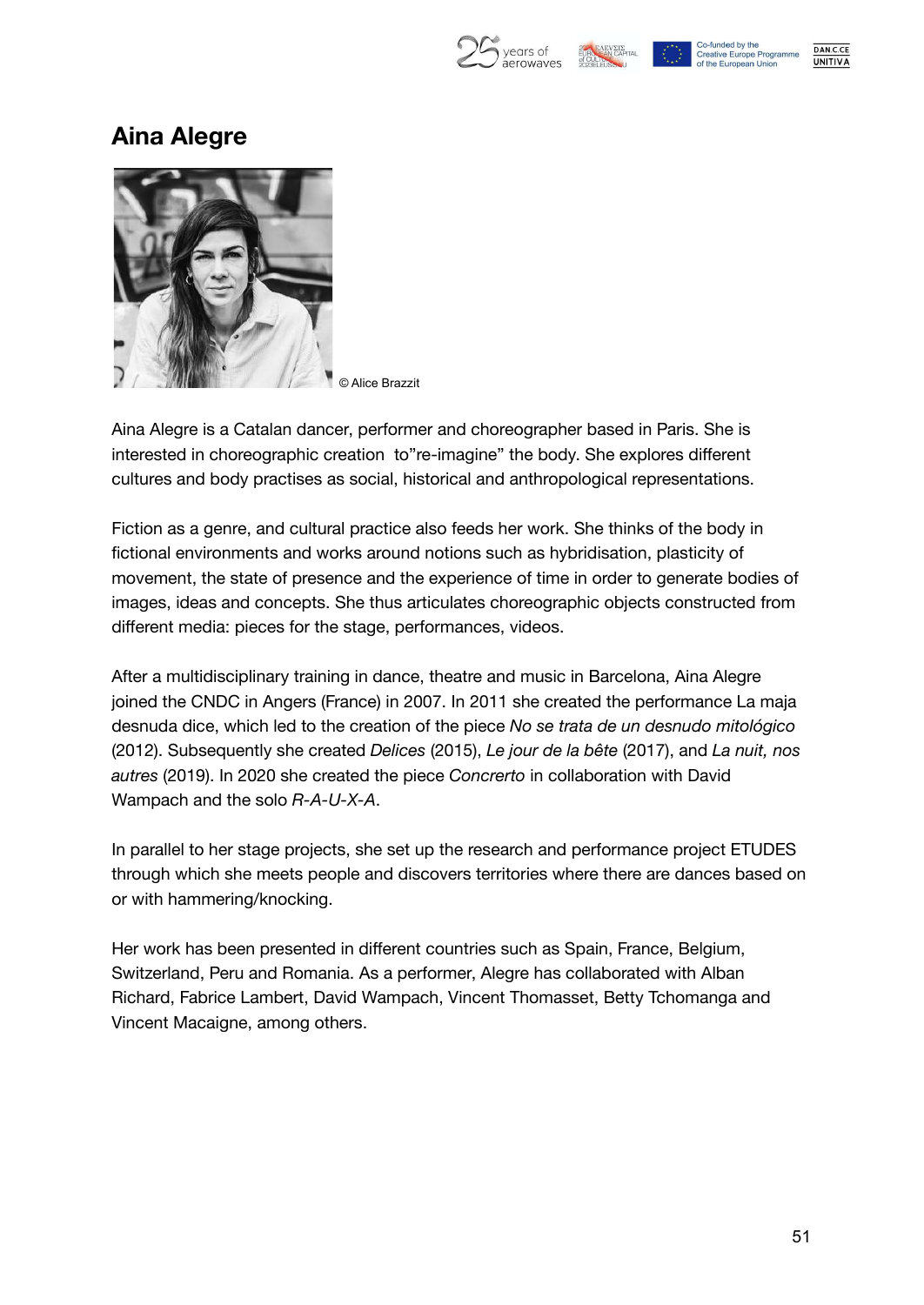

## **'Deep Fake' by Gergő D. Farkas (Hungary)**

Sunday 1 May, 18.00 – 18.40 at the School/Event Hall

Deep Fake is a series of events which speculate upon copy, inauthenticity, and challenge the consumerist mindset with new possibilities of coexistence.

The piece challenges the monocracy of the solo by gently directing the spectator's attention to the decentralised performance of sound, light, and object, turning the space into a living and breathing entity. By approaching the body as an apparatus driven by impulses and emotions, Deep Fake investigates the collapsing borders between the living and the inorganic, the existing and the unreal, with the structures that secretly (re)produce these binaries.

In Deep Fake, the performer is accompanied by composer Márton Csernovszky's sweet yet eerie, sensitive yet expansive music, and by a tender object called Grid.

As the lovechild of cross-disciplinary aspirations and millennial greed, Deep Fake extends its invisible tentacles from the stage to the interwebs and takes over the two euro domain deep-fake.world to become virtual and remain virtually immortal.

#### **Credits**

Choreography & performance: Gergő D. Farkas Assistance and art direction: Endre Cserna Music: Márton Csernovszky Lights: Kata Dézsi Advice: Imre Vass Video: Gergely Ofner Web design: Dániel Kophelyi Financial support:: The National Cultural Fund of Hungary's "Imre Zoltán Program" Financial management: : Sín Arts Center Thanks to: Sín Arts Center, Workshop Foundation Venue: Art Quarter Budapest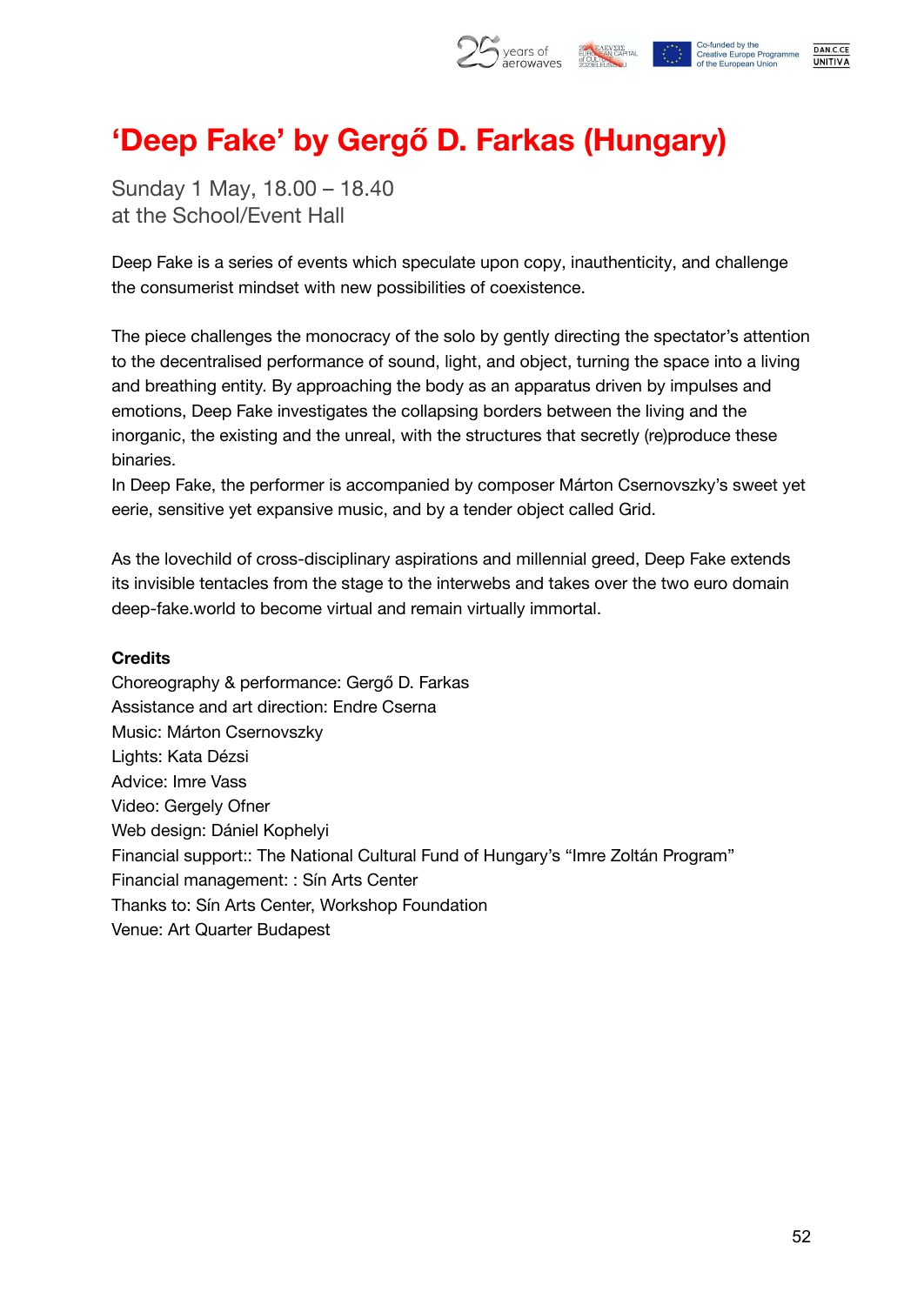| vears of  |  |
|-----------|--|
| aerowayes |  |





### **Gergő D. Farkas**



© Endré Cserna

Gergő D. Farkas (1996, they/them) is a choreographer, dancer, clubber, and bartender currently based in Budapest, Hungary. They hold a BA from the Amsterdam University of the Arts' Contemporary Dance Department (MTD) where they graduated in 2020.

Farkas' desire to choose choreography (again and again) is based on their attempt to challenge it by exploring new modes of relation of this discipline's conservative and obsolete concept. Farkas is currently engaged in movement-based research on extended bodies and the unoriginal. They strive to confront the "magic of theatre" through attempting to redefine the artist's responsibility in a technologically accelerated world, an era in which nothing is that real anymore: What is the purpose of our staged illusions? Is it illusions we need?

In the season 19/20, they worked as an intern for the Stockholm-based company Cullberg. In August 2020, they contracted Hepatitis A from a pack of frozen raspberries that was imported from Hungary to Sweden. Thus, they spent a week at Danderyd Hospital where they felt they had some unfinished business in Hungary. Then, they moved back to Budapest, started working at a bar and began the preparations of *Deep Fake.* In the year 2021, they created *Deep Fake* and the website deep-fake.world in close collaboration with media artist Endre Cserna and composer Márton Csernovszky. In the same year, they received the DanceWEB Scholarship under the mentorship of Frederic Gies and Anne Juren, and joined the team of OMOH – Budapest's queer house and techno collective.

Under the OMOH-umbrella, Farkas started organising an LGBTQ+ inclusive movement workshop series based on the gentle appropriation of sports and movement styles predominantly practiced in heteronormative environments. Their Hungarian folk dance class generated a short but intense period of infamy from the far right media.

Although the Deep Fake crew has already started the preparations of their next project, their work didn't receive the expected financial support in Hungary. Therefore, they are currently seeking foreign opportunities to find financial as well as infrastructure support in order to realise their new creation in 2022.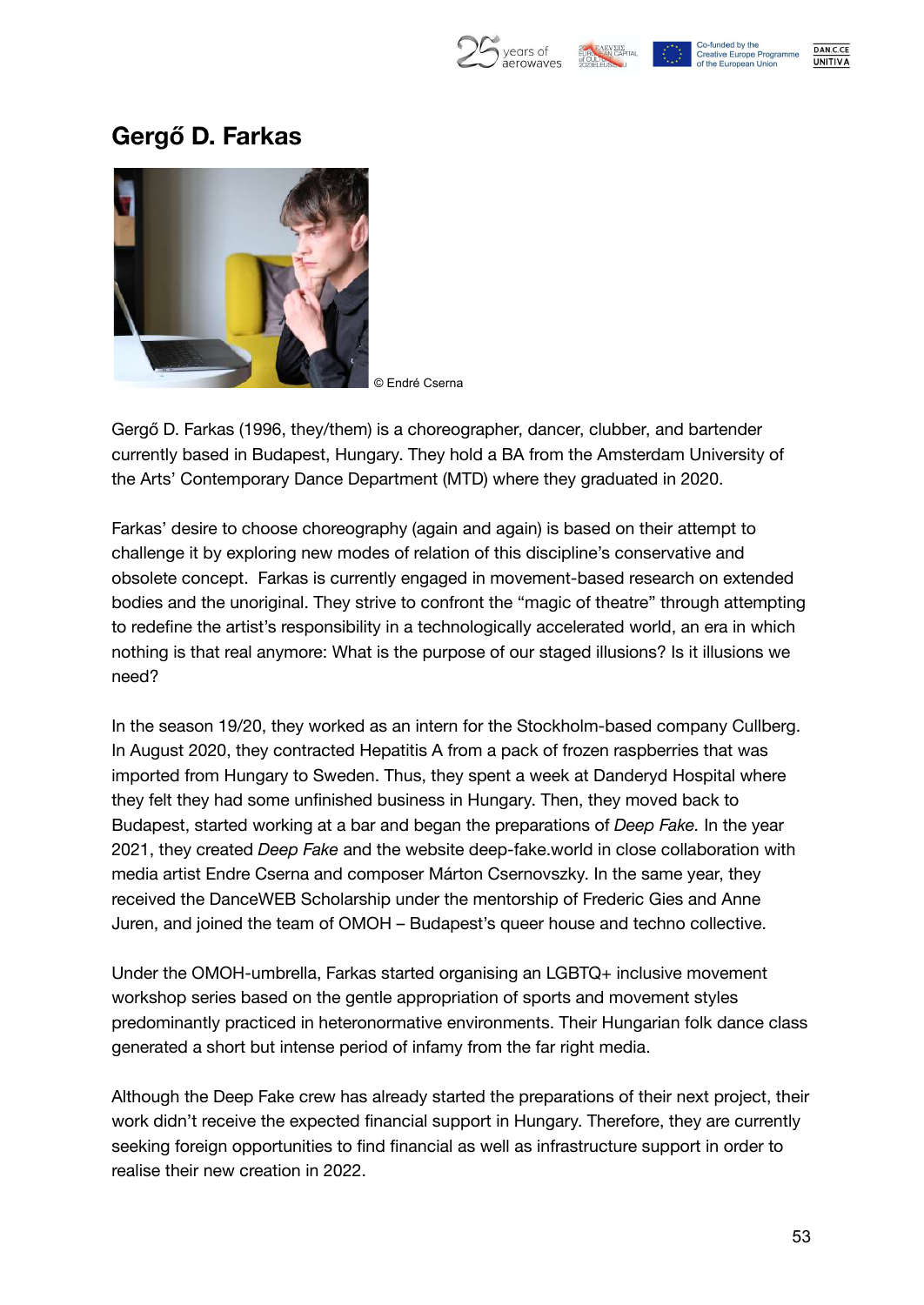

## **'HOLE IN SPACE' by Diego Tortelli & Miria Wurm (Germany)**

Sunday 1 May, 18.45 – 19.10 at the Foyer

In 1980, the artists Kit Galloway and Sherrie Rabinowitz connected two bigger-than-life displays in New York and LA with a satellite feed and thus created a public communication sculpture, a "hole in space" so to speak. Inspired by their tele-collaborative art, choreographer Diego Tortelli and his team have developed a new creation almost entirely online.

Six dancers from Munich, Berlin and Milan, a performer from Berlin, a videographer from Munich and a London-based composer and drummer met with Tortelli exclusively via one-on-one video chats during the production phase, only to put all these artistic puzzle pieces together on the day before the premiere. By using all the possibilities of the online world, they overcame the spatial and physical distance currently imposed on our lives to celebrate the first live moment of coming together in all its spontaneity and elation.

#### **Credits**

Artistic director: Diego Tortelli Choreography: Diego Tortelli in collaboration with the dancers Composition & live drummer: Federico Bigonzetti with quotes from "A Hole In Space LA-NY, 1980" Online performer: Corey Scott-Gilbert Dancers: Guido Badalamenti, David Cahier, Fabio Calvisi, Giovanni Leone, Dominic Santia & Casia Vengoechea Dramaturgy: Miria Wurm Video production & press photos: Sebastian Lehner/lionman.photography Lighting design: Roman Fliegel Sound design: Josy Friebel & Matthäus von Schlippe Graphic design: Alessandro Tortelli Production management & press & pr: Miria Wurm Technical director: Roman Fliegel Production: Diego Tortelli & Miria Wurm GbR Supported by: the NATIONAL PERFORMANCE NETWORK - STEPPING OUT, funded by the Federal Government Commissioner for Culture and the Media as part of the NEUSTART KULTUR initiative. Aid programme dance. Funded by: the Cultural Department of the City of Munich. With the kind support of Tanztendenz München e.V. and Muffatwerk Munich. Many thanks to: Max Wagner, Rosanna Di Gennaro and the Gasteig team for their constant help with the implementation of the piece.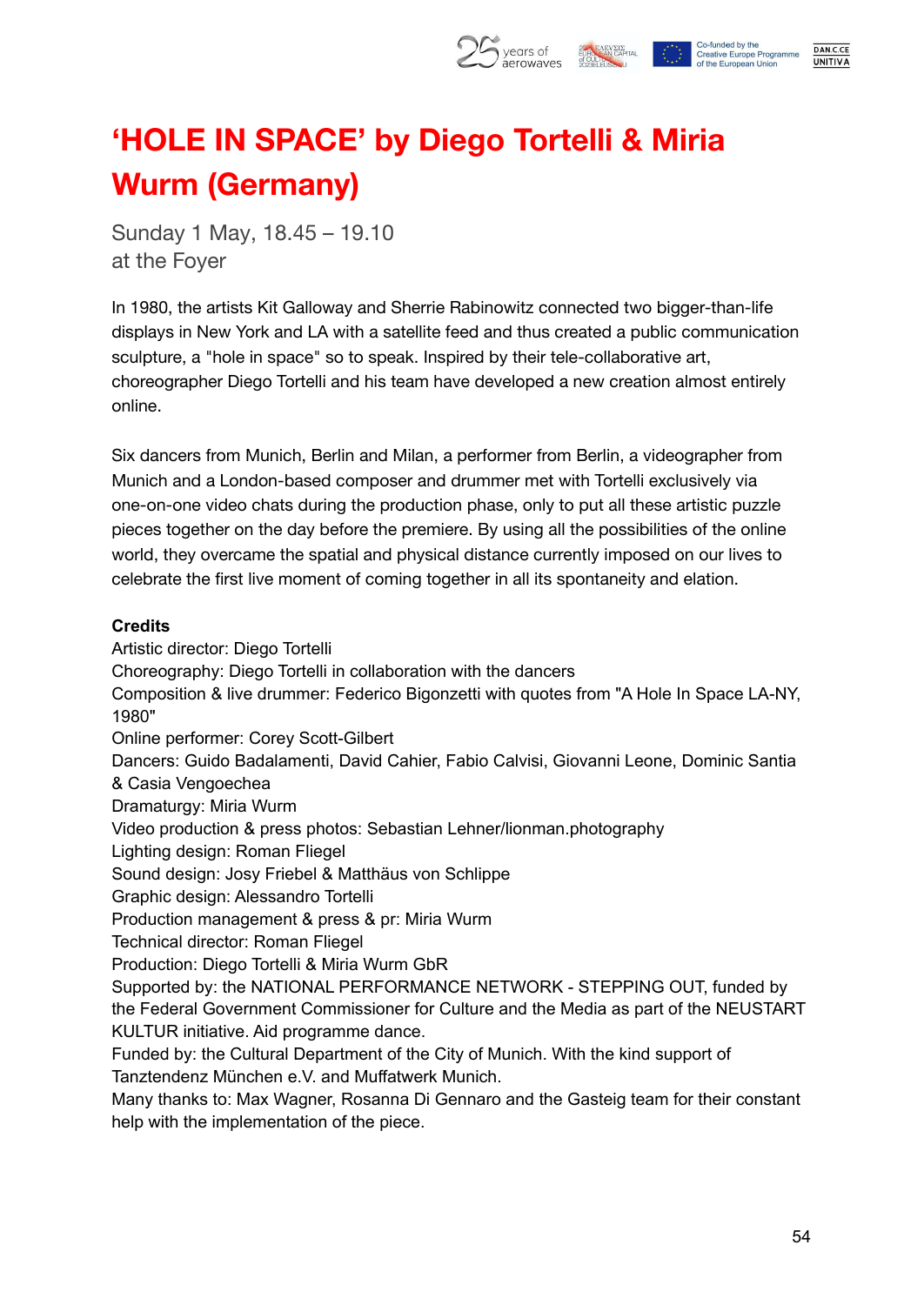



Co-funded by the **Creative Europe Programme** of the European Unior



### **Diego Tortelli**



© Franz Kimmel

Diego Tortelli and Miria Wurm, both members of Munich's independent dance scene, have been developing projects together since 2018. Their artistic language and aesthetics are characterised by clarity and complexity, both in terms of choreographic style and the subject matter of their works. Drawing on cutting-edge technologies and theoretical concepts, they create contemporary dance pieces that reflect on current issues from a personal perspective.

Pivotal to each piece is Tortelli's very own choreographic idiom, which splits the body into its various limbs and joints and then reassembles them over and over again like a Tetris game. The torso remains the fixed point around which everything revolves, as if calculated by geometric formulas – at times playful and surreal, at others architectural and rigid. The body is revealed in all its beauty and artistry, but also its fragility and brokenness. Traces of bodily memories are brought to light through a process of poetic abstraction.

Born in Brescia (Italy), Diego Tortelli trained as a dancer at the Accademia Nazionale di Danza in Rome and at the Accademia di Danza of the Teatro alla Scala. He has performed for important international companies (from BOD/Richard Siegal to the Ballet National de Marseilles). He has concentrated on his choreographic practice since 2015, creating his first evening-length piece, *La bella addormentata* for the Nuovo Balletto di Toscana, and becoming associate choreographer at the Festival MilanOltre. Since 2019, Tortelli has been the resident choreographer at the Fondazione Nazionale della Danza/Aterballetto, for which he created Domus Aurea, Inter-view, Preludio, Another Story, Feeling Good, Kepler, Meridiana, among others. In 2018, with his dramaturgist Miria Wurm, he founded his own collective in Munich which has presented new works every year: Shifting Perspective, Snow Crash, HOLE IN SPACE. In 2022 Diego Tortelli and Miria Wurm will present a new full-length piece titled *Fo:No at the Biennale* di Venezia, invited by the artistic director Wayne Mc Gregor.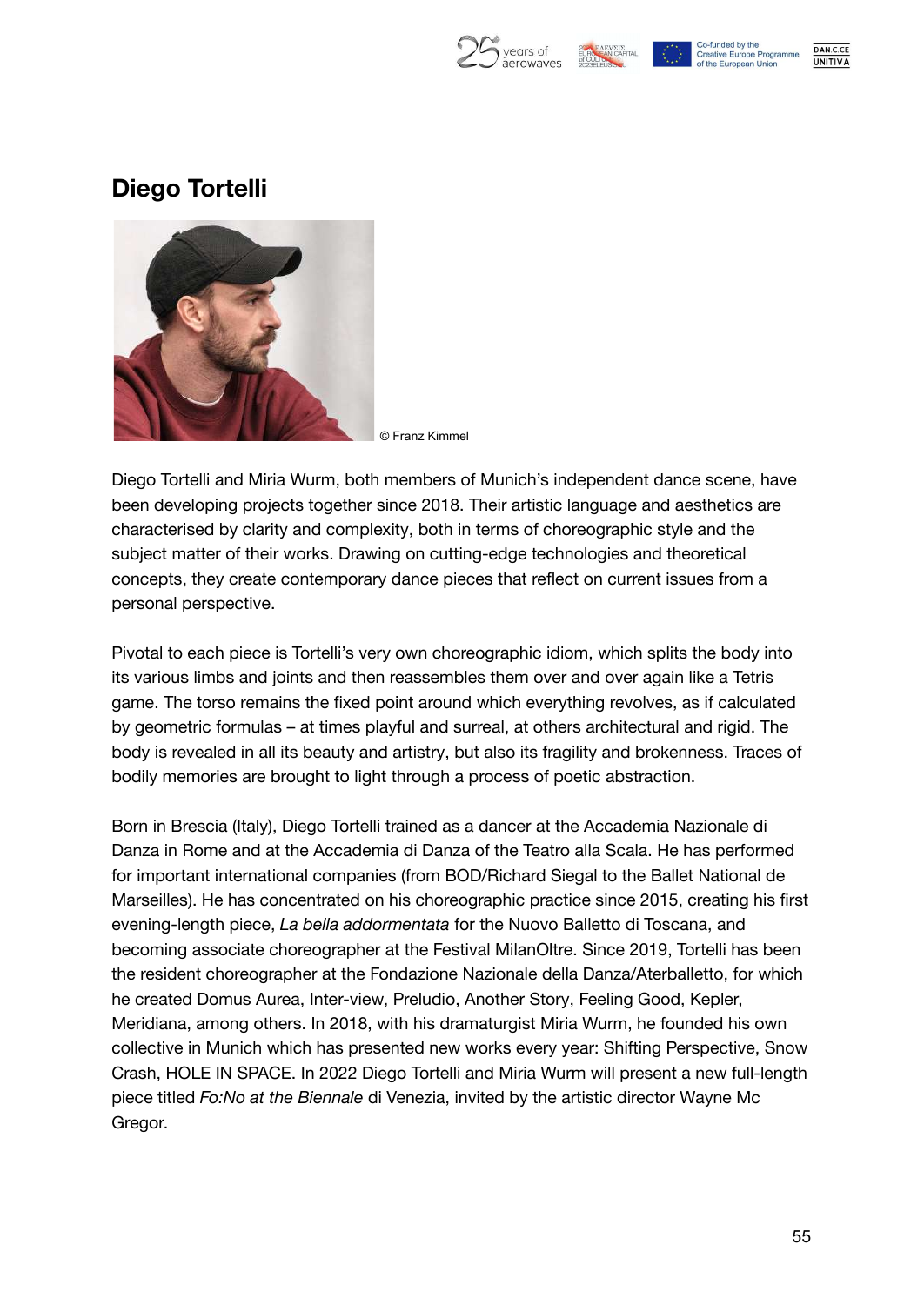

## **'Gran Bolero' Jesús Rubio Gamo (Spain)**

Sunday 1 May, 21.45 – 22.25 at the Amphitheatre

This is a version for twelve dancers, based on 'Bolero', the duet Rubio Gamo presented at Spring Forward 2017 in Aarhus. Gran Bolero is about tenacity, a grand piece which explores the frontier between lightness and gravity and the fine line separating pleasure and exhaustion.

The production of this grand piece is an exchange between Barcelona's Mercat de les Flors and Madrid's Teatros del Canal bringing together six dancers from each city. In the context of the performance in Elefsina, local amateur performers will join the Spanish dancers on stage.

#### **Credits**

Idea, Artistic Direction and Choreography: Jesús Rubio Gamo Performers: Alberto Alonso, Eva Alonso, Albert Barros, Agnès Balfegó, Natalia Fernandes, María Hernando, Joel Mesa, Iván Montardit, Clara Pampyn, Carlos Peñalver, Jose Ruiz, Paula Tato Music: José Pablo Polo based on Boléro by Maurice Ravel Coproduction: Mercat de les Flors and Teatros del Canal Costume design: Cecilia Molano Tailoring: Naldi Fernandes Lightning design: David Picazo Assistant director: Alicia Cabrero Artistic accompaniment: Elena Córdoba Production: Jorge Rúa Production assistant: Claudia Córdova Coproduction: Mercat de les Flors and Teatros del Canal With the collaboration of: Conde Duque and Universidad Complutense de Madrid